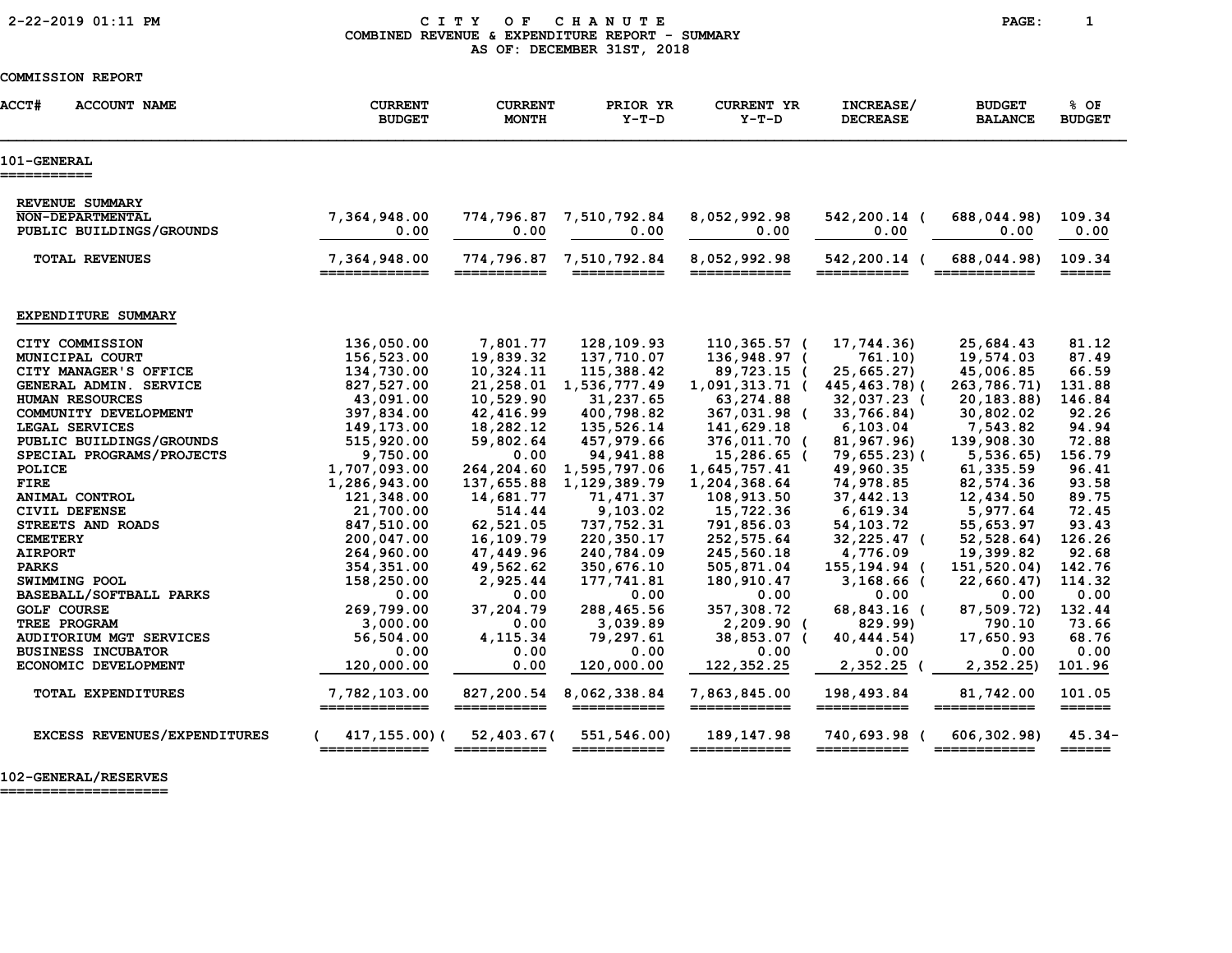# 2-22-2019 01:11 PM C I T Y O F C H A N U T E PAGE: 2 COMBINED REVENUE & EXPENDITURE REPORT - SUMMARY AS OF: DECEMBER 31ST, 2018

| <b>ACCT#</b><br><b>ACCOUNT NAME</b>                        | <b>CURRENT</b><br><b>BUDGET</b> | <b>CURRENT</b><br><b>MONTH</b> | PRIOR YR<br>$Y-T-D$         | <b>CURRENT YR</b><br>$Y-T-D$    | INCREASE/<br><b>DECREASE</b>                                                                                                                                                                                                                                                                                                                                                                                                                  | <b>BUDGET</b><br><b>BALANCE</b> | % OF<br><b>BUDGET</b>                         |
|------------------------------------------------------------|---------------------------------|--------------------------------|-----------------------------|---------------------------------|-----------------------------------------------------------------------------------------------------------------------------------------------------------------------------------------------------------------------------------------------------------------------------------------------------------------------------------------------------------------------------------------------------------------------------------------------|---------------------------------|-----------------------------------------------|
| REVENUE SUMMARY<br><b>NON-DEPARTMENTAL</b>                 | 0.00                            | 0.00                           | 0.00                        | 0.00                            | 0.00                                                                                                                                                                                                                                                                                                                                                                                                                                          | 0.00                            | 0.00                                          |
| <b>TOTAL REVENUES</b>                                      | 0.00<br>=============           | 0.00<br>===========            | 0.00<br>___________         | 0.00<br>============            | 0.00<br>===========                                                                                                                                                                                                                                                                                                                                                                                                                           | 0.00<br>____________            | 0.00<br>======                                |
| EXPENDITURE SUMMARY                                        |                                 |                                |                             |                                 |                                                                                                                                                                                                                                                                                                                                                                                                                                               |                                 |                                               |
| FEDERAL GRANTS                                             | 0.00                            | 0.00                           | 183,681.53                  | 184, 186. 72                    | $505.19$ (                                                                                                                                                                                                                                                                                                                                                                                                                                    | 184, 186. 72)                   | 0.00                                          |
| TOTAL EXPENDITURES                                         | 0.00<br>=============           | 0.00<br>===========            | 183,681.53<br>===========   | 184, 186. 72 (<br>============  | 505.19<br>$\begin{array}{cccccccccc} \textbf{m} & \textbf{m} & \textbf{m} & \textbf{m} & \textbf{m} & \textbf{m} & \textbf{m} & \textbf{m} & \textbf{m} & \textbf{m} & \textbf{m} & \textbf{m} & \textbf{m} & \textbf{m} & \textbf{m} & \textbf{m} & \textbf{m} & \textbf{m} & \textbf{m} & \textbf{m} & \textbf{m} & \textbf{m} & \textbf{m} & \textbf{m} & \textbf{m} & \textbf{m} & \textbf{m} & \textbf{m} & \textbf{m} & \textbf{m} & \$ | 184, 186. 72                    | 0.00<br>$=$ $=$ $=$ $=$ $=$                   |
| EXCESS REVENUES/EXPENDITURES                               | 0.00<br>-------------           | 0.00(<br>___________           | 183,681.53)(<br>___________ | 184, 186. 72) (<br>____________ | 505.19<br>___________                                                                                                                                                                                                                                                                                                                                                                                                                         | 184, 186. 72<br>-------------   | 0.00<br>______                                |
| 103-CITY EMPLOYEE BENFT/RES                                |                                 |                                |                             |                                 |                                                                                                                                                                                                                                                                                                                                                                                                                                               |                                 |                                               |
| REVENUE SUMMARY<br><b>NON-DEPARTMENTAL</b>                 | 0.00                            | 0.00                           | 0.00                        | 0.00                            | 0.00                                                                                                                                                                                                                                                                                                                                                                                                                                          | 0.00                            | 0.00                                          |
| <b>TOTAL REVENUES</b>                                      | 0.00                            | 0.00                           | 0.00                        | 0.00                            | 0.00                                                                                                                                                                                                                                                                                                                                                                                                                                          | 0.00                            | 0.00<br>______                                |
| EXPENDITURE SUMMARY                                        |                                 |                                |                             |                                 |                                                                                                                                                                                                                                                                                                                                                                                                                                               |                                 |                                               |
| FEDERAL GRANTS                                             | 0.00                            | 0.00                           | 93,596.36                   | 93,853.78                       | 257.42 (                                                                                                                                                                                                                                                                                                                                                                                                                                      | 93,853.78)                      | 0.00                                          |
| TOTAL EXPENDITURES                                         | 0.00                            | 0.00                           | 93,596.36                   | 93,853.78 (                     | 257.42)                                                                                                                                                                                                                                                                                                                                                                                                                                       | 93,853.78                       | 0.00                                          |
| EXCESS REVENUES/EXPENDITURES                               | 0.00                            | 0.00(                          | 93,596.36                   | 93,853.78)(                     | 257.42)                                                                                                                                                                                                                                                                                                                                                                                                                                       | 93,853.78                       | $=$ $=$ $=$ $=$ $=$ $=$ $=$<br>0.00<br>====== |
| 104-G.O.BOND & INT/RESERVES<br>___________________________ |                                 |                                |                             |                                 |                                                                                                                                                                                                                                                                                                                                                                                                                                               |                                 |                                               |
| REVENUE SUMMARY<br><b>NON-DEPARTMENTAL</b>                 | 0.00                            | 0.00                           | 0.00                        | 0.00                            | 0.00                                                                                                                                                                                                                                                                                                                                                                                                                                          | 0.00                            | 0.00                                          |
| <b>TOTAL REVENUES</b>                                      | 0.00<br>_____________           | 0.00<br>________               | 0.00<br>_______             | 0.00<br>____________            | 0.00<br>===========                                                                                                                                                                                                                                                                                                                                                                                                                           | 0.00<br>============            | 0.00<br>$=$ $=$ $=$ $=$ $=$                   |
|                                                            |                                 |                                |                             |                                 |                                                                                                                                                                                                                                                                                                                                                                                                                                               |                                 |                                               |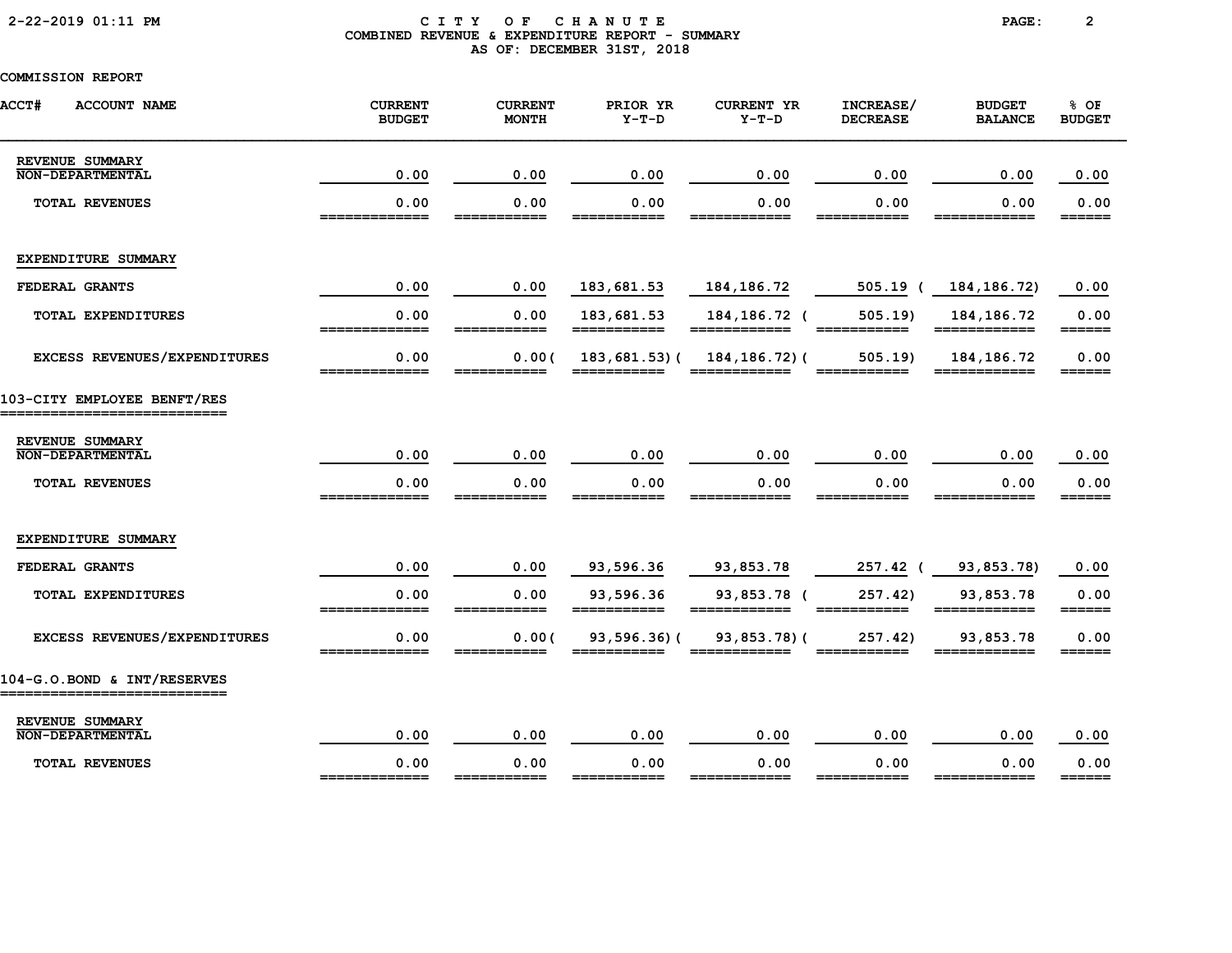### 2-22-2019 01:11 PM C I T Y O F C H A N U T E PAGE: 3 COMBINED REVENUE & EXPENDITURE REPORT - SUMMARY AS OF: DECEMBER 31ST, 2018

| <b>ACCT#</b><br><b>ACCOUNT NAME</b>               | <b>CURRENT</b><br><b>BUDGET</b> | <b>CURRENT</b><br><b>MONTH</b> | PRIOR YR<br>$Y-T-D$         | <b>CURRENT YR</b><br>$Y-T-D$ | INCREASE/<br><b>DECREASE</b>              | <b>BUDGET</b><br><b>BALANCE</b>                                                                                                                                                                                                                                                                                                                                                                                                                     | 8 OF<br><b>BUDGET</b>        |
|---------------------------------------------------|---------------------------------|--------------------------------|-----------------------------|------------------------------|-------------------------------------------|-----------------------------------------------------------------------------------------------------------------------------------------------------------------------------------------------------------------------------------------------------------------------------------------------------------------------------------------------------------------------------------------------------------------------------------------------------|------------------------------|
| EXPENDITURE SUMMARY                               |                                 |                                |                             |                              |                                           |                                                                                                                                                                                                                                                                                                                                                                                                                                                     |                              |
| FEDERAL GRANTS                                    | 0.00                            | 0.00                           | 13,755.49                   | 13,793.32                    | $37.83$ (                                 | 13,793.32)                                                                                                                                                                                                                                                                                                                                                                                                                                          | 0.00                         |
| TOTAL EXPENDITURES                                | 0.00<br>=============           | 0.00<br>===========            | 13,755.49<br>===========    | 13,793.32 (<br>============  | 37.83)<br>===========                     | 13,793.32<br>============                                                                                                                                                                                                                                                                                                                                                                                                                           | 0.00<br>======               |
| EXCESS REVENUES/EXPENDITURES                      | 0.00                            | 0.00(                          | $13,755.49$ (               | 13,793.32)(                  | 37.83)                                    | 13,793.32                                                                                                                                                                                                                                                                                                                                                                                                                                           | 0.00<br>______               |
| 110-CITY ROOF REPAIR<br>===================       |                                 |                                |                             |                              |                                           |                                                                                                                                                                                                                                                                                                                                                                                                                                                     |                              |
| REVENUE SUMMARY<br><b>NON-DEPARTMENTAL</b>        | 0.00                            | 0.00                           | 572,482.79                  |                              | 5,963.01 ( 566,519.78) (                  | 5,963.01                                                                                                                                                                                                                                                                                                                                                                                                                                            | 0.00                         |
| <b>TOTAL REVENUES</b>                             | 0.00<br>_____________           | 0.00<br>___________            | 572,482.79<br>===========   | $5,963.01$ (<br>========     | 566,519.78)(<br>===========               | 5,963.01<br>____________                                                                                                                                                                                                                                                                                                                                                                                                                            | 0.00<br>======               |
| EXPENDITURE SUMMARY                               |                                 |                                |                             |                              |                                           |                                                                                                                                                                                                                                                                                                                                                                                                                                                     |                              |
| CITY ROOF REPAIR                                  | 175,000.00                      | 39,250.50                      | 34,600.00                   | 152,795.29                   | 118,195.29                                | 22,204.71                                                                                                                                                                                                                                                                                                                                                                                                                                           | 87.31                        |
| TOTAL EXPENDITURES                                | 175,000.00<br>=============     | 39,250.50<br>===========       | 34,600.00<br>===========    | ____________                 | 152,795.29 ( 118,195.29) (<br>___________ | 22, 204. 71)<br>$\begin{array}{cccccccccc} \texttt{m} & \texttt{m} & \texttt{m} & \texttt{m} & \texttt{m} & \texttt{m} & \texttt{m} & \texttt{m} & \texttt{m} & \texttt{m} & \texttt{m} & \texttt{m} & \texttt{m} & \texttt{m} & \texttt{m} & \texttt{m} & \texttt{m} & \texttt{m} & \texttt{m} & \texttt{m} & \texttt{m} & \texttt{m} & \texttt{m} & \texttt{m} & \texttt{m} & \texttt{m} & \texttt{m} & \texttt{m} & \texttt{m} & \texttt{m} & \$ | 87.31                        |
| EXCESS REVENUES/EXPENDITURES                      | 175,000.00)(<br>=============   | 39, 250.50)<br>===========     | 537,882.79 (<br>=========== | ============                 | 146,832.28) (684,715.07) (<br>=========== | 28,167.72)<br>============                                                                                                                                                                                                                                                                                                                                                                                                                          | 83.90<br>$=$ $=$ $=$ $=$ $=$ |
| 211-SPECIAL IMPROVEMENT<br>---------------------- |                                 |                                |                             |                              |                                           |                                                                                                                                                                                                                                                                                                                                                                                                                                                     |                              |
| REVENUE SUMMARY<br><b>NON-DEPARTMENTAL</b>        | 0.00                            | 0.00                           | 0.00                        | 0.00                         | 0.00                                      | 0.00                                                                                                                                                                                                                                                                                                                                                                                                                                                | 0.00                         |
| <b>TOTAL REVENUES</b>                             | 0.00<br>-------------           | 0.00                           | 0.00                        | 0.00                         | 0.00                                      | 0.00                                                                                                                                                                                                                                                                                                                                                                                                                                                | 0.00<br>======               |
| EXPENDITURE SUMMARY                               |                                 |                                |                             |                              |                                           |                                                                                                                                                                                                                                                                                                                                                                                                                                                     |                              |
| <b>PARKS</b><br>INTERNAL IMPROVEMENT PROJ         | 0.00<br>0.00                    | 0.00<br>0.00                   | 0.00<br>0.00                | 0.00<br>0.00                 | 0.00<br>0.00                              | 0.00<br>0.00                                                                                                                                                                                                                                                                                                                                                                                                                                        | 0.00<br>0.00                 |
| <b>TOTAL EXPENDITURES</b>                         | 0.00                            | 0.00                           | 0.00                        | 0.00                         | 0.00                                      | 0.00                                                                                                                                                                                                                                                                                                                                                                                                                                                | 0.00                         |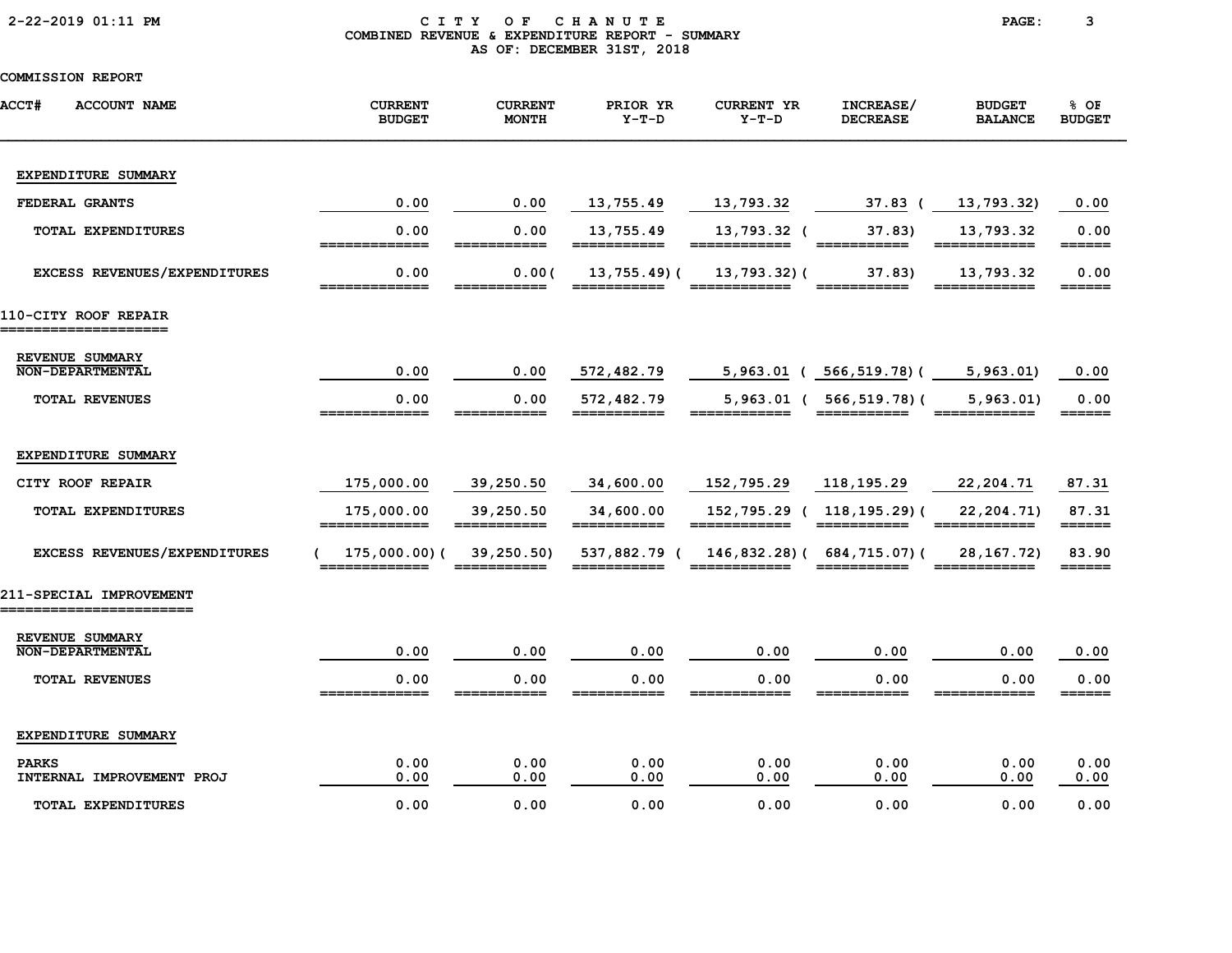### 2-22-2019 01:11 PM C I T Y O F C H A N U T E PAGE: 4 COMBINED REVENUE & EXPENDITURE REPORT - SUMMARY AS OF: DECEMBER 31ST, 2018

COMMISSION REPORT

| <b>ACCT#</b><br><b>ACCOUNT NAME</b>        | <b>CURRENT</b><br><b>BUDGET</b>                                                                                                                                                                                                                                                                                                                                                                                                              | <b>CURRENT</b><br><b>MONTH</b>                                                                                                                                                                                                                                                                                                                                                                                                                                                                       | PRIOR YR<br>$Y-T-D$       | <b>CURRENT YR</b><br>$Y-T-D$ | INCREASE/<br><b>DECREASE</b>    | <b>BUDGET</b><br><b>BALANCE</b> | % OF<br><b>BUDGET</b>            |
|--------------------------------------------|----------------------------------------------------------------------------------------------------------------------------------------------------------------------------------------------------------------------------------------------------------------------------------------------------------------------------------------------------------------------------------------------------------------------------------------------|------------------------------------------------------------------------------------------------------------------------------------------------------------------------------------------------------------------------------------------------------------------------------------------------------------------------------------------------------------------------------------------------------------------------------------------------------------------------------------------------------|---------------------------|------------------------------|---------------------------------|---------------------------------|----------------------------------|
|                                            | =============                                                                                                                                                                                                                                                                                                                                                                                                                                | $\begin{array}{cccccccccc} \texttt{m} & \texttt{m} & \texttt{m} & \texttt{m} & \texttt{m} & \texttt{m} & \texttt{m} & \texttt{m} & \texttt{m} & \texttt{m} & \texttt{m} & \texttt{m} & \texttt{m} & \texttt{m} & \texttt{m} & \texttt{m} & \texttt{m} & \texttt{m} & \texttt{m} & \texttt{m} & \texttt{m} & \texttt{m} & \texttt{m} & \texttt{m} & \texttt{m} & \texttt{m} & \texttt{m} & \texttt{m} & \texttt{m} & \texttt{m} & \$                                                                  | ===========               | ============                 | ===========                     | ============                    | $=$ $=$ $=$ $=$ $=$ $=$          |
| EXCESS REVENUES/EXPENDITURES               | 0.00<br>_____________                                                                                                                                                                                                                                                                                                                                                                                                                        | 0.00                                                                                                                                                                                                                                                                                                                                                                                                                                                                                                 | 0.00                      | 0.00                         | 0.00                            | 0.00                            | 0.00<br>______                   |
| 212-INDUSTRIAL<br>==============           |                                                                                                                                                                                                                                                                                                                                                                                                                                              |                                                                                                                                                                                                                                                                                                                                                                                                                                                                                                      |                           |                              |                                 |                                 |                                  |
| REVENUE SUMMARY<br><b>NON-DEPARTMENTAL</b> |                                                                                                                                                                                                                                                                                                                                                                                                                                              |                                                                                                                                                                                                                                                                                                                                                                                                                                                                                                      |                           |                              |                                 |                                 |                                  |
|                                            | 3,500.00                                                                                                                                                                                                                                                                                                                                                                                                                                     | 4,941.80                                                                                                                                                                                                                                                                                                                                                                                                                                                                                             | 4,577.40                  | 4,941.80                     | 364.40 (                        | 1,441.80)                       | 141.19                           |
| <b>TOTAL REVENUES</b>                      | 3,500.00<br>$\begin{array}{c} \texttt{m} = \texttt{m} = \texttt{m} = \texttt{m} = \texttt{m} = \texttt{m} = \texttt{m} = \texttt{m} = \texttt{m} = \texttt{m} = \texttt{m} = \texttt{m} = \texttt{m} = \texttt{m} = \texttt{m} = \texttt{m} = \texttt{m} = \texttt{m} = \texttt{m} = \texttt{m} = \texttt{m} = \texttt{m} = \texttt{m} = \texttt{m} = \texttt{m} = \texttt{m} = \texttt{m} = \texttt{m} = \texttt{m} = \texttt{m} = \texttt$ | 4,941.80<br>=======                                                                                                                                                                                                                                                                                                                                                                                                                                                                                  | 4,577.40                  | 4,941.80<br>=======          | $364.40$ (                      | 1,441.80)<br>======             | 141.19                           |
| EXPENDITURE SUMMARY                        |                                                                                                                                                                                                                                                                                                                                                                                                                                              |                                                                                                                                                                                                                                                                                                                                                                                                                                                                                                      |                           |                              |                                 |                                 |                                  |
| INDUSTRIAL DEVELOPMENT                     | 0.00                                                                                                                                                                                                                                                                                                                                                                                                                                         | 0.00                                                                                                                                                                                                                                                                                                                                                                                                                                                                                                 | 0.00                      | 0.00                         | 0.00                            | 0.00                            | 0.00                             |
| DEBT SERVICE                               | 0.00                                                                                                                                                                                                                                                                                                                                                                                                                                         | 0.00                                                                                                                                                                                                                                                                                                                                                                                                                                                                                                 | 0.00                      | 0.00                         | 0.00                            | 0.00                            | 0.00                             |
| TOTAL EXPENDITURES                         | 0.00<br>_____________                                                                                                                                                                                                                                                                                                                                                                                                                        | 0.00                                                                                                                                                                                                                                                                                                                                                                                                                                                                                                 | 0.00                      | 0.00                         | 0.00                            | 0.00                            | 0.00<br>$=$ $=$ $=$ $=$ $=$ $=$  |
| EXCESS REVENUES/EXPENDITURES               | 3,500.00<br>=============                                                                                                                                                                                                                                                                                                                                                                                                                    | 4,941.80                                                                                                                                                                                                                                                                                                                                                                                                                                                                                             | 4,577.40                  | 4,941.80                     | 364.40 (                        | 1,441.80)                       | 141.19                           |
| 213-LIBRARY<br>===========                 |                                                                                                                                                                                                                                                                                                                                                                                                                                              |                                                                                                                                                                                                                                                                                                                                                                                                                                                                                                      |                           |                              |                                 |                                 |                                  |
| REVENUE SUMMARY                            |                                                                                                                                                                                                                                                                                                                                                                                                                                              |                                                                                                                                                                                                                                                                                                                                                                                                                                                                                                      |                           |                              |                                 |                                 |                                  |
| <b>NON-DEPARTMENTAL</b>                    | 419,598.00                                                                                                                                                                                                                                                                                                                                                                                                                                   | 0.00                                                                                                                                                                                                                                                                                                                                                                                                                                                                                                 | 359,200.82                | 405,615.27                   | 46, 414.45                      | 13,982.73                       | 96.67                            |
| <b>TOTAL REVENUES</b>                      | 419,598.00<br>=============                                                                                                                                                                                                                                                                                                                                                                                                                  | 0.00                                                                                                                                                                                                                                                                                                                                                                                                                                                                                                 | 359,200.82<br>=========== | 405, 615.27<br>____________  | 46, 414.45<br>===========       | 13,982.73<br>____________       | 96.67<br>$=$ $=$ $=$ $=$ $=$ $=$ |
| EXPENDITURE SUMMARY                        |                                                                                                                                                                                                                                                                                                                                                                                                                                              |                                                                                                                                                                                                                                                                                                                                                                                                                                                                                                      |                           |                              |                                 |                                 |                                  |
| LIBRARY APPROPRATIONS                      | 408,700.00                                                                                                                                                                                                                                                                                                                                                                                                                                   | 17,037.65                                                                                                                                                                                                                                                                                                                                                                                                                                                                                            | 359,200.82                | 405,615.27                   | 46, 414.45                      | 3,084.73                        | 99.25                            |
| TOTAL EXPENDITURES                         | 408,700.00<br>=============                                                                                                                                                                                                                                                                                                                                                                                                                  | 17,037.65<br>===========                                                                                                                                                                                                                                                                                                                                                                                                                                                                             | 359,200.82<br>=========== | 405,615.27 (<br>============ | $46, 414.45$ ) (<br>=========== | 3,084.73)<br>============       | 99.25<br>$=$ $=$ $=$ $=$ $=$ $=$ |
| <b>EXCESS REVENUES/EXPENDITURES</b>        | 10,898.00 (<br>=============                                                                                                                                                                                                                                                                                                                                                                                                                 | 17,037.65)<br>$\begin{array}{cccccccccc} \multicolumn{2}{c}{} & \multicolumn{2}{c}{} & \multicolumn{2}{c}{} & \multicolumn{2}{c}{} & \multicolumn{2}{c}{} & \multicolumn{2}{c}{} & \multicolumn{2}{c}{} & \multicolumn{2}{c}{} & \multicolumn{2}{c}{} & \multicolumn{2}{c}{} & \multicolumn{2}{c}{} & \multicolumn{2}{c}{} & \multicolumn{2}{c}{} & \multicolumn{2}{c}{} & \multicolumn{2}{c}{} & \multicolumn{2}{c}{} & \multicolumn{2}{c}{} & \multicolumn{2}{c}{} & \multicolumn{2}{c}{} & \mult$ | 0.00                      | 0.00<br>============         | 0.00<br>===========             | 10,898.00<br>============       | 0.00<br>$=$ $=$ $=$ $=$ $=$      |
|                                            |                                                                                                                                                                                                                                                                                                                                                                                                                                              |                                                                                                                                                                                                                                                                                                                                                                                                                                                                                                      |                           |                              |                                 |                                 |                                  |

214-LIBRARY EMPLOYEE BENEFITS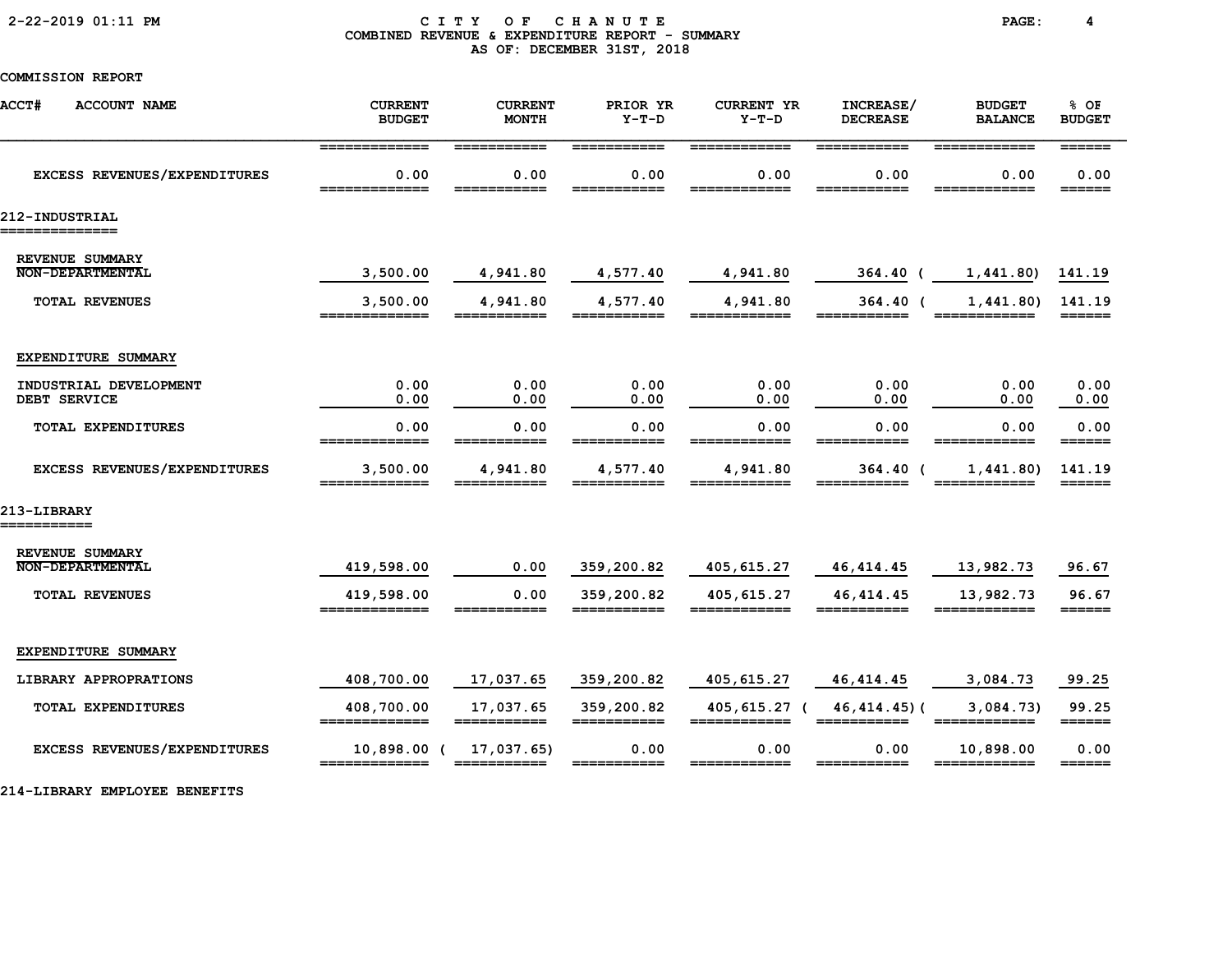### 2-22-2019 01:11 PM C I T Y O F C H A N U T E PAGE: 5 COMBINED REVENUE & EXPENDITURE REPORT - SUMMARY AS OF: DECEMBER 31ST, 2018

# COMMISSION REPORT

| <b>ACCT#</b><br><b>ACCOUNT NAME</b>                          | <b>CURRENT</b><br><b>BUDGET</b> | <b>CURRENT</b><br><b>MONTH</b> | PRIOR YR<br>$Y-T-D$         | <b>CURRENT YR</b><br>$Y-T-D$ | INCREASE/<br><b>DECREASE</b>    | <b>BUDGET</b><br><b>BALANCE</b> | % OF<br><b>BUDGET</b>           |
|--------------------------------------------------------------|---------------------------------|--------------------------------|-----------------------------|------------------------------|---------------------------------|---------------------------------|---------------------------------|
| -------------------------------<br>REVENUE SUMMARY           |                                 |                                |                             |                              |                                 |                                 |                                 |
| <b>NON-DEPARTMENTAL</b>                                      | 80,136.00                       | 0.00                           | 68,042.95                   | 81,496.61                    | 13,453.66 (                     | 1,360.61)                       | 101.70                          |
| <b>TOTAL REVENUES</b>                                        | 80,136.00<br>=============      | 0.00<br>===========            | 68,042.95<br>===========    | 81,496.61<br>============    | 13,453.66 (<br>___________      | 1,360.61)                       | 101.70<br>======                |
| EXPENDITURE SUMMARY                                          |                                 |                                |                             |                              |                                 |                                 |                                 |
| LIBRARY APPROPRATIONS                                        | 80,000.00                       | 1,700.00                       | 68,042.95                   | 79,976.78                    | 11,933.83                       | 23.22                           | 99.97                           |
| <b>TOTAL EXPENDITURES</b>                                    | 80,000.00<br>=============      | 1,700.00<br>===========        | 68,042.95<br>===========    | 79,976.78 (<br>============  | $11,933.83)$ (<br>===========   | 23.22<br>------------           | 99.97                           |
| EXCESS REVENUES/EXPENDITURES                                 | $136.00$ (<br>_________         | 1,700.00)                      | 0.00<br>_______             | 1,519.83<br>_____            | $1,519.83$ (                    | 1, 383.83) 1, 117.52            |                                 |
| 215-CITY EMPLOYEE BENEFITS                                   |                                 |                                |                             |                              |                                 |                                 |                                 |
| REVENUE SUMMARY<br>NON-DEPARTMENTAL<br>COMMUNITY DEVELOPMENT | 912, 481.00<br>0.00             | 388.55<br>0.00                 | 963, 756.17<br>0.00         | 904,813.56 (<br>0.00         | 58, 942.61<br>0.00              | 7,667.44<br>0.00                | 99.16<br>0.00                   |
| <b>TOTAL REVENUES</b>                                        | 912,481.00                      | 388.55                         | 963,756.17                  | 904,813.56 (                 | 58,942.61)                      | 7,667.44                        | 99.16                           |
| EXPENDITURE SUMMARY                                          |                                 |                                |                             |                              |                                 |                                 |                                 |
| <b>EMPLOYEE BENEFITS</b>                                     | 1,009,549.00                    | 67,092.09                      | 834,976.51                  | 906,004.39                   | 71,027.88                       | 103,544.61                      | 89.74                           |
| TOTAL EXPENDITURES                                           | 1,009,549.00<br>=============   | 67,092.09<br>===========       | 834,976.51<br>===========   | ============                 | 906,004.39 ( 71,027.88) (       | 103,544.61)                     | 89.74<br>======                 |
| EXCESS REVENUES/EXPENDITURES                                 | 97,068.00(                      | 66,703.54)<br>===========      | 128,779.66 (<br>=========== |                              | $1, 190.83$ ( $129, 970.49$ ) ( | 95,877.17)                      | 1.23<br>$=$ $=$ $=$ $=$ $=$ $=$ |

216-SPECIAL LIABILITY EXPENSE

=============================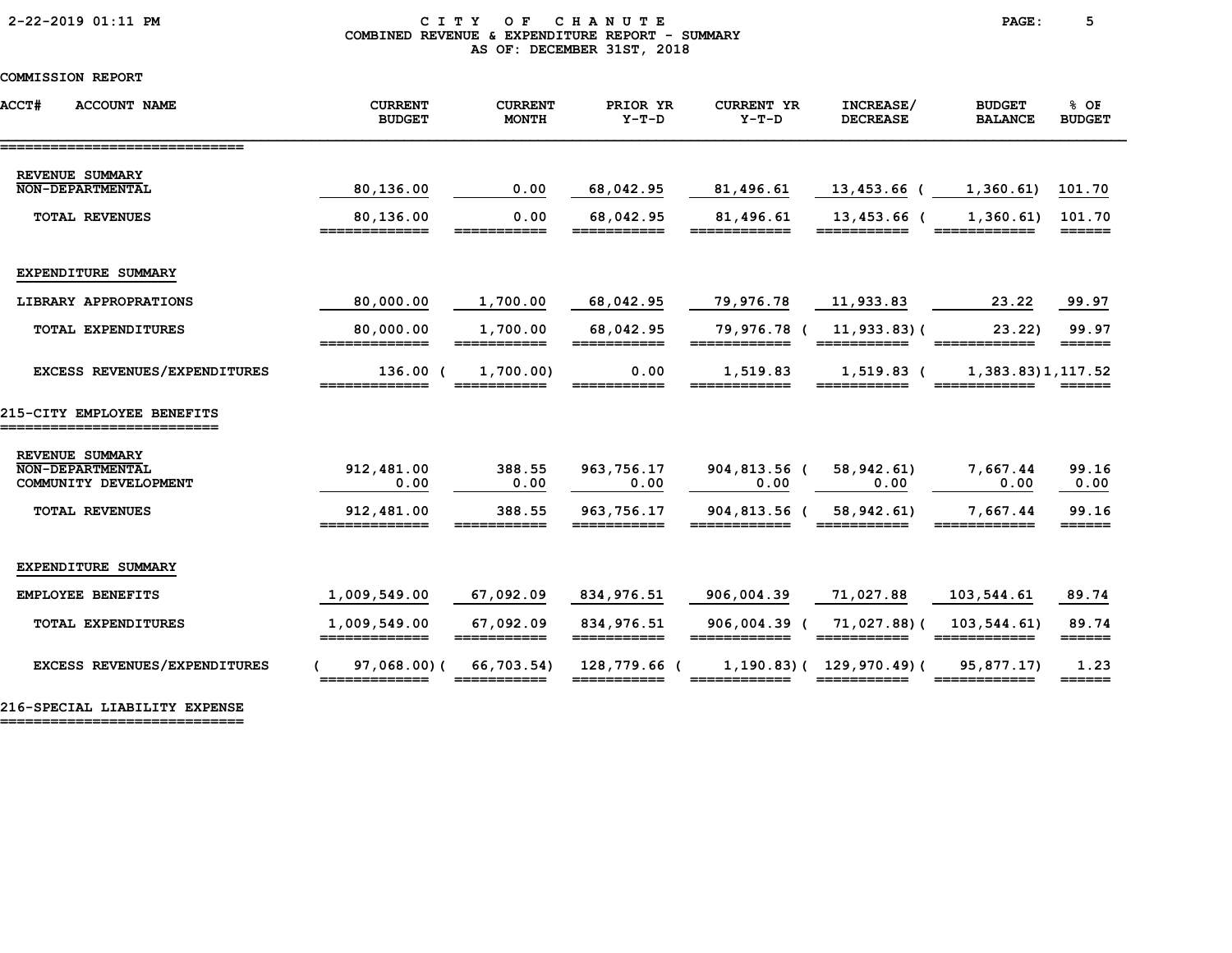# 2-22-2019 01:11 PM C I T Y O F C H A N U T E PAGE: 6 COMBINED REVENUE & EXPENDITURE REPORT - SUMMARY AS OF: DECEMBER 31ST, 2018

| <b>ACCT#</b><br><b>ACCOUNT NAME</b>                         | <b>CURRENT</b><br><b>BUDGET</b> | <b>CURRENT</b><br><b>MONTH</b>                                                                                                                                                                                                                                                                                                                                                                                                                  | PRIOR YR<br>$Y-T-D$       | <b>CURRENT YR</b><br>$Y-T-D$ | INCREASE/<br><b>DECREASE</b>   | <b>BUDGET</b><br><b>BALANCE</b>                                                                                                                                                                                                                                                                                                                                                                                                                   | % OF<br><b>BUDGET</b>                                              |
|-------------------------------------------------------------|---------------------------------|-------------------------------------------------------------------------------------------------------------------------------------------------------------------------------------------------------------------------------------------------------------------------------------------------------------------------------------------------------------------------------------------------------------------------------------------------|---------------------------|------------------------------|--------------------------------|---------------------------------------------------------------------------------------------------------------------------------------------------------------------------------------------------------------------------------------------------------------------------------------------------------------------------------------------------------------------------------------------------------------------------------------------------|--------------------------------------------------------------------|
| REVENUE SUMMARY<br><b>NON-DEPARTMENTAL</b>                  | 0.00                            | 606.67                                                                                                                                                                                                                                                                                                                                                                                                                                          | 1,871.02                  | 2,433.34                     | 562.32 (                       | 2,433.34                                                                                                                                                                                                                                                                                                                                                                                                                                          | 0.00                                                               |
| <b>TOTAL REVENUES</b>                                       | 0.00                            | 606.67                                                                                                                                                                                                                                                                                                                                                                                                                                          | 1,871.02                  | 2,433.34                     | $562.32$ (                     | 2,433.34)                                                                                                                                                                                                                                                                                                                                                                                                                                         | 0.00<br>======                                                     |
| EXPENDITURE SUMMARY                                         |                                 |                                                                                                                                                                                                                                                                                                                                                                                                                                                 |                           |                              |                                |                                                                                                                                                                                                                                                                                                                                                                                                                                                   |                                                                    |
| LIABILITY                                                   | 75,000.00                       | 1,350.00                                                                                                                                                                                                                                                                                                                                                                                                                                        | 264.14                    | 1,618.88                     | 1,354.74                       | 73,381.12                                                                                                                                                                                                                                                                                                                                                                                                                                         | 2.16                                                               |
| TOTAL EXPENDITURES                                          | 75,000.00<br>=============      | 1,350.00<br>$\begin{array}{cccccccccc} \texttt{m} & \texttt{m} & \texttt{m} & \texttt{m} & \texttt{m} & \texttt{m} & \texttt{m} & \texttt{m} & \texttt{m} & \texttt{m} & \texttt{m} & \texttt{m} & \texttt{m} & \texttt{m} & \texttt{m} & \texttt{m} & \texttt{m} & \texttt{m} & \texttt{m} & \texttt{m} & \texttt{m} & \texttt{m} & \texttt{m} & \texttt{m} & \texttt{m} & \texttt{m} & \texttt{m} & \texttt{m} & \texttt{m} & \texttt{m} & \$ | 264.14<br>===========     | $1,618.88$ (<br>========     | $1,354.74$ ) (<br>___________  | 73,381.12)<br>============                                                                                                                                                                                                                                                                                                                                                                                                                        | 2.16<br>$=$ $=$ $=$ $=$ $=$                                        |
| EXCESS REVENUES/EXPENDITURES                                | $75,000.00)$ (<br>============= | 743.33)                                                                                                                                                                                                                                                                                                                                                                                                                                         | 1,606.88<br>===========   | 814.46 (<br>============     | $792.42$ ) (                   | 75,814.46)<br>$\begin{array}{cccccccccc} \texttt{m} & \texttt{m} & \texttt{m} & \texttt{m} & \texttt{m} & \texttt{m} & \texttt{m} & \texttt{m} & \texttt{m} & \texttt{m} & \texttt{m} & \texttt{m} & \texttt{m} & \texttt{m} & \texttt{m} & \texttt{m} & \texttt{m} & \texttt{m} & \texttt{m} & \texttt{m} & \texttt{m} & \texttt{m} & \texttt{m} & \texttt{m} & \texttt{m} & \texttt{m} & \texttt{m} & \texttt{m} & \texttt{m} & \texttt{m} & \$ | $1.09-$<br>$=$ $=$ $=$ $=$ $=$ $=$ $=$                             |
| 217-RECREATION COMPLEX<br>======================            |                                 |                                                                                                                                                                                                                                                                                                                                                                                                                                                 |                           |                              |                                |                                                                                                                                                                                                                                                                                                                                                                                                                                                   |                                                                    |
| REVENUE SUMMARY<br><b>RECREATION COMPLEX</b>                | 43,500.00                       | 3,500.00                                                                                                                                                                                                                                                                                                                                                                                                                                        | 42,000.00                 | 42,000.00                    | 0.00                           | 1,500.00                                                                                                                                                                                                                                                                                                                                                                                                                                          | 96.55                                                              |
| <b>TOTAL REVENUES</b>                                       | 43,500.00<br>=============      | 3,500.00<br>===========                                                                                                                                                                                                                                                                                                                                                                                                                         | 42,000.00<br>===========  | 42,000.00<br>============    | 0.00<br>===========            | 1,500.00<br>============                                                                                                                                                                                                                                                                                                                                                                                                                          | 96.55<br>$=$ $=$ $=$ $=$ $=$ $=$ $=$                               |
| EXPENDITURE SUMMARY                                         |                                 |                                                                                                                                                                                                                                                                                                                                                                                                                                                 |                           |                              |                                |                                                                                                                                                                                                                                                                                                                                                                                                                                                   |                                                                    |
| RECREATION COMPLEX                                          | 55,000.00                       | 8,548.31                                                                                                                                                                                                                                                                                                                                                                                                                                        | 32, 911.15                | 54, 263. 75                  | 21, 352.60                     | 736.25                                                                                                                                                                                                                                                                                                                                                                                                                                            | 98.66                                                              |
| TOTAL EXPENDITURES                                          | 55,000.00<br>=============      | 8,548.31<br>===========                                                                                                                                                                                                                                                                                                                                                                                                                         | 32, 911.15<br>=========== | 54,263.75 (<br>============  | $21,352.60$ ) (<br>=========== | 736.25)<br>____________                                                                                                                                                                                                                                                                                                                                                                                                                           | 98.66<br>$\qquad \qquad \equiv \equiv \equiv \equiv \equiv \equiv$ |
| EXCESS REVENUES/EXPENDITURES                                | 11,500.00)(                     | 5,048.31)                                                                                                                                                                                                                                                                                                                                                                                                                                       | $9,088.85$ (              | $12, 263.75$ ) (             | 21,352.60                      | 763.75                                                                                                                                                                                                                                                                                                                                                                                                                                            | 106.64<br>$=$ $=$ $=$ $=$ $=$ $=$                                  |
| 221-SPECIAL PARKS/RECREATION<br>___________________________ |                                 |                                                                                                                                                                                                                                                                                                                                                                                                                                                 |                           |                              |                                |                                                                                                                                                                                                                                                                                                                                                                                                                                                   |                                                                    |
| REVENUE SUMMARY<br><b>NON-DEPARTMENTAL</b>                  | 15,562.00                       | 7,838.63                                                                                                                                                                                                                                                                                                                                                                                                                                        | 20, 221.55                | 37,266.40                    | 17,044.85 (                    | 21,704.40)                                                                                                                                                                                                                                                                                                                                                                                                                                        | 239.47                                                             |
| <b>TOTAL REVENUES</b>                                       | 15,562.00<br>=============      | 7,838.63<br>===========                                                                                                                                                                                                                                                                                                                                                                                                                         | 20,221.55<br>===========  | 37,266.40<br>============    | 17,044.85 (<br>===========     | 21,704.40)<br>============                                                                                                                                                                                                                                                                                                                                                                                                                        | 239.47<br>======                                                   |
|                                                             |                                 |                                                                                                                                                                                                                                                                                                                                                                                                                                                 |                           |                              |                                |                                                                                                                                                                                                                                                                                                                                                                                                                                                   |                                                                    |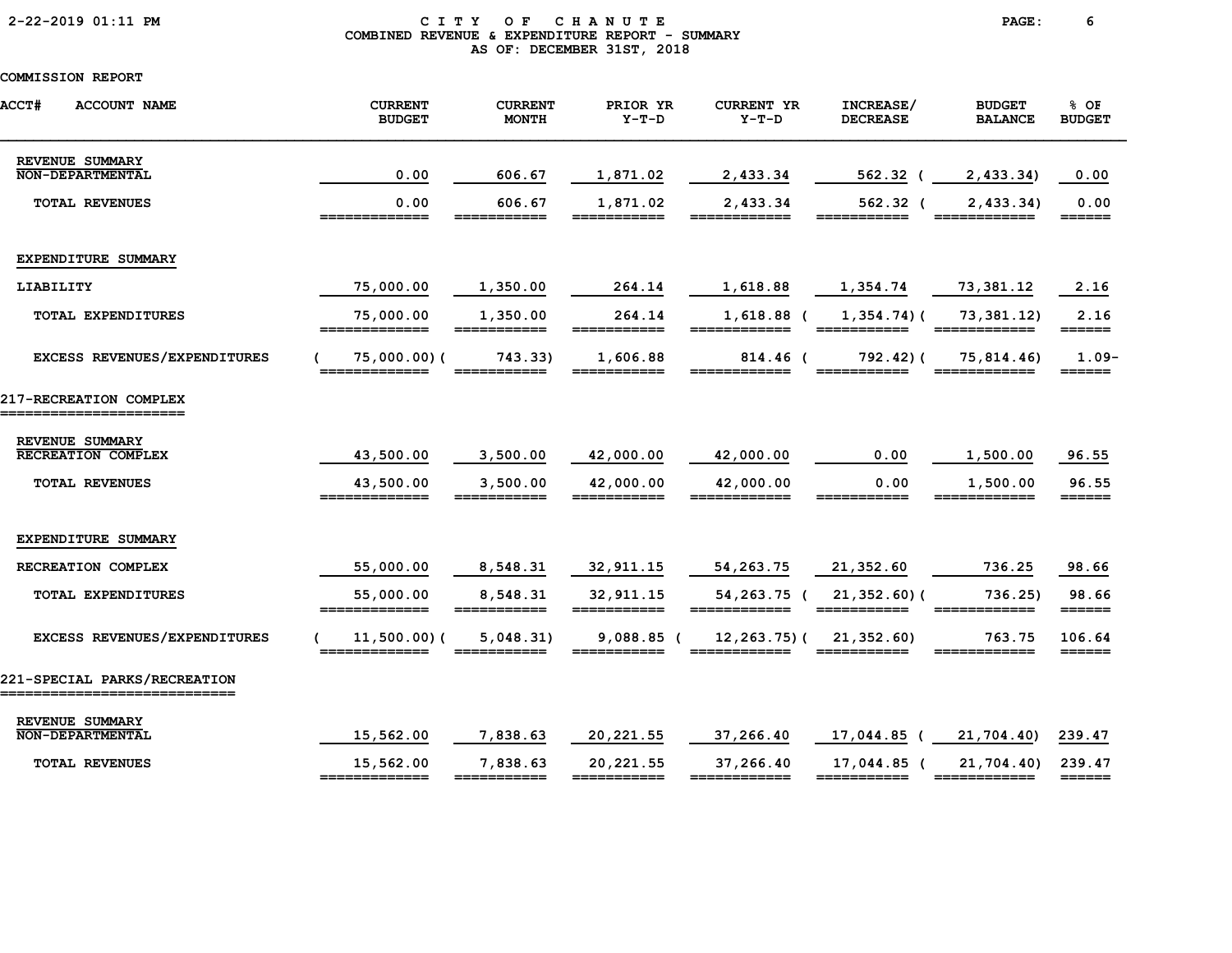|  |  | 2-22-2019 01:11 PM |  |
|--|--|--------------------|--|
|--|--|--------------------|--|

### CITY OF CHANUTE PAGE: 7 COMBINED REVENUE & EXPENDITURE REPORT - SUMMARY AS OF: DECEMBER 31ST, 2018

| <b>ACCT#</b><br><b>ACCOUNT NAME</b>                  | <b>CURRENT</b><br><b>BUDGET</b> | <b>CURRENT</b><br><b>MONTH</b>                                                                                                                                                                                                                                                                                                                                                                                                               | PRIOR YR<br>$Y-T-D$       | <b>CURRENT YR</b><br>$Y-T-D$ | INCREASE/<br><b>DECREASE</b>         | <b>BUDGET</b><br><b>BALANCE</b> | % OF<br><b>BUDGET</b>                 |
|------------------------------------------------------|---------------------------------|----------------------------------------------------------------------------------------------------------------------------------------------------------------------------------------------------------------------------------------------------------------------------------------------------------------------------------------------------------------------------------------------------------------------------------------------|---------------------------|------------------------------|--------------------------------------|---------------------------------|---------------------------------------|
| EXPENDITURE SUMMARY                                  |                                 |                                                                                                                                                                                                                                                                                                                                                                                                                                              |                           |                              |                                      |                                 |                                       |
| <b>PARKS</b>                                         | 36,000.00                       | 0.00                                                                                                                                                                                                                                                                                                                                                                                                                                         | 49,687.86                 | 28, 158. 40 (21, 529. 46)    |                                      | 7,841.60                        | 78.22                                 |
| <b>TOTAL EXPENDITURES</b>                            | 36,000.00<br>=============      | 0.00                                                                                                                                                                                                                                                                                                                                                                                                                                         | 49,687.86<br>===========  | 28,158.40<br>============    | 21,529.46 (<br>===========           | 7,841.60<br>============        | 78.22<br>$=$ $=$ $=$ $=$ $=$ $=$      |
| EXCESS REVENUES/EXPENDITURES                         | 20,438.00)                      | 7,838.63(                                                                                                                                                                                                                                                                                                                                                                                                                                    | 29,466.31)<br>___________ | 9,108.00                     | 38,574.31 (                          | 29,546.00)                      | $44.56-$<br>======                    |
| 222-SPECIAL ALCOHOL PROGRAMS                         |                                 |                                                                                                                                                                                                                                                                                                                                                                                                                                              |                           |                              |                                      |                                 |                                       |
| REVENUE SUMMARY<br><b>NON-DEPARTMENTAL</b><br>POLICE | 15,562.00<br>0.00               | 3,931.20<br>0.00                                                                                                                                                                                                                                                                                                                                                                                                                             | 15,076.91<br>5,000.00     | 30,874.13                    | 15,797.22 (<br>$0.00$ ( $5,000.00$ ) | 15, 312.13)<br>0.00             | 198.39<br>0.00                        |
| <b>TOTAL REVENUES</b>                                | 15,562.00<br>_____________      | 3,931.20                                                                                                                                                                                                                                                                                                                                                                                                                                     | 20,076.91<br>===========  | 30,874.13<br>____________    | 10,797.22 (                          | 15, 312, 13)                    | 198.39<br>======                      |
| EXPENDITURE SUMMARY                                  |                                 |                                                                                                                                                                                                                                                                                                                                                                                                                                              |                           |                              |                                      |                                 |                                       |
| ALCOHOL PROGRAMS                                     | 17,500.00                       | 4,006.19                                                                                                                                                                                                                                                                                                                                                                                                                                     | 5,160.96                  | 17,296.18                    | 12, 135.22                           | 203.82                          | 98.84                                 |
| TOTAL EXPENDITURES                                   | 17,500.00                       | 4,006.19                                                                                                                                                                                                                                                                                                                                                                                                                                     | 5,160.96                  | 17,296.18 (                  | $12, 135.22$ ) (                     | 203.82)                         | 98.84<br>======                       |
| EXCESS REVENUES/EXPENDITURES                         | 1,938.00(<br>__________         | 74.99)<br>___________                                                                                                                                                                                                                                                                                                                                                                                                                        | 14,915.95                 | 13,577.95 (<br>============  | $1,338.00$ (<br>===========          | 15, 515.95)<br>____________     | $700.62-$                             |
| 223-TOURISM & CONVENTION<br>.======================  |                                 |                                                                                                                                                                                                                                                                                                                                                                                                                                              |                           |                              |                                      |                                 |                                       |
| REVENUE SUMMARY<br><b>NON-DEPARTMENTAL</b>           | 70,000.00                       | 85.42                                                                                                                                                                                                                                                                                                                                                                                                                                        | 91,845.83                 | 124,829.38                   | 32,983.55 (                          | 54,829.38)                      | 178.33                                |
| <b>TOTAL REVENUES</b>                                | 70,000.00<br>=============      | 85.42<br>$\begin{array}{cccccccccc} \textbf{m} & \textbf{m} & \textbf{m} & \textbf{m} & \textbf{m} & \textbf{m} & \textbf{m} & \textbf{m} & \textbf{m} & \textbf{m} & \textbf{m} & \textbf{m} & \textbf{m} & \textbf{m} & \textbf{m} & \textbf{m} & \textbf{m} & \textbf{m} & \textbf{m} & \textbf{m} & \textbf{m} & \textbf{m} & \textbf{m} & \textbf{m} & \textbf{m} & \textbf{m} & \textbf{m} & \textbf{m} & \textbf{m} & \textbf{m} & \$ | 91,845.83                 | 124,829.38<br>============   | $32,983.55$ (                        | 54,829.38)                      | 178.33<br>$=$ $=$ $=$ $=$ $=$ $=$ $=$ |
| EXPENDITURE SUMMARY                                  |                                 |                                                                                                                                                                                                                                                                                                                                                                                                                                              |                           |                              |                                      |                                 |                                       |
| TOURISM SERVICES                                     | 70,000.00                       | 0.00                                                                                                                                                                                                                                                                                                                                                                                                                                         | 53,000.00                 | 65,923.29                    | 12,923.29                            | 4,076.71                        | 94.18                                 |
| <b>TOTAL EXPENDITURES</b>                            | 70,000.00                       | 0.00                                                                                                                                                                                                                                                                                                                                                                                                                                         | 53,000.00                 | 65,923.29 (                  | 12,923.29)(                          | 4,076.71)                       | 94.18                                 |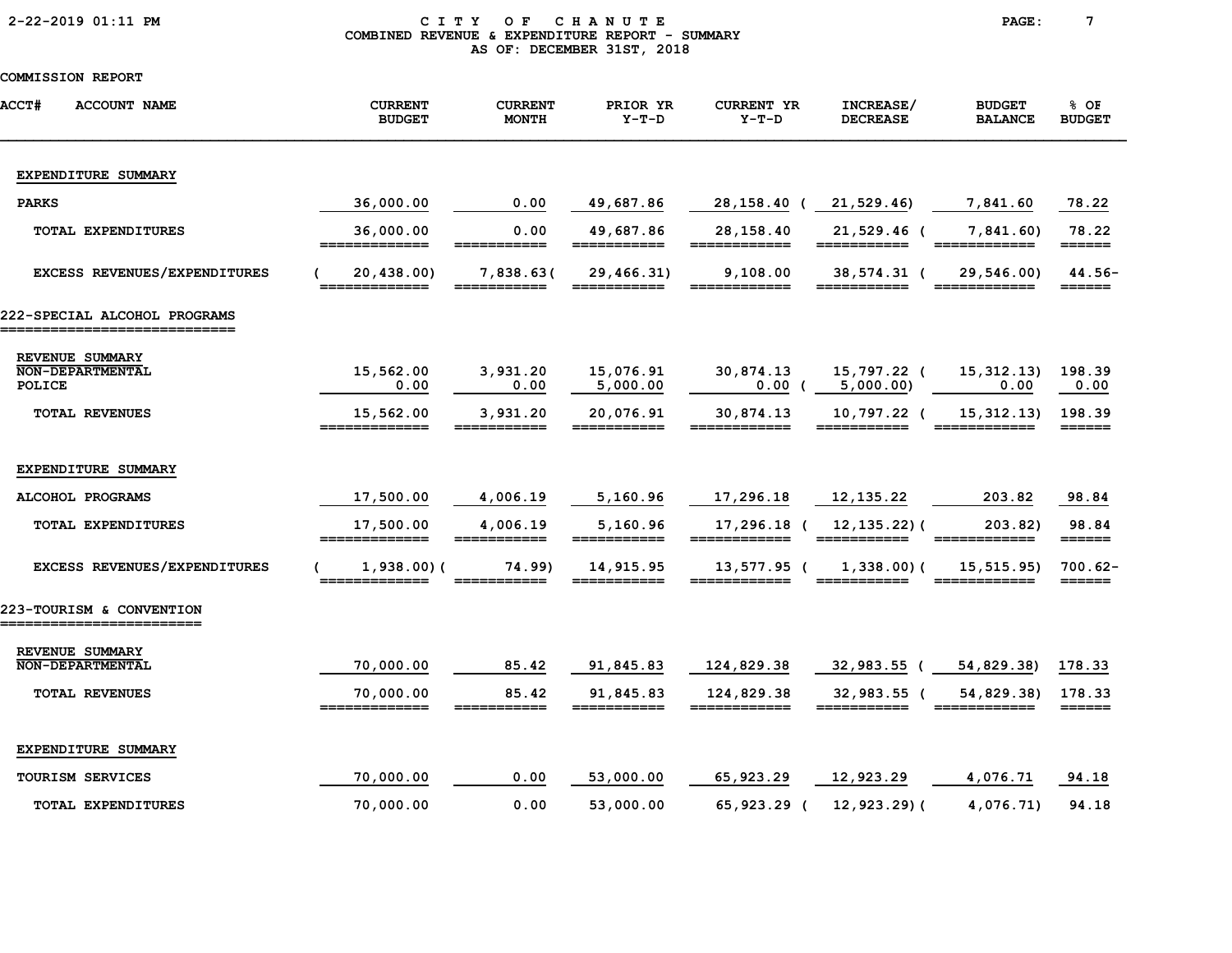# 2-22-2019 01:11 PM C I T Y O F C H A N U T E PAGE: 8 COMBINED REVENUE & EXPENDITURE REPORT - SUMMARY AS OF: DECEMBER 31ST, 2018

| <b>ACCT#</b><br><b>ACCOUNT NAME</b>                                                                                                           | <b>CURRENT</b><br><b>BUDGET</b>              | <b>CURRENT</b><br><b>MONTH</b>               | PRIOR YR<br>$Y-T-D$                                          | <b>CURRENT YR</b><br>$Y-T-D$                                   | INCREASE/<br><b>DECREASE</b>                                                              | <b>BUDGET</b><br><b>BALANCE</b>                                 | % OF<br><b>BUDGET</b>                        |
|-----------------------------------------------------------------------------------------------------------------------------------------------|----------------------------------------------|----------------------------------------------|--------------------------------------------------------------|----------------------------------------------------------------|-------------------------------------------------------------------------------------------|-----------------------------------------------------------------|----------------------------------------------|
| EXCESS REVENUES/EXPENDITURES                                                                                                                  | =============<br>0.00<br>=============       | ===========<br>85.42<br>===========          | ===========<br>38,845.83<br>===========                      | ============<br>58,906.09<br>============                      | ===========<br>20,060.26 (<br>===========                                                 | ============<br>58,906.09)<br>============                      | $=$ $=$ $=$ $=$ $=$ $=$<br>0.00              |
| 231-SPECIAL HIGHWAY IMPROVMNT                                                                                                                 |                                              |                                              |                                                              |                                                                |                                                                                           |                                                                 |                                              |
| REVENUE SUMMARY<br><b>NON-DEPARTMENTAL</b>                                                                                                    | 247,580.00                                   | 0.00                                         | 245, 138.11                                                  | 247,468.57                                                     | 2,330.46                                                                                  | 111.43                                                          | 99.95                                        |
| <b>TOTAL REVENUES</b>                                                                                                                         | 247,580.00<br>=============                  | 0.00<br>===========                          | 245, 138. 11<br>===========                                  | 247,468.57<br>============                                     | 2,330.46<br>===========                                                                   | 111.43<br>============                                          | 99.95<br>======                              |
| EXPENDITURE SUMMARY                                                                                                                           |                                              |                                              |                                                              |                                                                |                                                                                           |                                                                 |                                              |
| STREETS AND ROADS                                                                                                                             | 532,256.00                                   | 13,850.03                                    | 290, 375.61                                                  | 313, 217.19                                                    | 22,841.58                                                                                 | 219,038.81                                                      | 58.85                                        |
| TOTAL EXPENDITURES                                                                                                                            | 532,256.00<br>=============                  | 13,850.03<br>------------                    | 290, 375.61<br>===========                                   | 313,217.19 (                                                   | 22,841.58)(                                                                               | 219,038.81)<br>============                                     | 58.85<br>$=$ $=$ $=$ $=$ $=$ $=$             |
| EXCESS REVENUES/EXPENDITURES                                                                                                                  | 284,676.00)(                                 | 13,850.03(                                   | 45,237.50)(                                                  | 65,748.62)(                                                    | 20,511.12)(                                                                               | 218,927.38)                                                     | 23.10<br>$=$ $=$ $=$ $=$ $=$ $=$ $=$         |
| 311-CAPITAL IMPROVEMENT #1                                                                                                                    |                                              |                                              |                                                              |                                                                |                                                                                           |                                                                 |                                              |
| REVENUE SUMMARY<br>NON-DEPARTMENTAL<br>ELECTRIC PROJECTS<br><b>WATER PROJECTS</b><br><b>GAS PROJECTS</b><br>REFUSE PROJECTS<br>SEWER PROJECTS | 0.00<br>0.00<br>0.00<br>0.00<br>0.00<br>0.00 | 0.00<br>0.00<br>0.00<br>0.00<br>0.00<br>0.00 | 6,258.26<br>150,000.00<br>100,000.00<br>0.00<br>0.00<br>0.00 | 10,243.49<br>200,000.00<br>75,000.00 (<br>0.00<br>0.00<br>0.00 | $3,985.23$ (<br>$50,000.00$ (<br>25,000.00)(<br>0.00<br>0.00<br>0.00                      | 10, 243.49<br>200,000.00)<br>75,000.00)<br>0.00<br>0.00<br>0.00 | 0.00<br>0.00<br>0.00<br>0.00<br>0.00<br>0.00 |
| <b>TOTAL REVENUES</b>                                                                                                                         | 0.00<br>-------------                        | 0.00                                         | 256,258.26                                                   | 285, 243.49<br>=======                                         | 28,985.23 (<br>______                                                                     | 285, 243.49)                                                    | 0.00<br>======                               |
| EXPENDITURE SUMMARY                                                                                                                           |                                              |                                              |                                                              |                                                                |                                                                                           |                                                                 |                                              |
| ELECTRIC PROJECTS<br>WATER PROJECTS<br><b>GAS PROJECTS</b><br>REFUSE PROJECTS<br>SEWER PROJECTS                                               | 0.00<br>0.00<br>0.00<br>0.00<br>0.00         | 0.00<br>3,576.05<br>0.00<br>0.00<br>0.00     | 327,875.10<br>27,205.86<br>261,604.11<br>323,177.00<br>0.00  | 60,110.98<br>33,849.25 (<br>$0.00$ (<br>11,000.00              | $52,660.61$ ( $275,214.49$ )<br>32,905.12 (<br>227,754.86)(<br>323,177.00)<br>11,000.00 ( | 52,660.61)<br>60, 110.98<br>33,849.25)<br>0.00<br>11,000.00)    | 0.00<br>0.00<br>0.00<br>0.00<br>0.00         |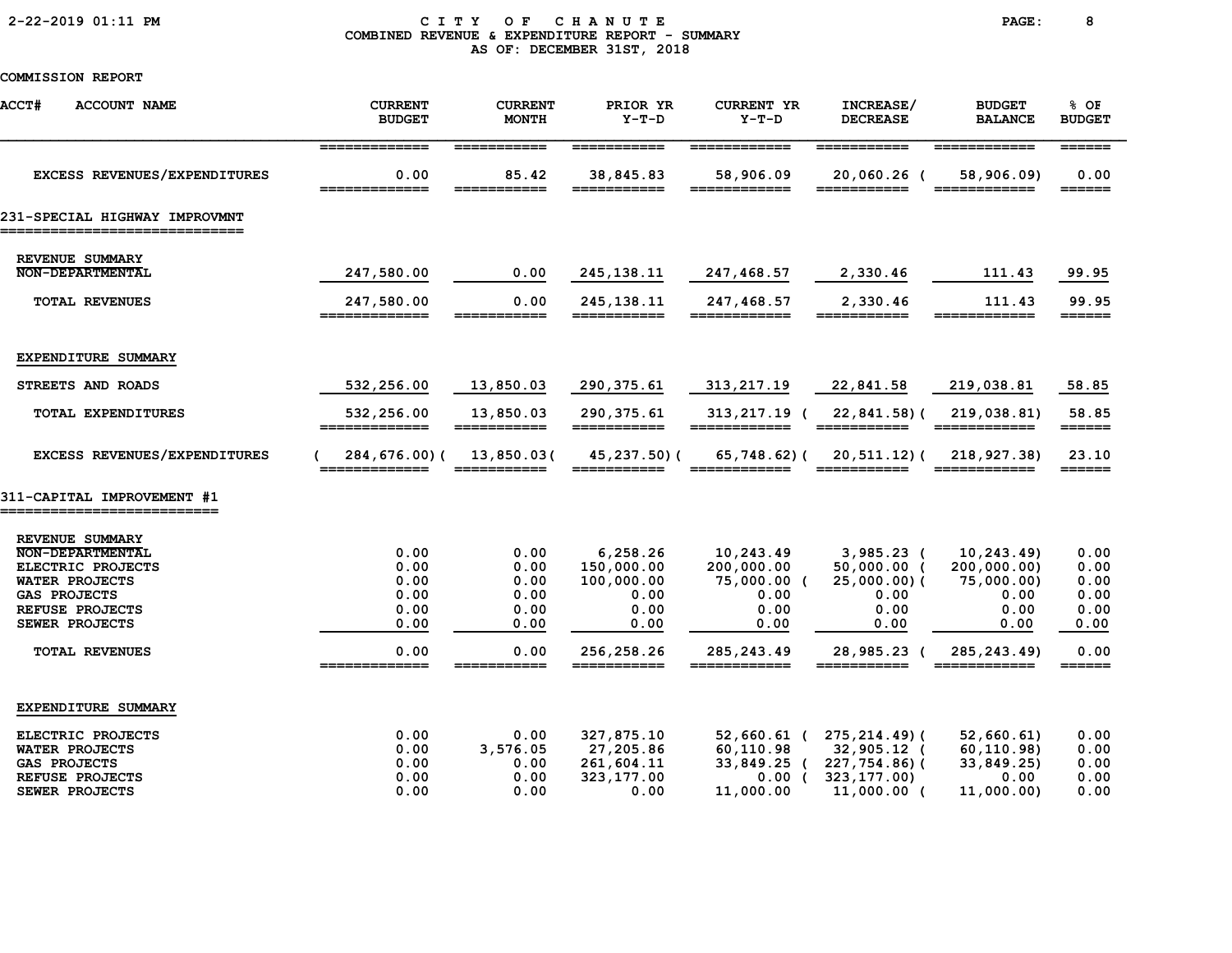# 2-22-2019 01:11 PM C I T Y O F C H A N U T E PAGE: 9 COMBINED REVENUE & EXPENDITURE REPORT - SUMMARY AS OF: DECEMBER 31ST, 2018

| <b>ACCT#</b><br><b>ACCOUNT NAME</b>                      | <b>CURRENT</b><br><b>BUDGET</b> | <b>CURRENT</b><br><b>MONTH</b>                                                                                          | PRIOR YR<br>$Y-T-D$                                                                                                                                                                                                                                                                                                                                                                                                                                                                                                                                                   | <b>CURRENT YR</b><br>$Y-T-D$ | INCREASE/<br><b>DECREASE</b> | <b>BUDGET</b><br><b>BALANCE</b> | 8 OF<br><b>BUDGET</b>       |
|----------------------------------------------------------|---------------------------------|-------------------------------------------------------------------------------------------------------------------------|-----------------------------------------------------------------------------------------------------------------------------------------------------------------------------------------------------------------------------------------------------------------------------------------------------------------------------------------------------------------------------------------------------------------------------------------------------------------------------------------------------------------------------------------------------------------------|------------------------------|------------------------------|---------------------------------|-----------------------------|
| ELECTRIC PRODUCTION                                      | 0.00                            | 0.00                                                                                                                    | 0.00                                                                                                                                                                                                                                                                                                                                                                                                                                                                                                                                                                  | 0.00                         | 0.00                         | 0.00                            | 0.00                        |
| FIBER COMMUNICATIONS                                     | 0.00                            | 0.00                                                                                                                    | 0.00                                                                                                                                                                                                                                                                                                                                                                                                                                                                                                                                                                  | 0.00                         | 0.00                         | 0.00                            | 0.00                        |
| <b>SEWER PUMPING</b>                                     | 0.00                            | 0.00                                                                                                                    | 1,464.64                                                                                                                                                                                                                                                                                                                                                                                                                                                                                                                                                              | 0.00(                        | 1,464.64)                    | 0.00                            | 0.00                        |
| <b>INTEREST</b>                                          | 0.00                            | 0.00                                                                                                                    | 0.00                                                                                                                                                                                                                                                                                                                                                                                                                                                                                                                                                                  | 0.00                         | 0.00                         | 0.00                            | 0.00                        |
| <b>TOTAL EXPENDITURES</b>                                | 0.00<br>=============           | 3,576.05<br>===========                                                                                                 | 941, 326.71<br>===========                                                                                                                                                                                                                                                                                                                                                                                                                                                                                                                                            | 157,620.84<br>============   | 783,705.87<br>===========    | 157,620.84<br>============      | 0.00<br>$=$ $=$ $=$ $=$ $=$ |
| EXCESS REVENUES/EXPENDITURES                             | 0.00(<br>=============          | 3,576.05(<br>$\begin{array}{c} \textbf{m} = \textbf{m} = \textbf{m} = \textbf{m} = \textbf{m} = \textbf{m} \end{array}$ | 685,068.45)<br>$\begin{array}{c} \begin{array}{c} \begin{array}{c} \begin{array}{c} \end{array}\\ \end{array} \end{array} \end{array} \end{array} \end{array} \end{array} \begin{array}{c} \begin{array}{c} \begin{array}{c} \end{array} \end{array} \end{array} \end{array} \begin{array}{c} \begin{array}{c} \end{array} \end{array} \end{array} \begin{array}{c} \begin{array}{c} \end{array} \end{array} \end{array} \begin{array}{c} \begin{array}{c} \end{array} \end{array} \end{array} \begin{array}{c} \begin{array}{c} \end{array} \end{array} \end{array}$ | 127,622.65<br>============   | 812,691.10 (                 | 127,622.65<br>============      | 0.00                        |
| 321-CAPITAL IMPROVEMENT #2<br>========================== |                                 |                                                                                                                         |                                                                                                                                                                                                                                                                                                                                                                                                                                                                                                                                                                       |                              |                              |                                 |                             |
|                                                          |                                 |                                                                                                                         |                                                                                                                                                                                                                                                                                                                                                                                                                                                                                                                                                                       |                              |                              |                                 |                             |
| REVENUE SUMMARY<br>NON-DEPARTMENTAL                      | 0.00                            | 1,532.27                                                                                                                | 81,928.85                                                                                                                                                                                                                                                                                                                                                                                                                                                                                                                                                             | 41,793.32 (                  | 40, 135. 53) (               | 41,793.32)                      | 0.00                        |
| COMMUNITY DEVELOPMENT                                    | 0.00                            | 0.00                                                                                                                    | 0.00                                                                                                                                                                                                                                                                                                                                                                                                                                                                                                                                                                  | 0.00                         | 0.00                         | 0.00                            | 0.00                        |
| PUBLIC BUILDINGS/GROUNDS                                 | 0.00                            | 0.00                                                                                                                    | 0.00                                                                                                                                                                                                                                                                                                                                                                                                                                                                                                                                                                  | 0.00                         | 0.00                         | 0.00                            | 0.00                        |
| SPECIAL PROGRAMS/PROJECTS                                | 0.00                            | 0.00                                                                                                                    | 0.00                                                                                                                                                                                                                                                                                                                                                                                                                                                                                                                                                                  | 0.00                         | 0.00                         | 0.00                            | 0.00                        |
| POLICE                                                   | 0.00                            | 0.00                                                                                                                    | 0.00                                                                                                                                                                                                                                                                                                                                                                                                                                                                                                                                                                  | 0.00                         | 0.00                         | 0.00                            | 0.00                        |
| <b>FIRE</b>                                              | 0.00                            | 0.00                                                                                                                    | 0.00                                                                                                                                                                                                                                                                                                                                                                                                                                                                                                                                                                  | 0.00                         | 0.00                         | 0.00                            | 0.00                        |
| ANIMAL CONTROL                                           | 0.00                            | 6, 295.00                                                                                                               | 0.00                                                                                                                                                                                                                                                                                                                                                                                                                                                                                                                                                                  | 6,295.00                     | $6, 295.00$ (                | 6, 295.00                       | 0.00                        |
| STREETS AND ROADS                                        | 0.00                            | 0.00                                                                                                                    | 0.00                                                                                                                                                                                                                                                                                                                                                                                                                                                                                                                                                                  | 0.00                         | 0.00                         | 0.00                            | 0.00                        |
| <b>CEMETERY</b>                                          | 0.00                            | 0.00                                                                                                                    | 0.00                                                                                                                                                                                                                                                                                                                                                                                                                                                                                                                                                                  | 0.00                         | 0.00                         | 0.00                            | 0.00                        |
| <b>AIRPORT</b>                                           | 0.00                            | 0.00                                                                                                                    | 0.00                                                                                                                                                                                                                                                                                                                                                                                                                                                                                                                                                                  | 0.00                         | 0.00                         | 0.00                            | 0.00                        |
| <b>PARKS</b>                                             | 0.00                            | 0.00                                                                                                                    | 0.00                                                                                                                                                                                                                                                                                                                                                                                                                                                                                                                                                                  | 0.00                         | 0.00                         | 0.00                            | 0.00                        |
| <b>GOLF COURSE</b>                                       | 0.00                            | 0.00                                                                                                                    | 0.00                                                                                                                                                                                                                                                                                                                                                                                                                                                                                                                                                                  | 0.00                         | 0.00                         | 0.00                            | 0.00                        |
| <b>AUDITORIUM MGT SERVICES</b>                           | 0.00                            | 0.00                                                                                                                    | 0.00                                                                                                                                                                                                                                                                                                                                                                                                                                                                                                                                                                  | 0.00                         | 0.00                         | 0.00                            | 0.00                        |
| METER READING                                            | 0.00                            | 0.00                                                                                                                    | 0.00                                                                                                                                                                                                                                                                                                                                                                                                                                                                                                                                                                  | 0.00                         | 0.00                         | 0.00                            | 0.00                        |
| PUBLIC WORKS/COMPLEX                                     | 0.00                            | 0.00                                                                                                                    | 0.00                                                                                                                                                                                                                                                                                                                                                                                                                                                                                                                                                                  | 0.00                         | 0.00                         | 0.00                            | 0.00                        |
| <b>TOTAL REVENUES</b>                                    | 0.00<br>==============          | 7,827.27<br>===========                                                                                                 | 81,928.85<br>===========                                                                                                                                                                                                                                                                                                                                                                                                                                                                                                                                              | 48,088.32 (                  | 33,840.53)(                  | 48,088.32)                      | 0.00<br>$=$ $=$ $=$ $=$ $=$ |
| EXPENDITURE SUMMARY                                      |                                 |                                                                                                                         |                                                                                                                                                                                                                                                                                                                                                                                                                                                                                                                                                                       |                              |                              |                                 |                             |
| GENERAL ADMIN. SERVICE                                   | 0.00                            | 0.00                                                                                                                    | 0.00                                                                                                                                                                                                                                                                                                                                                                                                                                                                                                                                                                  | 0.00                         | 0.00                         | 0.00                            | 0.00                        |
| COMMUNITY DEVELOPMENT                                    | 0.00                            | 3,395.17                                                                                                                | 45,685.98                                                                                                                                                                                                                                                                                                                                                                                                                                                                                                                                                             | $3,497.67$ (                 | $42, 188.31$ (               | 3,497.67)                       | 0.00                        |
| PUBLIC BUILDINGS/GROUNDS                                 | 0.00                            | 7,111.20                                                                                                                | 0.00                                                                                                                                                                                                                                                                                                                                                                                                                                                                                                                                                                  | 7,153.20                     | $7,153.20$ (                 | 7, 153.20                       | 0.00                        |
| SPECIAL PROGRAMS/PROJECTS                                | 0.00                            | 12, 150.28                                                                                                              | 11,481.72                                                                                                                                                                                                                                                                                                                                                                                                                                                                                                                                                             | 12,150.28                    | 668.56 (                     | 12, 150.28                      | 0.00                        |
| POLICE                                                   | 0.00                            | 6,710.00                                                                                                                | 0.00                                                                                                                                                                                                                                                                                                                                                                                                                                                                                                                                                                  | 6,710.00                     | $6,710.00$ (                 | 6,710.00                        | 0.00                        |
| <b>FIRE</b>                                              | 0.00                            | 0.00                                                                                                                    | 0.00                                                                                                                                                                                                                                                                                                                                                                                                                                                                                                                                                                  | 0.00                         | 0.00                         | 0.00                            | 0.00                        |
| ANIMAL CONTROL                                           | 0.00                            | 0.00                                                                                                                    | 0.00                                                                                                                                                                                                                                                                                                                                                                                                                                                                                                                                                                  | 0.00                         | 0.00                         | 0.00                            | 0.00                        |
| STREETS AND ROADS                                        | 0.00                            | 40,150.00                                                                                                               | 51,150.00                                                                                                                                                                                                                                                                                                                                                                                                                                                                                                                                                             | 40,150.00 (                  | $11,000.00)$ (               | 40,150.00)                      | 0.00                        |
| <b>CEMETERY</b>                                          | 0.00                            | 0.00                                                                                                                    | 0.00                                                                                                                                                                                                                                                                                                                                                                                                                                                                                                                                                                  | 0.00                         | 0.00                         | 0.00                            | 0.00                        |
| <b>AIRPORT</b>                                           | 0.00                            | 0.00                                                                                                                    | 0.00                                                                                                                                                                                                                                                                                                                                                                                                                                                                                                                                                                  | 0.00                         | 0.00                         | 0.00                            | 0.00                        |
|                                                          |                                 |                                                                                                                         |                                                                                                                                                                                                                                                                                                                                                                                                                                                                                                                                                                       |                              |                              |                                 |                             |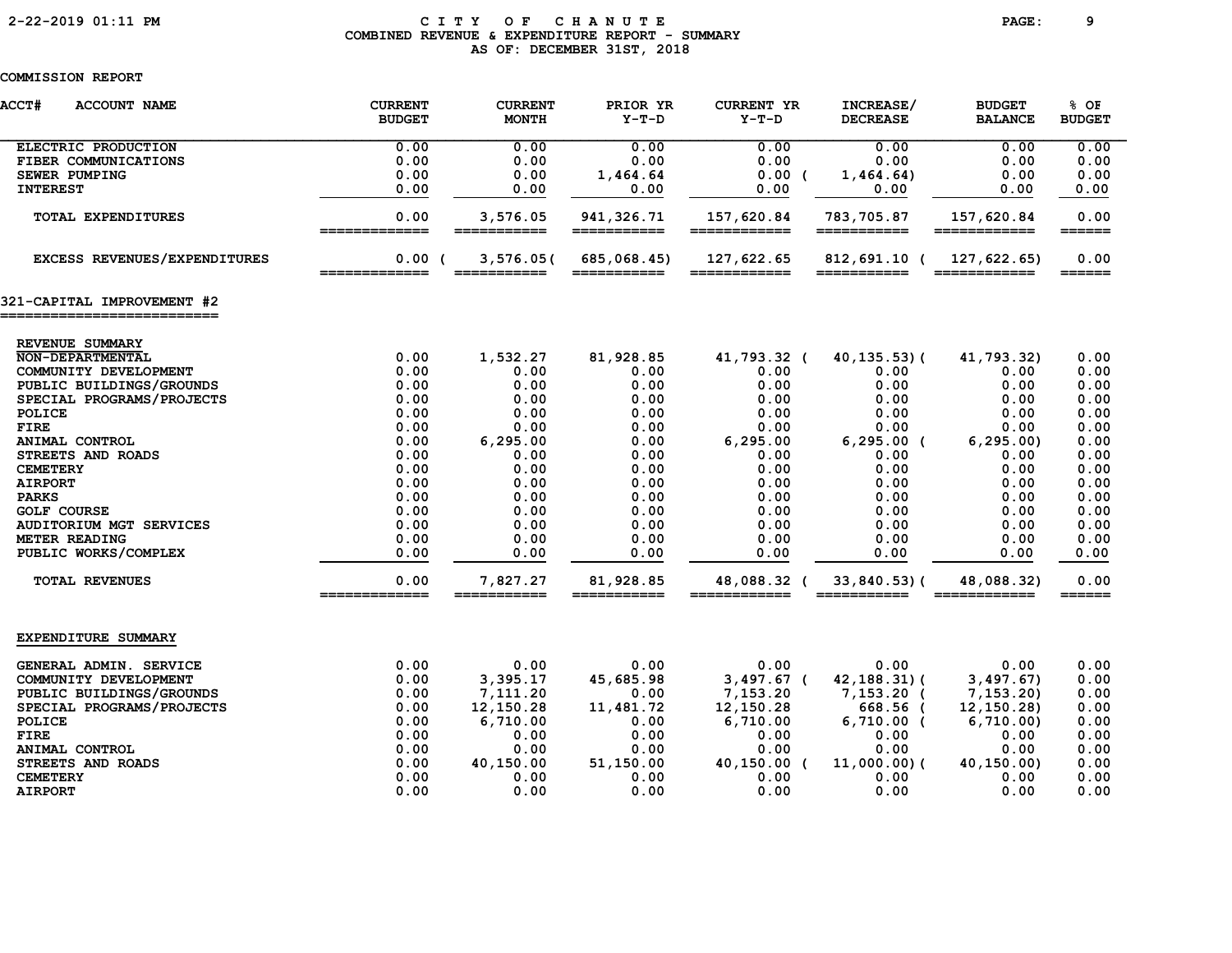# 2-22-2019 01:11 PM C I T Y O F C H A N U T E PAGE: 10 COMBINED REVENUE & EXPENDITURE REPORT - SUMMARY AS OF: DECEMBER 31ST, 2018

| <b>ACCT#</b><br><b>ACCOUNT NAME</b>       | <b>CURRENT</b><br><b>BUDGET</b> | <b>CURRENT</b><br><b>MONTH</b> | PRIOR YR<br>$Y-T-D$       | <b>CURRENT YR</b><br>$Y-T-D$ | INCREASE/<br><b>DECREASE</b> | <b>BUDGET</b><br><b>BALANCE</b> | 8 OF<br><b>BUDGET</b>       |
|-------------------------------------------|---------------------------------|--------------------------------|---------------------------|------------------------------|------------------------------|---------------------------------|-----------------------------|
| <b>PARKS</b>                              | 0.00                            | 0.00                           | 62,484.53                 | $1,198.06$ (                 | $61, 286, 47$ ) (            | 1, 198.06                       | 0.00                        |
| BASEBALL/SOFTBALL PARKS                   | 0.00                            | 25,000.00                      | 0.00                      | 25,000.00                    | 25,000.00 (                  | 25,000.00)                      | 0.00                        |
| <b>GOLF COURSE</b>                        | 0.00                            | 0.00                           | 155,094.76                |                              | $6,003.26$ ( 149,091.50) (   | 6,003.26                        | 0.00                        |
| <b>AUDITORIUM MGT SERVICES</b>            | 0.00                            | 0.00                           | 0.00                      | 0.00                         | 0.00                         | 0.00                            | 0.00                        |
| METER READING                             | 0.00                            | 0.00                           | 0.00                      | 0.00                         | 0.00                         | 0.00                            | 0.00                        |
| PUBLIC WORKS/COMPLEX                      | 0.00                            | 0.00                           | 0.00                      | 0.00                         | 0.00                         | 0.00                            | 0.00                        |
| <b>TOTAL EXPENDITURES</b>                 | 0.00<br>=============           | 94,516.65<br>===========       | 325,896.99<br>=========== | 101,862.47<br>============   | 224,034.52<br>===========    | 101,862.47<br>============      | 0.00<br>$=$ $=$ $=$ $=$ $=$ |
| EXCESS REVENUES/EXPENDITURES              | 0.00<br>_____________           | 86,689.38(                     | $243,968.14$ ) (          | 53,774.15)                   | 190,193.99                   | 53,774.15                       | 0.00<br>$======$            |
| 331-EQUIPMENT RESERVE                     |                                 |                                |                           |                              |                              |                                 |                             |
|                                           |                                 |                                |                           |                              |                              |                                 |                             |
| REVENUE SUMMARY<br>GENERAL ADMIN. SERVICE | 0.00                            | 0.00                           | 0.00                      | 0.00                         | 0.00                         | 0.00                            | 0.00                        |
| COMMUNITY DEVELOPMENT                     | 0.00                            | 0.00                           | 0.00                      | 0.00                         | 0.00                         | 0.00                            | 0.00                        |
| PUBLIC BUILDINGS/GROUNDS                  | 0.00                            | 0.00                           | 0.00                      | 0.00                         | 0.00                         | 0.00                            | 0.00                        |
| POLICE                                    | 0.00                            | 0.00                           | 0.00                      | 28,160.30                    | 28,160.30 (                  | 28,160.30)                      | 0.00                        |
| <b>FIRE</b>                               | 0.00                            | 0.00                           | 0.00                      | 0.00                         | 0.00                         | 0.00                            | 0.00                        |
| ANIMAL CONTROL                            | 0.00                            | 0.00                           | 0.00                      | 0.00                         | 0.00                         | 0.00                            | 0.00                        |
| STREETS AND ROADS                         | 0.00                            | 0.00                           | 218,000.00                | 0.00                         | 218,000.00)                  | 0.00                            | 0.00                        |
| <b>CEMETERY</b>                           | 0.00                            | 0.00                           | 0.00                      | 0.00                         | 0.00                         | 0.00                            | 0.00                        |
| <b>AIRPORT</b>                            | 0.00                            | 0.00                           | 0.00                      | 0.00                         | 0.00                         | 0.00                            | 0.00                        |
| <b>PARKS</b>                              | 0.00                            | 0.00                           | 0.00                      | 0.00                         | 0.00                         | 0.00                            | 0.00                        |
| ELECTRIC PROJECTS                         | 0.00                            | 0.00                           | 360,000.00                | 250,000.00 (                 | $110,000.00)$ (              | 250,000.00)                     | 0.00                        |
| REFUSE PROJECTS                           | 0.00                            | 0.00                           | 0.00                      | 0.00                         | 0.00                         | 0.00                            | 0.00                        |
| SEWER PROJECTS                            | 0.00                            | 0.00                           | 0.00                      | 0.00                         | 0.00                         | 0.00                            | 0.00                        |
| WATER SOURCE OF SUPPLY                    | 0.00                            | 0.00                           | 50,000.00                 | 25,000.00 (                  | $25,000.00)$ (               | 25,000.00)                      | 0.00                        |
| <b>GAS DISTRIBUTION</b>                   | 0.00                            | 0.00                           | 30,000.00                 | 0.00(                        | 30,000.00)                   | 0.00                            | 0.00                        |
| VEHICLE SERVICES SHOP                     | 0.00                            | 0.00                           | 0.00                      | 0.00                         | 0.00                         | 0.00                            | 0.00                        |
| UTILITY ADMIN SERVICES                    | 0.00                            | 0.00                           | 0.00                      | 0.00                         | 0.00                         | 0.00                            | 0.00                        |
| UTILITY OFFICE                            | 0.00                            | 0.00                           | 0.00                      | 0.00                         | 0.00                         | 0.00                            | 0.00                        |
| DATA PROCESSING                           | 0.00                            | 0.00                           | 0.00                      | 0.00                         | 0.00                         | 0.00                            | 0.00                        |
| METER READING                             | 0.00                            | 0.00                           | 0.00                      | 0.00                         | 0.00                         | 0.00                            | 0.00                        |
| PUBLIC WORKS/COMPLEX                      | 0.00                            | 0.00                           | 0.00                      | 0.00                         | 0.00                         | 0.00                            | 0.00                        |
| FEDERAL GRANTS                            | 0.00                            | 0.00                           | 0.00                      | 0.00                         | 0.00                         | 0.00                            | 0.00                        |
| <b>TOTAL REVENUES</b>                     | 0.00                            | 0.00                           | 658,000.00                |                              | 303,160.30 (354,839.70) (    | 303, 160.30                     | 0.00                        |
|                                           | =============                   | ===========                    | ===========               | ============                 | ===========                  | ============                    |                             |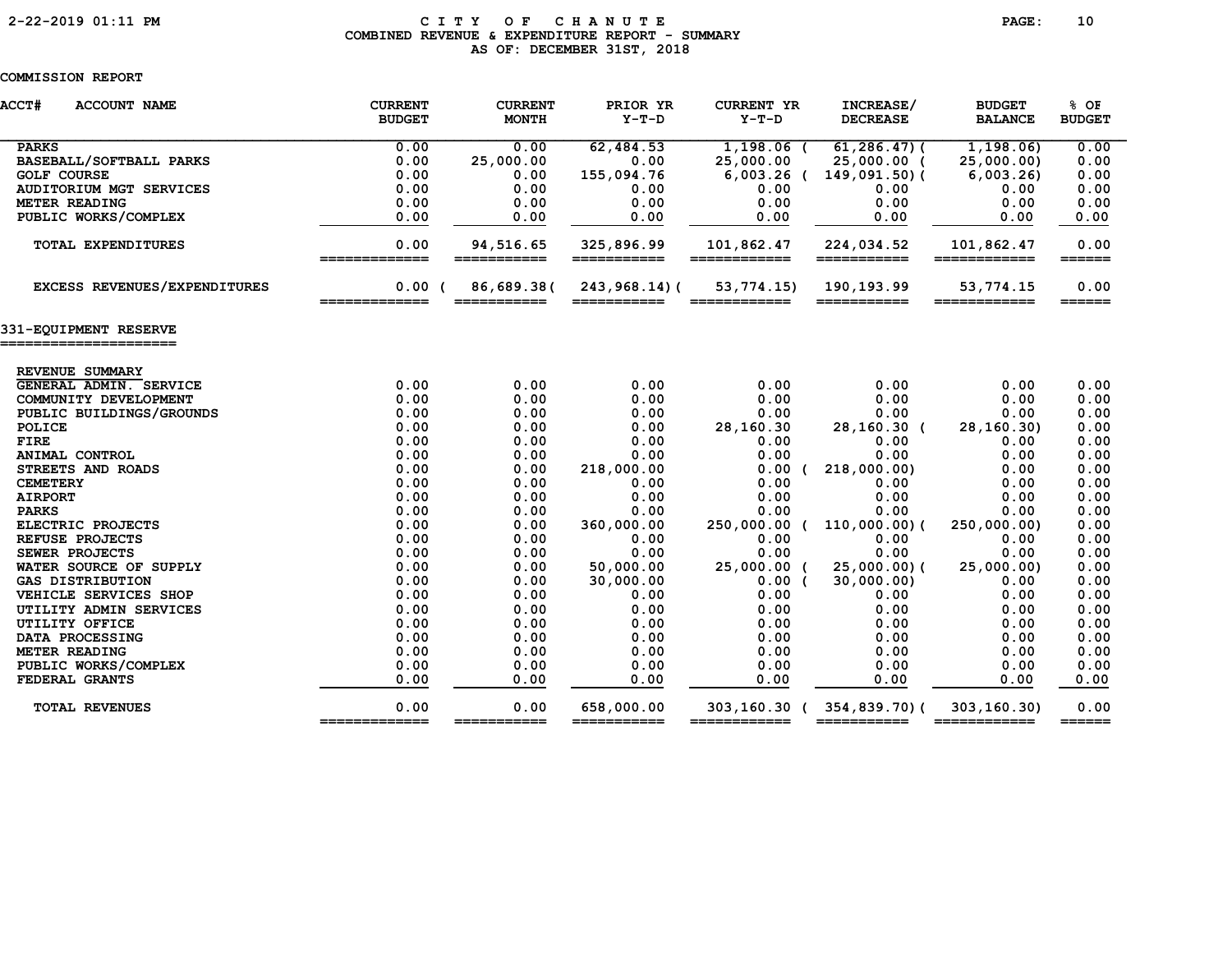# 2-22-2019 01:11 PM C I T Y O F C H A N U T E PAGE: 11 COMBINED REVENUE & EXPENDITURE REPORT - SUMMARY AS OF: DECEMBER 31ST, 2018

| <b>ACCT#</b><br><b>ACCOUNT NAME</b>  | <b>CURRENT</b><br><b>BUDGET</b> | <b>CURRENT</b><br><b>MONTH</b> | PRIOR YR<br>$Y-T-D$         | <b>CURRENT YR</b><br>$Y-T-D$ | INCREASE/<br><b>DECREASE</b> | <b>BUDGET</b><br><b>BALANCE</b>                                                                            | % OF<br><b>BUDGET</b>           |
|--------------------------------------|---------------------------------|--------------------------------|-----------------------------|------------------------------|------------------------------|------------------------------------------------------------------------------------------------------------|---------------------------------|
| EXPENDITURE SUMMARY                  |                                 |                                |                             |                              |                              |                                                                                                            |                                 |
| GENERAL ADMIN. SERVICE               | 0.00                            | 0.00                           | 0.00                        | 0.00                         | 0.00                         | 0.00                                                                                                       | 0.00                            |
| COMMUNITY DEVELOPMENT                | 0.00                            | 0.00                           | 0.00                        | 0.00                         | 0.00                         | 0.00                                                                                                       | 0.00                            |
| PUBLIC BUILDINGS/GROUNDS             | 0.00                            | 0.00                           | 0.00                        | 0.00                         | 0.00                         | 0.00                                                                                                       | 0.00                            |
| POLICE                               | 0.00                            | 20,500.00                      | 0.00                        | 20,500.00                    | 20,500.00 (                  | 20, 500.00)                                                                                                | 0.00                            |
| <b>FIRE</b>                          | 0.00                            | 0.00                           | 0.00                        | 0.00                         | 0.00                         | 0.00                                                                                                       | 0.00                            |
| ANIMAL CONTROL                       | 0.00                            | 0.00                           | 0.00                        | 0.00                         | 0.00                         | 0.00                                                                                                       | 0.00                            |
| STREETS AND ROADS                    | 0.00                            | 25,800.00                      | 266,585.00                  | 25,800.00 (                  | 240,785.00)(                 | 25,800.00)                                                                                                 | 0.00                            |
| <b>CEMETERY</b>                      | 0.00                            | 0.00                           | 26,950.00                   | 0.00(                        | 26, 950.00                   | 0.00                                                                                                       | 0.00                            |
| <b>AIRPORT</b>                       | 0.00                            | 0.00                           | 0.00                        | 0.00                         | 0.00                         | 0.00                                                                                                       | 0.00                            |
| <b>PARKS</b>                         | 0.00                            | 0.00                           | 85, 372.10                  | 14,889.35 (                  | 70,482.75)(                  | 14,889.35)                                                                                                 | 0.00                            |
| <b>GOLF COURSE</b>                   | 0.00                            | 0.00                           | 32,083.28                   | 24,815.65 (                  | $7,267.63$ ) (               | 24,815.65)                                                                                                 | 0.00                            |
| WATER PROJECTS                       | 0.00                            | 0.00                           | 0.00                        | 0.00                         | 0.00                         | 0.00                                                                                                       | 0.00                            |
| ELECTRIC PRODUCTION                  | 0.00                            | 0.00                           | 0.00                        | 0.00                         | 0.00                         | 0.00                                                                                                       | 0.00                            |
| ELECTRIC DISTRIBUTION                | 0.00                            | 0.00                           | 302, 155.05                 | $225.00$ (                   | $301, 930.05$ (              | 225.00)                                                                                                    | 0.00                            |
| WATER TREATMENT PLANT                | 0.00                            | 0.00                           | 0.00                        | 0.00                         | 0.00                         | 0.00                                                                                                       | 0.00                            |
| <b>GAS DISTRIBUTION</b>              | 0.00                            | 0.00                           | 45, 314.50                  | 0.00(                        | 45, 314.50)                  | 0.00                                                                                                       | 0.00                            |
| REFUSE COLLECTION<br>REFUSE LANDFILL | 0.00<br>0.00                    | 0.00<br>0.00                   | 0.00<br>0.00                | 0.00<br>0.00                 | 0.00<br>0.00                 | 0.00<br>0.00                                                                                               | 0.00<br>0.00                    |
| SEWER TREATMENT/DISPOSAL             | 0.00                            | 0.00                           | 0.00                        | 0.00                         | 0.00                         | 0.00                                                                                                       | 0.00                            |
| VEHICLE SERVICES SHOP                | 0.00                            | 0.00                           | 0.00                        | 0.00                         | 0.00                         | 0.00                                                                                                       | 0.00                            |
| UTILITY ADMIN SERVICES               | 0.00                            | 0.00                           | 0.00                        | 0.00                         | 0.00                         | 0.00                                                                                                       | 0.00                            |
| UTILITY OFFICE                       | 0.00                            | 0.00                           | 0.00                        | 0.00                         | 0.00                         | 0.00                                                                                                       | 0.00                            |
| DATA PROCESSING                      | 0.00                            | 0.00                           | 0.00                        | 0.00                         | 0.00                         | 0.00                                                                                                       | 0.00                            |
| METER READING                        | 0.00                            | 0.00                           | 0.00                        | 0.00                         | 0.00                         | 0.00                                                                                                       | 0.00                            |
| PUBLIC WORKS/COMPLEX                 | 0.00                            | 0.00                           | 0.00                        | 0.00                         | 0.00                         | 0.00                                                                                                       | 0.00                            |
|                                      |                                 |                                |                             |                              |                              |                                                                                                            |                                 |
| TOTAL EXPENDITURES                   | 0.00<br>_______                 | 46,300.00                      | 758,459.93<br>===========   | 86,230.00                    | 672,229.93                   | 86,230.00                                                                                                  | 0.00<br>$=$ $=$ $=$ $=$ $=$     |
| EXCESS REVENUES/EXPENDITURES         | 0.00(                           | 46,300.00(<br>===========      | 100, 459.93)<br>=========== | 216,930.30<br>============   | 317,390.23 (<br>___________  | 216,930.30)<br>============                                                                                | 0.00                            |
| <b>361-CITY INFRASTRUCTURE</b>       |                                 |                                |                             |                              |                              |                                                                                                            |                                 |
|                                      |                                 |                                |                             |                              |                              |                                                                                                            |                                 |
| REVENUE SUMMARY                      |                                 |                                |                             |                              |                              |                                                                                                            |                                 |
| NON-DEPARTMENTAL                     | 0.00                            | 0.00                           | 462,673.24                  | 80,915.48 (                  | 381,757.76)(                 | 80, 915.48)                                                                                                | 0.00                            |
| <b>TOTAL REVENUES</b>                | 0.00<br>=============           | 0.00<br>===========            | 462,673.24<br>===========   | 80,915.48 (                  | 381,757.76)(<br>===========  | 80,915.48)                                                                                                 | 0.00<br>$=$ $=$ $=$ $=$ $=$ $=$ |
|                                      |                                 |                                |                             | ============                 |                              | $\begin{array}{c} \texttt{m} = \texttt{m} = \texttt{m} = \texttt{m} = \texttt{m} = \texttt{m} \end{array}$ |                                 |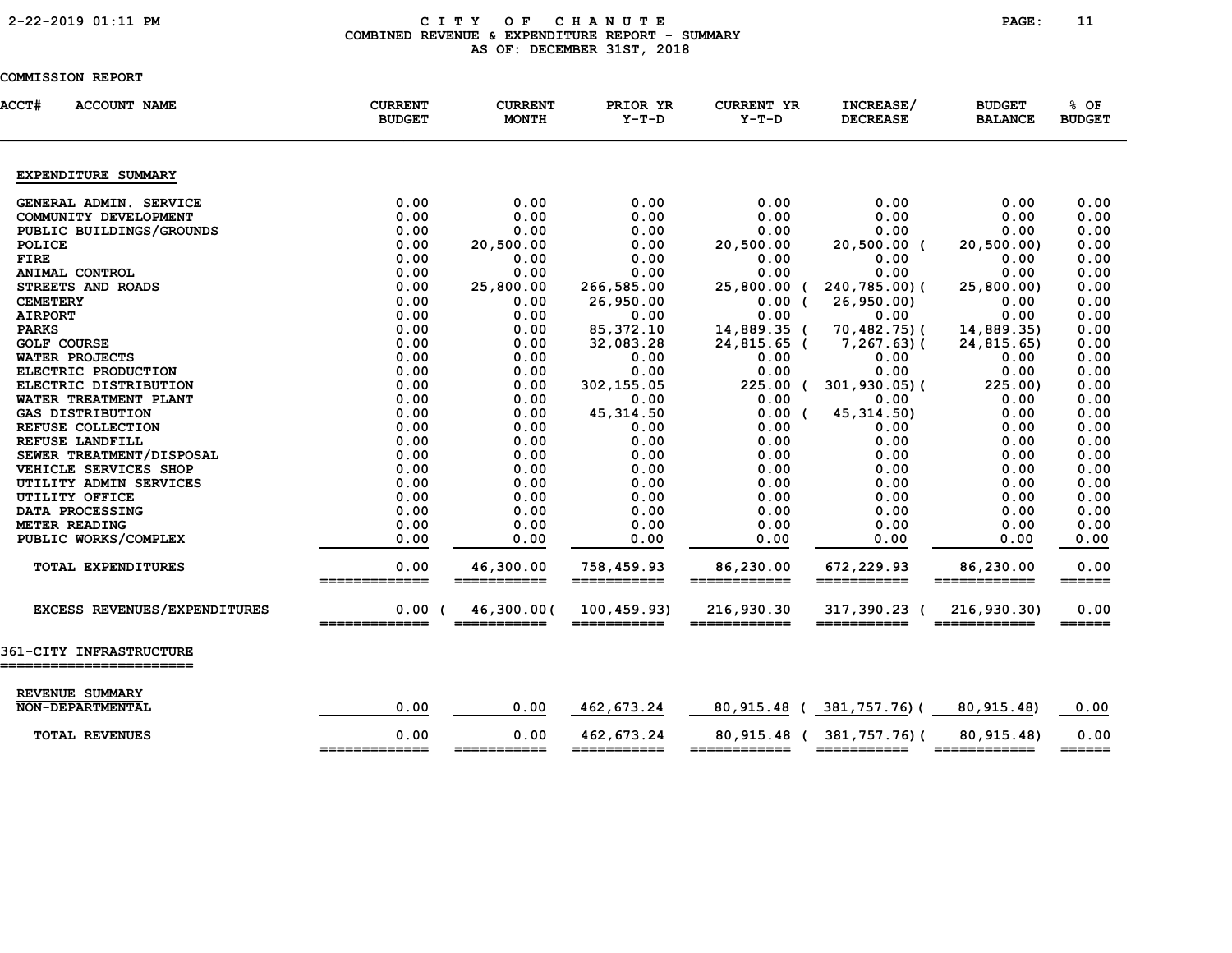|  |  | 2-22-2019 01:11 PM |  |
|--|--|--------------------|--|
|--|--|--------------------|--|

# CITY OF CHANUTE PAGE: 12 COMBINED REVENUE & EXPENDITURE REPORT - SUMMARY AS OF: DECEMBER 31ST, 2018

| <b>ACCT#</b><br><b>ACCOUNT NAME</b>                    | <b>CURRENT</b><br><b>BUDGET</b> | <b>CURRENT</b><br><b>MONTH</b>                                                                                                                                                                                                                                                                                                                                                               | PRIOR YR<br>$Y-T-D$         | <b>CURRENT YR</b><br>$Y-T-D$    | INCREASE/<br><b>DECREASE</b>                                                                                                                                                                                                                                                                                                                                                                                                                                    | <b>BUDGET</b><br><b>BALANCE</b> | % OF<br><b>BUDGET</b>                 |
|--------------------------------------------------------|---------------------------------|----------------------------------------------------------------------------------------------------------------------------------------------------------------------------------------------------------------------------------------------------------------------------------------------------------------------------------------------------------------------------------------------|-----------------------------|---------------------------------|-----------------------------------------------------------------------------------------------------------------------------------------------------------------------------------------------------------------------------------------------------------------------------------------------------------------------------------------------------------------------------------------------------------------------------------------------------------------|---------------------------------|---------------------------------------|
| EXPENDITURE SUMMARY                                    |                                 |                                                                                                                                                                                                                                                                                                                                                                                              |                             |                                 |                                                                                                                                                                                                                                                                                                                                                                                                                                                                 |                                 |                                       |
| ELECTRIC PROJECTS                                      | 25,000.00                       | 250.00                                                                                                                                                                                                                                                                                                                                                                                       | 0.00                        | 17,945.00                       | 17,945.00                                                                                                                                                                                                                                                                                                                                                                                                                                                       | 7,055.00                        | 71.78                                 |
| <b>TOTAL EXPENDITURES</b>                              | 25,000.00<br>=============      | 250.00<br>$\begin{array}{c} \textcolor{red}{\textbf{39.59.59.59.59.59}} \textcolor{red}{\textbf{19.59.59.59.59.59}} \textcolor{red}{\textbf{19.59.59.59.59}} \textcolor{red}{\textbf{19.59.59.59.59}} \textcolor{red}{\textbf{19.59.59.59.59}} \textcolor{red}{\textbf{19.59.59.59.59}} \textcolor{red}{\textbf{19.59.59.59.59}} \textcolor{red}{\textbf{19.59.59.59.59}} \textcolor{red}{\$ | 0.00<br>===========         | 17,945.00 (<br>========<br>____ | 17,945.00)(<br>$=$ = = = = = = = = = = =                                                                                                                                                                                                                                                                                                                                                                                                                        | 7,055.00<br>________            | 71.78<br>$=$ $=$ $=$ $=$ $=$ $=$ $=$  |
| EXCESS REVENUES/EXPENDITURES                           | 25,000.00)(<br>=============    | 250.00)<br>===========                                                                                                                                                                                                                                                                                                                                                                       | 462,673.24<br>===========   | ============                    | 62,970.48 (399,702.76) (<br>$\begin{array}{cccccccccc} \textbf{m} & \textbf{m} & \textbf{m} & \textbf{m} & \textbf{m} & \textbf{m} & \textbf{m} & \textbf{m} & \textbf{m} & \textbf{m} & \textbf{m} & \textbf{m} & \textbf{m} & \textbf{m} & \textbf{m} & \textbf{m} & \textbf{m} & \textbf{m} & \textbf{m} & \textbf{m} & \textbf{m} & \textbf{m} & \textbf{m} & \textbf{m} & \textbf{m} & \textbf{m} & \textbf{m} & \textbf{m} & \textbf{m} & \textbf{m} & \$ | 87,970.48)<br>============      | $251.88 -$<br>$=$ $=$ $=$ $=$ $=$ $=$ |
| 401-G.O. BOND AND INTEREST<br>======================== |                                 |                                                                                                                                                                                                                                                                                                                                                                                              |                             |                                 |                                                                                                                                                                                                                                                                                                                                                                                                                                                                 |                                 |                                       |
| REVENUE SUMMARY<br><b>NON-DEPARTMENTAL</b>             | 2,838,972.00                    |                                                                                                                                                                                                                                                                                                                                                                                              | 203, 205.01 2, 828, 846.11  | 3,021,821.38                    | 192,975.27 (                                                                                                                                                                                                                                                                                                                                                                                                                                                    | 182,849.38)                     | 106.44                                |
| <b>TOTAL REVENUES</b>                                  | 2,838,972.00<br>=============   | ===========                                                                                                                                                                                                                                                                                                                                                                                  | 203, 205.01 2, 828, 846.11  | 3,021,821.38<br>========        | 192,975.27 (<br>===========                                                                                                                                                                                                                                                                                                                                                                                                                                     | 182,849.38)<br>____________     | 106.44<br>======                      |
| EXPENDITURE SUMMARY                                    |                                 |                                                                                                                                                                                                                                                                                                                                                                                              |                             |                                 |                                                                                                                                                                                                                                                                                                                                                                                                                                                                 |                                 |                                       |
| NON-DEPARTMENTAL                                       | 0.00                            | 0.00                                                                                                                                                                                                                                                                                                                                                                                         | 0.00                        | 0.00                            | 0.00                                                                                                                                                                                                                                                                                                                                                                                                                                                            | 0.00                            | 0.00                                  |
| STREETS AND ROADS                                      | 0.00                            | 0.00                                                                                                                                                                                                                                                                                                                                                                                         | 0.00                        | 0.00                            | 0.00                                                                                                                                                                                                                                                                                                                                                                                                                                                            | 0.00                            | 0.00                                  |
| PRINCIPAL<br><b>INTEREST</b>                           | 2,340,000.00<br>458,335.00      | 0.00<br>0.00                                                                                                                                                                                                                                                                                                                                                                                 | 2,285,000.00<br>461, 331.55 | 2,400,000.00<br>394,137.50 (    | 115,000.00 (<br>67,194.05)                                                                                                                                                                                                                                                                                                                                                                                                                                      | 60,000.00)<br>64, 197.50        | 102.56<br>85.99                       |
| PAYING AGENT FEES/POSTAGE                              | 0.00                            | 0.00                                                                                                                                                                                                                                                                                                                                                                                         | 0.00                        | 500.00                          | $500.00$ (                                                                                                                                                                                                                                                                                                                                                                                                                                                      | 500.00                          | 0.00                                  |
| DEBT SERVICE                                           | 0.00                            | 0.00                                                                                                                                                                                                                                                                                                                                                                                         | 0.00                        | 0.00                            | 0.00                                                                                                                                                                                                                                                                                                                                                                                                                                                            | 0.00                            | 0.00                                  |
| <b>TOTAL EXPENDITURES</b>                              | 2,798,335.00<br>_____________   | 0.00                                                                                                                                                                                                                                                                                                                                                                                         | 2,746,331.55<br>___________ | 2,794,637.50 (<br>_____________ | 48,305.95)(<br>___________                                                                                                                                                                                                                                                                                                                                                                                                                                      | 3,697.50                        | 99.87<br>$=$ $=$ $=$ $=$ $=$          |
| EXCESS REVENUES/EXPENDITURES                           | 40,637.00<br>=============      | 203,205.01<br>===========                                                                                                                                                                                                                                                                                                                                                                    | 82,514.56<br>===========    | 227,183.88<br>============      | 144,669.32 (                                                                                                                                                                                                                                                                                                                                                                                                                                                    | 186, 546.88)<br>============    | 559.06<br>$======$                    |
| 402-TIF PROJECT<br>_______________                     |                                 |                                                                                                                                                                                                                                                                                                                                                                                              |                             |                                 |                                                                                                                                                                                                                                                                                                                                                                                                                                                                 |                                 |                                       |
| REVENUE SUMMARY<br><b>NON-DEPARTMENTAL</b>             | 58,700.00                       | 3.99                                                                                                                                                                                                                                                                                                                                                                                         | 58,510.08                   | 58,757.54                       | 247.46 (                                                                                                                                                                                                                                                                                                                                                                                                                                                        | 57.54)                          | 100.10                                |
|                                                        |                                 |                                                                                                                                                                                                                                                                                                                                                                                              |                             |                                 |                                                                                                                                                                                                                                                                                                                                                                                                                                                                 |                                 |                                       |
| <b>TOTAL REVENUES</b>                                  | 58,700.00<br>=============      | 3.99<br>-----                                                                                                                                                                                                                                                                                                                                                                                | 58,510.08<br>===========    | 58,757.54                       | 247.46 (<br>===========                                                                                                                                                                                                                                                                                                                                                                                                                                         | 57.54)<br>============          | 100.10<br>$=$ $=$ $=$ $=$ $=$ $=$     |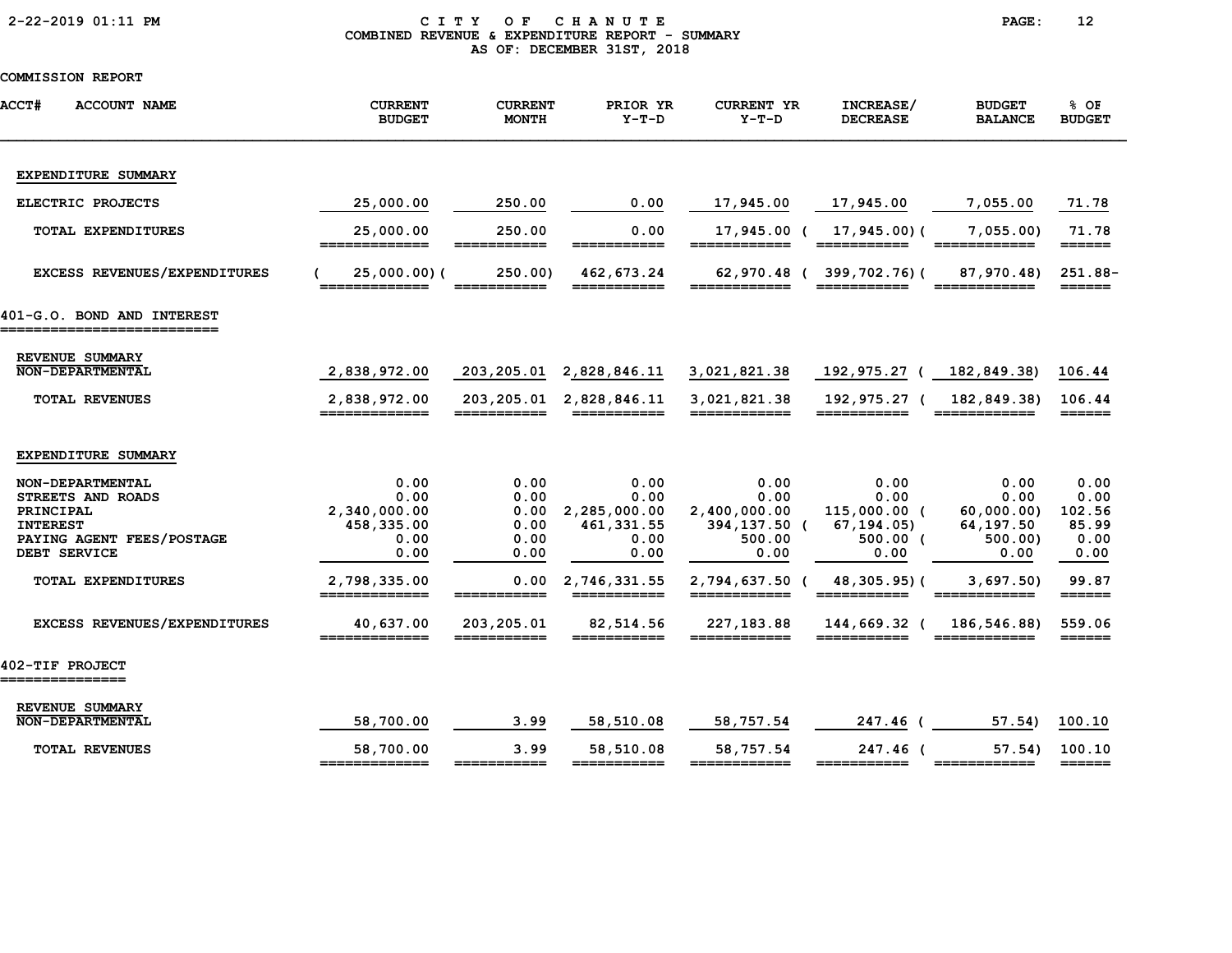|  |  | 2-22-2019 01:11 PM |  |
|--|--|--------------------|--|
|--|--|--------------------|--|

### CITY OF CHANUTE PAGE: 13 COMBINED REVENUE & EXPENDITURE REPORT - SUMMARY AS OF: DECEMBER 31ST, 2018

| <b>ACCT#</b> | <b>ACCOUNT NAME</b>                                                                                                                                                            | <b>CURRENT</b><br><b>BUDGET</b>                                                              | <b>CURRENT</b><br><b>MONTH</b>                                                                                                                                                                                                                                                                                                                                                                                                                                     | PRIOR YR<br>$Y-T-D$                                                                                                 | <b>CURRENT YR</b><br>$Y-T-D$                                                                                                                                                                                                                                                                                                                                                                                                                                                                               | INCREASE/<br><b>DECREASE</b>               | <b>BUDGET</b><br><b>BALANCE</b>                                                                                                                                                                                                                                                                                                                                                                                                                    | 8 OF<br><b>BUDGET</b>                                                     |
|--------------|--------------------------------------------------------------------------------------------------------------------------------------------------------------------------------|----------------------------------------------------------------------------------------------|--------------------------------------------------------------------------------------------------------------------------------------------------------------------------------------------------------------------------------------------------------------------------------------------------------------------------------------------------------------------------------------------------------------------------------------------------------------------|---------------------------------------------------------------------------------------------------------------------|------------------------------------------------------------------------------------------------------------------------------------------------------------------------------------------------------------------------------------------------------------------------------------------------------------------------------------------------------------------------------------------------------------------------------------------------------------------------------------------------------------|--------------------------------------------|----------------------------------------------------------------------------------------------------------------------------------------------------------------------------------------------------------------------------------------------------------------------------------------------------------------------------------------------------------------------------------------------------------------------------------------------------|---------------------------------------------------------------------------|
|              | EXPENDITURE SUMMARY                                                                                                                                                            |                                                                                              |                                                                                                                                                                                                                                                                                                                                                                                                                                                                    |                                                                                                                     |                                                                                                                                                                                                                                                                                                                                                                                                                                                                                                            |                                            |                                                                                                                                                                                                                                                                                                                                                                                                                                                    |                                                                           |
|              | NON-DEPARTMENTAL                                                                                                                                                               | 58,692.00                                                                                    | 0.00                                                                                                                                                                                                                                                                                                                                                                                                                                                               | 58, 417.47                                                                                                          | 58,671.23                                                                                                                                                                                                                                                                                                                                                                                                                                                                                                  | 253.76                                     | 20.77                                                                                                                                                                                                                                                                                                                                                                                                                                              | 99.96                                                                     |
|              | <b>TOTAL EXPENDITURES</b>                                                                                                                                                      | 58,692.00<br>=============                                                                   | 0.00<br>___________                                                                                                                                                                                                                                                                                                                                                                                                                                                | 58, 417.47<br>===========                                                                                           | 58,671.23 (<br>============                                                                                                                                                                                                                                                                                                                                                                                                                                                                                | $253.76$ ) (<br>===========                | 20.77)<br>============                                                                                                                                                                                                                                                                                                                                                                                                                             | 99.96<br>$=$ $=$ $=$ $=$ $=$                                              |
|              | EXCESS REVENUES/EXPENDITURES                                                                                                                                                   | 8.00                                                                                         | 3.99                                                                                                                                                                                                                                                                                                                                                                                                                                                               | 92.61                                                                                                               | $86.31$ (                                                                                                                                                                                                                                                                                                                                                                                                                                                                                                  | 6.30(                                      |                                                                                                                                                                                                                                                                                                                                                                                                                                                    | 78.31)1,078.88                                                            |
|              | 501-ELECTRIC UTILITY<br>------------------                                                                                                                                     |                                                                                              |                                                                                                                                                                                                                                                                                                                                                                                                                                                                    |                                                                                                                     |                                                                                                                                                                                                                                                                                                                                                                                                                                                                                                            |                                            |                                                                                                                                                                                                                                                                                                                                                                                                                                                    |                                                                           |
|              | REVENUE SUMMARY<br><b>NON-DEPARTMENTAL</b>                                                                                                                                     |                                                                                              |                                                                                                                                                                                                                                                                                                                                                                                                                                                                    |                                                                                                                     | 25,767,200.00 3,018,687.43 22,468,202.44 24,946,062.18 2,477,859.74                                                                                                                                                                                                                                                                                                                                                                                                                                        |                                            | 821,137.82                                                                                                                                                                                                                                                                                                                                                                                                                                         | 96.81                                                                     |
|              | <b>TOTAL REVENUES</b>                                                                                                                                                          | =============                                                                                | ===========                                                                                                                                                                                                                                                                                                                                                                                                                                                        | ===========                                                                                                         | 25,767,200.00 3,018,687.43 22,468,202.44 24,946,062.18 2,477,859.74<br>$\begin{array}{cccccccccc} \texttt{m} & \texttt{m} & \texttt{m} & \texttt{m} & \texttt{m} & \texttt{m} & \texttt{m} & \texttt{m} & \texttt{m} & \texttt{m} & \texttt{m} & \texttt{m} & \texttt{m} & \texttt{m} & \texttt{m} & \texttt{m} & \texttt{m} & \texttt{m} & \texttt{m} & \texttt{m} & \texttt{m} & \texttt{m} & \texttt{m} & \texttt{m} & \texttt{m} & \texttt{m} & \texttt{m} & \texttt{m} & \texttt{m} & \texttt{m} & \$ | ===========                                | 821, 137.82<br>$\begin{array}{cccccccccc} \texttt{m} & \texttt{m} & \texttt{m} & \texttt{m} & \texttt{m} & \texttt{m} & \texttt{m} & \texttt{m} & \texttt{m} & \texttt{m} & \texttt{m} & \texttt{m} & \texttt{m} & \texttt{m} & \texttt{m} & \texttt{m} & \texttt{m} & \texttt{m} & \texttt{m} & \texttt{m} & \texttt{m} & \texttt{m} & \texttt{m} & \texttt{m} & \texttt{m} & \texttt{m} & \texttt{m} & \texttt{m} & \texttt{m} & \texttt{m} & \$ | 96.81<br>======                                                           |
|              | EXPENDITURE SUMMARY                                                                                                                                                            |                                                                                              |                                                                                                                                                                                                                                                                                                                                                                                                                                                                    |                                                                                                                     |                                                                                                                                                                                                                                                                                                                                                                                                                                                                                                            |                                            |                                                                                                                                                                                                                                                                                                                                                                                                                                                    |                                                                           |
|              | ELECTRIC PRODUCTION<br>ELECTRIC TRANSMISSION<br>ELECTRIC DISTRIBUTION<br>FIBER COMMUNICATIONS<br>ELECTRIC ADMIN & GENERAL<br>CONTRIBUTION TO CITY<br><b>TOTAL EXPENDITURES</b> | 16,946,042.00<br>0.00<br>1,742,825.00<br>0.00<br>6,912,145.00<br>120,000.00<br>25,721,012.00 | 3,527,996.65 12,969,091.78<br>0.00<br>0.00<br>35,620.51                                                                                                                                                                                                                                                                                                                                                                                                            | 0.00<br>234, 615.58 1, 694, 434.80<br>409.13<br>772,869.09 7,029,722.72<br>111,333.65<br>4,571,101.83 21,804,992.08 | 14,676,175.15 1,707,083.37<br>0.00<br>1,885,854.52<br>0.00 <sub>0</sub><br>7,944,113.11<br>107,934.47 (<br>24, 614, 077.25 (2, 809, 085.17) (1, 106, 934.75)                                                                                                                                                                                                                                                                                                                                               | 0.00<br>191,419.72 (<br>409.13<br>3,399.18 | 2,269,866.85<br>0.00<br>143,029.52)<br>0.00<br>914,390.39 (1,031,968.11)<br>12,065.53                                                                                                                                                                                                                                                                                                                                                              | 86.61<br>0.00<br>108.21<br>0.00<br>114.93<br>89.95<br>95.70               |
|              | EXCESS REVENUES/EXPENDITURES                                                                                                                                                   | _____________                                                                                | $\begin{array}{cccccccccc} \textbf{m} & \textbf{m} & \textbf{m} & \textbf{m} & \textbf{m} & \textbf{m} & \textbf{m} & \textbf{m} & \textbf{m} & \textbf{m} & \textbf{m} & \textbf{m} & \textbf{m} & \textbf{m} & \textbf{m} & \textbf{m} & \textbf{m} & \textbf{m} & \textbf{m} & \textbf{m} & \textbf{m} & \textbf{m} & \textbf{m} & \textbf{m} & \textbf{m} & \textbf{m} & \textbf{m} & \textbf{m} & \textbf{m} & \textbf{m} & \$<br>46, 188.00 (1, 552, 414.40) | 663,210.36<br>===========                                                                                           | -------------                                                                                                                                                                                                                                                                                                                                                                                                                                                                                              | 331,984.93 (331,225.43) (                  | 285,796.93)                                                                                                                                                                                                                                                                                                                                                                                                                                        | $=$ $=$ $=$ $=$ $=$ $=$<br>718.77<br>$=$ $=$ $=$ $=$ $=$ $=$ $=$          |
|              | 502-WATER UTILITY<br>____________                                                                                                                                              |                                                                                              |                                                                                                                                                                                                                                                                                                                                                                                                                                                                    |                                                                                                                     |                                                                                                                                                                                                                                                                                                                                                                                                                                                                                                            |                                            |                                                                                                                                                                                                                                                                                                                                                                                                                                                    |                                                                           |
|              | REVENUE SUMMARY<br><b>NON-DEPARTMENTAL</b>                                                                                                                                     | 1,855,100.00                                                                                 | 134,891.63 1,702,488.69                                                                                                                                                                                                                                                                                                                                                                                                                                            |                                                                                                                     | 1,722,925.85                                                                                                                                                                                                                                                                                                                                                                                                                                                                                               | 20,437.16                                  | 132, 174. 15                                                                                                                                                                                                                                                                                                                                                                                                                                       | 92.88                                                                     |
|              | <b>TOTAL REVENUES</b>                                                                                                                                                          | 1,855,100.00<br>=============                                                                | ===========                                                                                                                                                                                                                                                                                                                                                                                                                                                        | 134,891.63 1,702,488.69                                                                                             | 1,722,925.85<br>============                                                                                                                                                                                                                                                                                                                                                                                                                                                                               | 20,437.16<br>===========                   | 132, 174. 15                                                                                                                                                                                                                                                                                                                                                                                                                                       | 92.88<br>$\qquad \qquad \equiv \equiv \equiv \equiv \equiv \equiv \equiv$ |
|              |                                                                                                                                                                                |                                                                                              |                                                                                                                                                                                                                                                                                                                                                                                                                                                                    |                                                                                                                     |                                                                                                                                                                                                                                                                                                                                                                                                                                                                                                            |                                            |                                                                                                                                                                                                                                                                                                                                                                                                                                                    |                                                                           |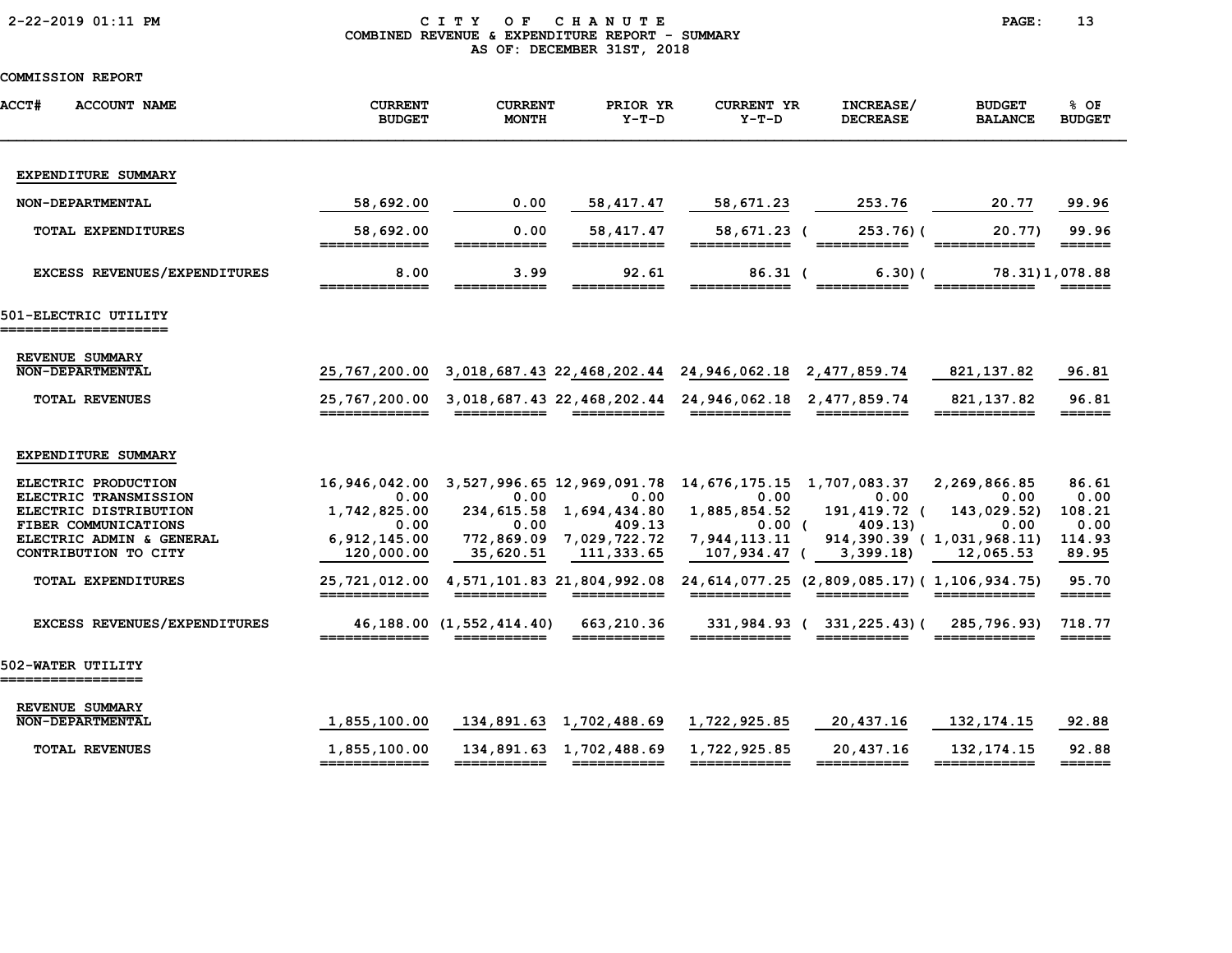# 2-22-2019 01:11 PM C I T Y O F C H A N U T E PAGE: 14 COMBINED REVENUE & EXPENDITURE REPORT - SUMMARY AS OF: DECEMBER 31ST, 2018

| <b>ACCT#</b><br><b>ACCOUNT NAME</b>                                                                                | <b>CURRENT</b><br><b>BUDGET</b>                                      | CURRENT<br><b>MONTH</b>                                 | PRIOR YR<br>$Y-T-D$                                              | <b>CURRENT YR</b><br>$Y-T-D$                                         | INCREASE/<br><b>DECREASE</b>                                                                  | <b>BUDGET</b><br><b>BALANCE</b>                                                                                                                                                                                                                                                                                                                                                                                                                                                                      | 8 OF<br><b>BUDGET</b>                     |
|--------------------------------------------------------------------------------------------------------------------|----------------------------------------------------------------------|---------------------------------------------------------|------------------------------------------------------------------|----------------------------------------------------------------------|-----------------------------------------------------------------------------------------------|------------------------------------------------------------------------------------------------------------------------------------------------------------------------------------------------------------------------------------------------------------------------------------------------------------------------------------------------------------------------------------------------------------------------------------------------------------------------------------------------------|-------------------------------------------|
| EXPENDITURE SUMMARY                                                                                                |                                                                      |                                                         |                                                                  |                                                                      |                                                                                               |                                                                                                                                                                                                                                                                                                                                                                                                                                                                                                      |                                           |
| WATER SOURCE OF SUPPLY<br>WATER TREATMENT PLANT<br>WATER TRANSMISSION/DISTR<br>WATER ADMINIST/GENERAL<br>PRINCIPAL | 20,800.00<br>773,037.00<br>432,103.00<br>$515,660.00$ (<br>32,140.00 | 1,816.50<br>99,253.88<br>42,980.66<br>1,276.17)<br>0.00 | 17,423.02<br>755,411.66<br>337,453.50<br>536,794.72<br>31,919.34 | 11,366.29 (<br>771,862.38<br>418,859.01<br>431,092.49 (<br>31,919.34 | 6,056.73<br>16,450.72<br>81,405.51<br>105,702.23)<br>0.00                                     | 9,433.71<br>1,174.62<br>13,243.99<br>84,567.51<br>220.66                                                                                                                                                                                                                                                                                                                                                                                                                                             | 54.65<br>99.85<br>96.93<br>83.60<br>99.31 |
| <b>TOTAL EXPENDITURES</b>                                                                                          | 1,773,740.00<br>=============                                        | 142,774.87<br>===========                               | 1,679,002.24                                                     | 1,665,099.51<br>============                                         | 13,902.73 (<br>===========                                                                    | 108,640.49)<br>============                                                                                                                                                                                                                                                                                                                                                                                                                                                                          | 93.88<br>======                           |
| EXCESS REVENUES/EXPENDITURES                                                                                       | 81,360.00 (<br>=============                                         | 7,883.24<br>$=$ $=$ $=$ $=$ $=$ $=$                     | 23,486.45<br>===========                                         | 57,826.34<br>$=$ $=$ $=$ $=$ $=$ $=$ $=$                             | 34,339.89<br>======                                                                           | 23,533.66                                                                                                                                                                                                                                                                                                                                                                                                                                                                                            | 71.07<br>======                           |
| 503-GAS UTILITY<br>===============                                                                                 |                                                                      |                                                         |                                                                  |                                                                      |                                                                                               |                                                                                                                                                                                                                                                                                                                                                                                                                                                                                                      |                                           |
| REVENUE SUMMARY<br><b>NON-DEPARTMENTAL</b><br><b>TOTAL REVENUES</b>                                                | 5,628,900.00<br>5,628,900.00                                         | 865,733.47<br>865,733.47                                | 4,468,085.43<br>4,468,085.43                                     |                                                                      | 6, 758, 411. 74 2, 290, 326. 31 (1, 129, 511. 74)<br>6,758,411.74 2,290,326.31 (1,129,511.74) |                                                                                                                                                                                                                                                                                                                                                                                                                                                                                                      | 120.07<br>120.07                          |
| EXPENDITURE SUMMARY                                                                                                | =============                                                        |                                                         | ===========                                                      | ============                                                         | ===========                                                                                   | ============                                                                                                                                                                                                                                                                                                                                                                                                                                                                                         | $=$ $=$ $=$ $=$ $=$                       |
| <b>GAS SUPPLY</b><br><b>GAS STORAGE</b><br><b>GAS DISTRIBUTION</b><br>GAS ADMIN/GENERAL                            | 3,237,500.00<br>780,000.00<br>879,608.00<br>1,184,259.00             | 882, 414.17<br>233,832.54<br>90,780.87<br>13,291.55)    | 2,553,089.86<br>723,544.49<br>813, 422.36<br>747,668.67          | 914, 395. 73<br>837,252.25<br>658,614.29<br>$\epsilon$               | 3,640,807.16 1,087,717.30 (<br>190,851.24 (<br>23,829.89<br>89,054.38)                        | 403,307.16)<br>134, 395. 73)<br>42,355.75<br>525,644.71                                                                                                                                                                                                                                                                                                                                                                                                                                              | 112.46<br>117.23<br>95.18<br>55.61        |
| TOTAL EXPENDITURES                                                                                                 | 6,081,367.00 1,193,736.03<br>=============                           | ===========                                             | 4,837,725.38<br>===========                                      | ============                                                         | $6,051,069.43$ $(1,213,344.05)$ (<br>$=$ = = = = = = = = = = =                                | 30,297.57)<br>$\begin{array}{cccccccccc} \multicolumn{2}{c}{} & \multicolumn{2}{c}{} & \multicolumn{2}{c}{} & \multicolumn{2}{c}{} & \multicolumn{2}{c}{} & \multicolumn{2}{c}{} & \multicolumn{2}{c}{} & \multicolumn{2}{c}{} & \multicolumn{2}{c}{} & \multicolumn{2}{c}{} & \multicolumn{2}{c}{} & \multicolumn{2}{c}{} & \multicolumn{2}{c}{} & \multicolumn{2}{c}{} & \multicolumn{2}{c}{} & \multicolumn{2}{c}{} & \multicolumn{2}{c}{} & \multicolumn{2}{c}{} & \multicolumn{2}{c}{} & \mult$ | 99.50<br>$=$ $=$ $=$ $=$ $=$ $=$ $=$      |
| EXCESS REVENUES/EXPENDITURES                                                                                       |                                                                      | 452,467.00) (328,002.56)<br>===========                 | 369,639.95<br>===========                                        |                                                                      | 707,342.31 1,076,982.26 (1,159,809.31)<br>===========                                         |                                                                                                                                                                                                                                                                                                                                                                                                                                                                                                      | $156.33-$<br>$=$ $=$ $=$ $=$ $=$ $=$ $=$  |
| 504-REFUSE UTILITY<br>==================                                                                           |                                                                      |                                                         |                                                                  |                                                                      |                                                                                               |                                                                                                                                                                                                                                                                                                                                                                                                                                                                                                      |                                           |
| REVENUE SUMMARY<br><b>NON-DEPARTMENTAL</b>                                                                         | 1,136,750.00                                                         | 83,585.34                                               | 1,106,180.69                                                     | 1,070,957.69 (                                                       | 35,223.00)                                                                                    | 65,792.31                                                                                                                                                                                                                                                                                                                                                                                                                                                                                            | 94.21                                     |
| <b>TOTAL REVENUES</b>                                                                                              | 1,136,750.00<br>=============                                        | ===========                                             | 83, 585. 34 1, 106, 180. 69                                      | 1,070,957.69 (<br>============                                       | 35,223.00<br>===========                                                                      | 65,792.31<br>============                                                                                                                                                                                                                                                                                                                                                                                                                                                                            | 94.21<br>$=$ $=$ $=$ $=$ $=$ $=$          |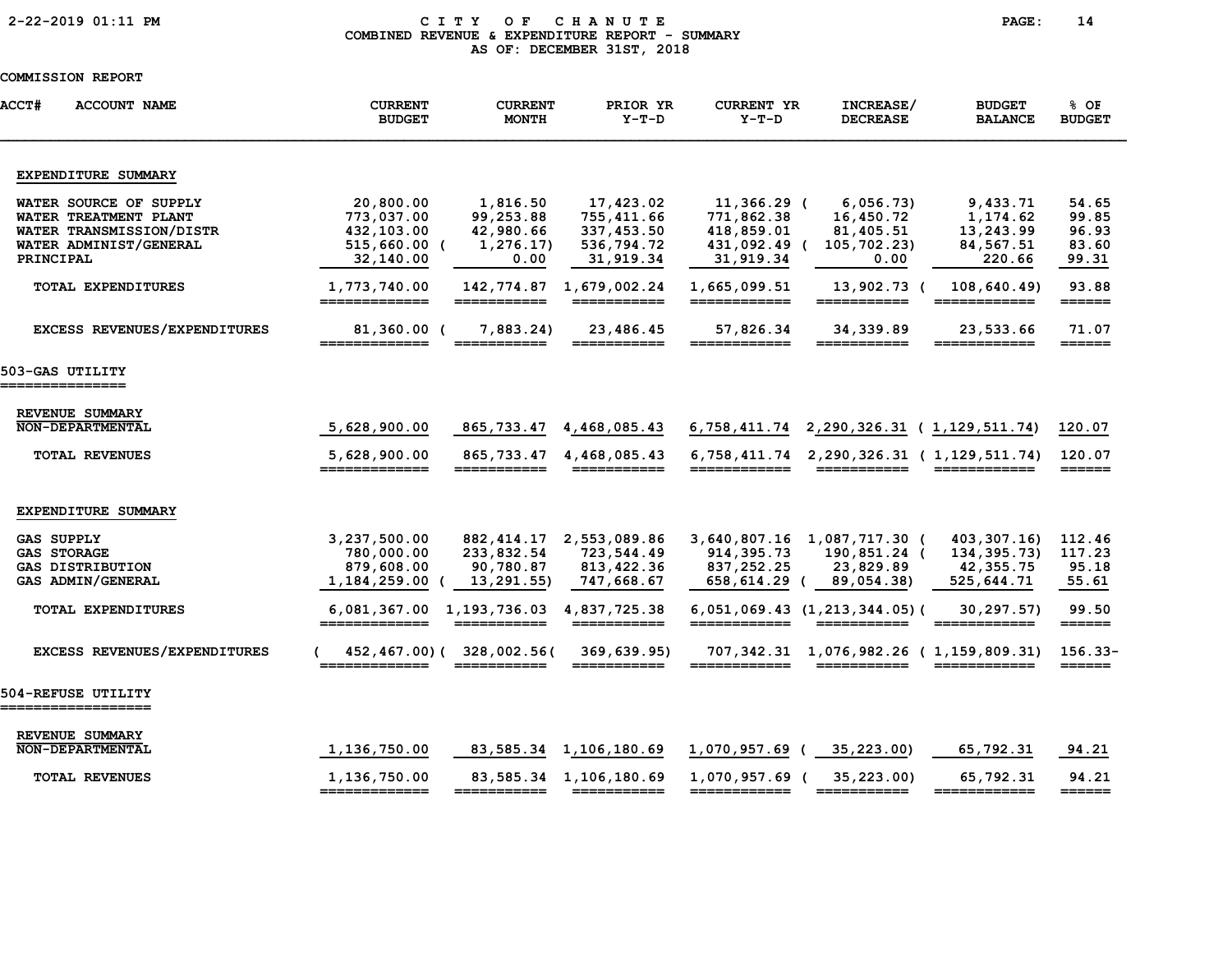### 2-22-2019 01:11 PM C I T Y O F C H A N U T E PAGE: 15 COMBINED REVENUE & EXPENDITURE REPORT - SUMMARY AS OF: DECEMBER 31ST, 2018

### COMMISSION REPORT

| <b>ACCT#</b><br><b>ACCOUNT NAME</b> | <b>CURRENT</b><br><b>BUDGET</b> | <b>CURRENT</b><br><b>MONTH</b> | PRIOR YR<br>$Y-T-D$         | <b>CURRENT YR</b><br>$Y-T-D$    | INCREASE/<br><b>DECREASE</b>   | <b>BUDGET</b><br><b>BALANCE</b> | % OF<br><b>BUDGET</b>            |
|-------------------------------------|---------------------------------|--------------------------------|-----------------------------|---------------------------------|--------------------------------|---------------------------------|----------------------------------|
| EXPENDITURE SUMMARY                 |                                 |                                |                             |                                 |                                |                                 |                                  |
| REFUSE COLLECTION                   | 387,578.00                      | 39,834.28                      | 470,970.15                  | 361,026.24 (                    | 109,943.91)                    | 26,551.76                       | 93.15                            |
| REFUSE LANDFILL                     | 306,734.00                      | 60,607.73                      | 371,394.40                  | 371,419.12                      | 24.72 <sub>0</sub>             | 64, 685.12                      | 121.09                           |
| REFUSE CUSTOMER ACCOUNTS            | 0.00                            | 0.00                           | 0.00                        | 0.00                            | 0.00                           | 0.00                            | 0.00                             |
| REFUSE ADMIN/GENERAL                | 592,197.00                      | 21,729.15                      | 326,095.91                  | 491,812.63                      | 165,716.72                     | 100,384.37                      | 83.05                            |
| <b>TOTAL EXPENDITURES</b>           | 1,286,509.00<br>=============   | 122, 171. 16<br>===========    | 1,168,460.46<br>=========== | 1,224,257.99 (<br>_____________ | 55,797.53)(<br>___________     | 62, 251.01)<br>_____________    | 95.16<br>$=$ $=$ $=$ $=$ $=$ $=$ |
| EXCESS REVENUES/EXPENDITURES        | 149,759.00)(                    | 38,585.82(                     | $62, 279, 77)$ (            | 153,300.30)(                    | 91,020.53)                     | 3,541.30                        | 102.36                           |
|                                     | =============                   | ___________                    | ___________                 | ____________                    | ___________                    | ____________                    | $======$                         |
| 505-SEWER UTILITY                   |                                 |                                |                             |                                 |                                |                                 |                                  |
|                                     |                                 |                                |                             |                                 |                                |                                 |                                  |
| REVENUE SUMMARY                     |                                 |                                |                             |                                 |                                |                                 |                                  |
| NON-DEPARTMENTAL                    | 2,172,775.00                    |                                | 166,339.62 1,854,432.72     | 2,073,400.95                    | 218,968.23                     | 99,374.05                       | 95.43                            |
|                                     |                                 |                                |                             |                                 |                                |                                 |                                  |
| <b>TOTAL REVENUES</b>               | 2, 172, 775.00<br>_________     |                                | 166, 339.62 1, 854, 432.72  | 2,073,400.95                    | 218,968.23                     | 99,374.05                       | 95.43<br>______                  |
| EXPENDITURE SUMMARY                 |                                 |                                |                             |                                 |                                |                                 |                                  |
| SEWER COLLECTION                    | 285,066.00                      | 24,848.37                      | 271,963.62                  | 252,305.28 (                    | 19,658.34)                     | 32,760.72                       | 88.51                            |
| <b>SEWER PUMPING</b>                | 8,500.00                        | 1,285.78                       | 11,297.66                   | 10,619.52 (                     | $678.14$ ) (                   | 2, 119.52)                      | 124.94                           |
| SEWER TREATMENT/DISPOSAL            | 640,073.00                      | 78,205.33                      | 624,309.51                  | 661,563.28                      | 37,253.77 (                    | 21,490.28)                      | 103.36                           |
| SEWER ADMIN/GENERAL                 | 1,005,918.00                    | 61, 312.28                     | 844, 451.95                 | 1,057,292.02                    | 212,840.07 (                   | 51, 374.02)                     | 105.11                           |
| STORM DRAINAGE MAINT                | 121,000.00                      | 4,526.68                       | 30,316.79                   | 28,887.38 (                     | 1,429.41                       | 92, 112.62                      | 23.87                            |
| PRINCIPAL                           | 84,900.00                       | 0.00                           | 84,847.08                   | 84,847.08                       | 0.00                           | 52.92                           | 99.94                            |
| PAYING AGENT FEES/POSTAGE           | 0.00                            | 0.00                           | 0.00                        | 0.00                            | 0.00                           | 0.00                            | 0.00                             |
| <b>TOTAL EXPENDITURES</b>           | 2, 145, 457.00<br>============= | 170,178.44<br>===========      | 1,867,186.61                | 2,095,514.56 (<br>============  | $228, 327.95$ (<br>=========== | 49,942.44)<br>============      | 97.67<br>$=$ $=$ $=$ $=$ $=$ $=$ |
| EXCESS REVENUES/EXPENDITURES        | 27,318.00 (                     | 3,838.82                       | 12,753.89)(                 | $22, 113.61$ (                  | 9,359.72                       | 49, 431.61                      | $80.95 -$                        |
|                                     | _____________                   |                                |                             |                                 |                                | ____________                    | $=$ $=$ $=$ $=$ $=$              |

506-FIBER/COMMUNICATION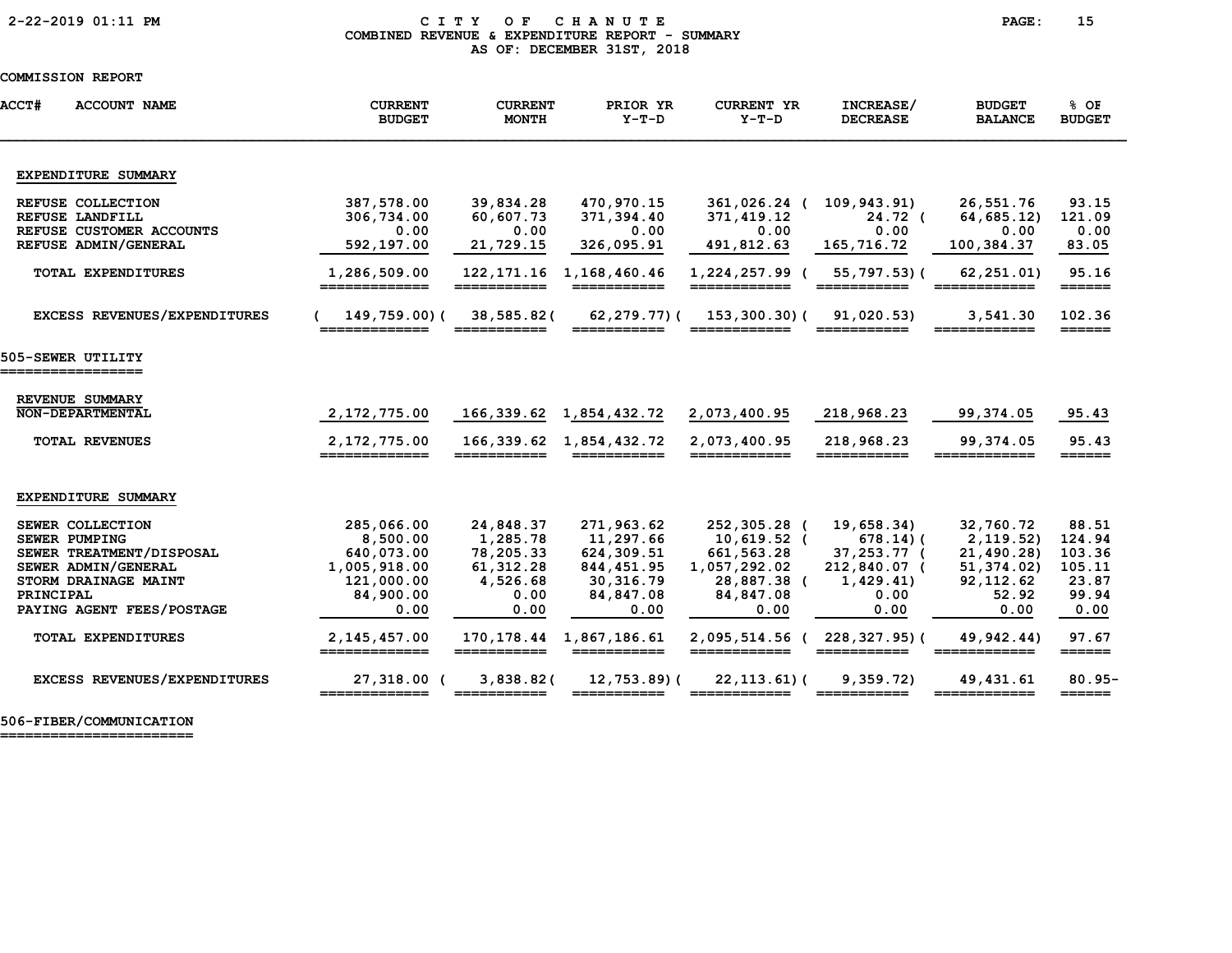### 2-22-2019 01:11 PM C I T Y O F C H A N U T E PAGE: 16 COMBINED REVENUE & EXPENDITURE REPORT - SUMMARY AS OF: DECEMBER 31ST, 2018

# COMMISSION REPORT

| <b>ACCT#</b><br><b>ACCOUNT NAME</b>                          | <b>CURRENT</b><br><b>BUDGET</b>   | <b>CURRENT</b><br><b>MONTH</b> | PRIOR YR<br>$Y-T-D$                                                                                                                                                                                                                                                                                                                                                                                                                                 | <b>CURRENT YR</b><br>$Y-T-D$ | INCREASE/<br><b>DECREASE</b> | <b>BUDGET</b><br><b>BALANCE</b>         | % OF<br><b>BUDGET</b>                |
|--------------------------------------------------------------|-----------------------------------|--------------------------------|-----------------------------------------------------------------------------------------------------------------------------------------------------------------------------------------------------------------------------------------------------------------------------------------------------------------------------------------------------------------------------------------------------------------------------------------------------|------------------------------|------------------------------|-----------------------------------------|--------------------------------------|
| REVENUE SUMMARY<br>NON-DEPARTMENTAL                          | 430,000.00                        | 25,461.00                      | 629,456.33                                                                                                                                                                                                                                                                                                                                                                                                                                          | 389,405.11 (                 | 240,051.22)                  | 40,594.89                               | 90.56                                |
|                                                              |                                   |                                |                                                                                                                                                                                                                                                                                                                                                                                                                                                     |                              |                              |                                         |                                      |
| TOTAL REVENUES                                               | 430,000.00<br>=============       | 25,461.00<br>===========       | 629,456.33<br>===========                                                                                                                                                                                                                                                                                                                                                                                                                           | 389,405.11 (<br>============ | 240,051.22)<br>===========   | 40,594.89<br>============               | 90.56<br>$=$ $=$ $=$ $=$ $=$         |
|                                                              |                                   |                                |                                                                                                                                                                                                                                                                                                                                                                                                                                                     |                              |                              |                                         |                                      |
| EXPENDITURE SUMMARY                                          |                                   |                                |                                                                                                                                                                                                                                                                                                                                                                                                                                                     |                              |                              |                                         |                                      |
| FIBER COMMUNICATIONS                                         | 426,500.00                        | 97,678.83                      | 495,826.82                                                                                                                                                                                                                                                                                                                                                                                                                                          | 315,606.01                   | 180,220.81)                  | 110,893.99                              | 74.00                                |
| TOTAL EXPENDITURES                                           | 426,500.00<br>=============       | 97,678.83<br>===========       | 495,826.82<br>===========                                                                                                                                                                                                                                                                                                                                                                                                                           | 315,606.01<br>============   | 180,220.81 (<br>===========  | 110,893.99)<br>============             | 74.00<br>$=$ $=$ $=$ $=$ $=$ $=$     |
| EXCESS REVENUES/EXPENDITURES                                 | $3,500.00$ (                      | 72, 217.83)                    | 133,629.51                                                                                                                                                                                                                                                                                                                                                                                                                                          | 73,799.10 (                  | $59,830.41$ ) (              | 70, 299. 10) 2, 108. 55                 |                                      |
| 511-ELC/WTR/GAS BOND/INTEREST<br>=========================== |                                   |                                |                                                                                                                                                                                                                                                                                                                                                                                                                                                     |                              |                              |                                         |                                      |
| REVENUE SUMMARY                                              |                                   |                                |                                                                                                                                                                                                                                                                                                                                                                                                                                                     |                              |                              |                                         |                                      |
| <b>NON-DEPARTMENTAL</b>                                      | (1, 159, 665.00)                  | 0.00                           | 1,156,805.00                                                                                                                                                                                                                                                                                                                                                                                                                                        | 1,159,665.00                 | $2,860.00$ (                 | 2,319,330.00)                           | $100.00 -$                           |
| <b>TOTAL REVENUES</b>                                        | (1, 159, 665.00)<br>============= | 0.00<br>___________            | 1,156,805.00<br>$\begin{array}{cccccccccc} \texttt{m} & \texttt{m} & \texttt{m} & \texttt{m} & \texttt{m} & \texttt{m} & \texttt{m} & \texttt{m} & \texttt{m} & \texttt{m} & \texttt{m} & \texttt{m} & \texttt{m} & \texttt{m} & \texttt{m} & \texttt{m} & \texttt{m} & \texttt{m} & \texttt{m} & \texttt{m} & \texttt{m} & \texttt{m} & \texttt{m} & \texttt{m} & \texttt{m} & \texttt{m} & \texttt{m} & \texttt{m} & \texttt{m} & \texttt{m} & \$ | 1,159,665.00<br>============ | ===========                  | 2,860.00 (2,319,330.00)<br>============ | $100.00 -$<br>======                 |
| EXPENDITURE SUMMARY                                          |                                   |                                |                                                                                                                                                                                                                                                                                                                                                                                                                                                     |                              |                              |                                         |                                      |
| ELECTRIC ADMIN & GENERAL                                     | 0.00                              | 0.00                           | 0.00                                                                                                                                                                                                                                                                                                                                                                                                                                                | 0.00                         | 0.00                         | 0.00                                    | 0.00                                 |
| PRINCIPAL                                                    | 960,000.00                        | 0.00                           | 985,000.00                                                                                                                                                                                                                                                                                                                                                                                                                                          | 960,000.00 (                 | 25,000.00)                   | 0.00                                    | 100.00                               |
| <b>INTEREST</b>                                              | 197, 111.00                       | 0.00                           | 166,635.00                                                                                                                                                                                                                                                                                                                                                                                                                                          | 146,935.00 (                 | 19,700.00)                   | 50,176.00                               | 74.54                                |
| PAYING AGENT FEES/POSTAGE                                    | 0.00                              | 0.00                           | 0.00                                                                                                                                                                                                                                                                                                                                                                                                                                                | 0.00                         | 0.00                         | 0.00                                    | 0.00                                 |
| ACCRUED DEBT SERV/ACCT                                       | 0.00                              | 0.00                           | 0.00                                                                                                                                                                                                                                                                                                                                                                                                                                                | 0.00                         | 0.00                         | 0.00                                    | 0.00                                 |
| DEBT SERVICE                                                 | 0.00                              | 0.00                           | 0.00                                                                                                                                                                                                                                                                                                                                                                                                                                                | 0.00                         | 0.00                         | 0.00                                    | 0.00                                 |
| <b>TOTAL EXPENDITURES</b>                                    | 1,157,111.00<br>=============     | 0.00<br>===========            | 1,151,635.00<br>===========                                                                                                                                                                                                                                                                                                                                                                                                                         | 1,106,935.00<br>============ | 44,700.00<br>===========     | 50, 176.00<br>============              | 95.66<br>$=$ $=$ $=$ $=$ $=$ $=$ $=$ |
| EXCESS REVENUES/EXPENDITURES                                 | (2,316,776.00)                    | 0.00                           | 5,170.00                                                                                                                                                                                                                                                                                                                                                                                                                                            | 52,730.00                    | 47,560.00 (                  | 2,369,506.00)                           | $2.28-$                              |
|                                                              | =============                     | ===========                    | ===========                                                                                                                                                                                                                                                                                                                                                                                                                                         | ============                 | ===========                  | ============                            | $=$ $=$ $=$ $=$ $=$ $=$              |

521-ELC/WTR/GAS BOND DEPRETN

============================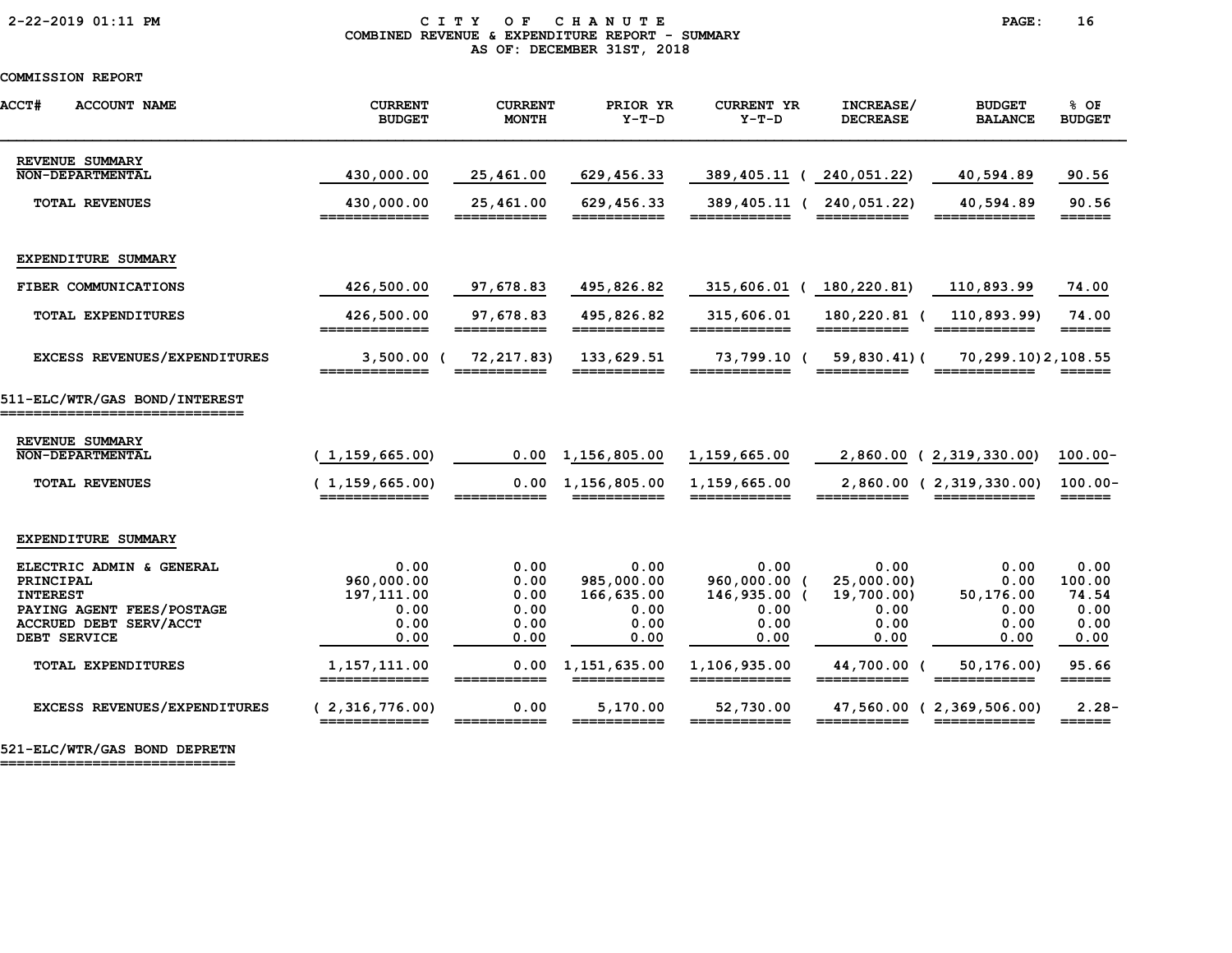### 2-22-2019 01:11 PM C I T Y O F C H A N U T E PAGE: 17 COMBINED REVENUE & EXPENDITURE REPORT - SUMMARY AS OF: DECEMBER 31ST, 2018

| <b>ACCT#</b><br><b>ACCOUNT NAME</b>                          | <b>CURRENT</b><br><b>BUDGET</b> | <b>CURRENT</b><br><b>MONTH</b> | PRIOR YR<br>$Y-T-D$ | <b>CURRENT YR</b><br>$Y-T-D$ | INCREASE/<br><b>DECREASE</b> | <b>BUDGET</b><br><b>BALANCE</b> | % OF<br><b>BUDGET</b>                                             |
|--------------------------------------------------------------|---------------------------------|--------------------------------|---------------------|------------------------------|------------------------------|---------------------------------|-------------------------------------------------------------------|
| REVENUE SUMMARY                                              |                                 |                                |                     |                              |                              |                                 |                                                                   |
| <b>NON-DEPARTMENTAL</b><br>ELECTRIC PROJECTS                 | 0.00<br>0.00                    | 0.00<br>0.00                   | 0.00<br>0.00        | 0.00<br>0.00                 | 0.00<br>0.00                 | 0.00<br>0.00                    | 0.00<br>0.00                                                      |
| <b>TOTAL REVENUES</b>                                        | 0.00<br>______________          | 0.00<br>-----                  | 0.00<br>-----       | 0.00<br>.                    | 0.00<br>____                 | 0.00<br>________                | 0.00<br>______                                                    |
| EXPENDITURE SUMMARY                                          |                                 |                                |                     |                              |                              |                                 |                                                                   |
| <b>BOND RESERVES</b><br>DEBT SERVICE                         | 0.00<br>0.00                    | 0.00<br>0.00                   | 0.00<br>0.00        | 0.00<br>0.00                 | 0.00<br>0.00                 | 0.00<br>0.00                    | 0.00<br>0.00                                                      |
| TOTAL EXPENDITURES                                           | 0.00<br>-------------           | 0.00<br>===========            | 0.00<br>___________ | 0.00<br>------------         | 0.00<br>===========          | 0.00<br>------------            | 0.00<br>$=$ $=$ $=$ $=$ $=$ $=$                                   |
| EXCESS REVENUES/EXPENDITURES                                 | 0.00<br>_____________           | 0.00<br>___________            | 0.00<br>___________ | 0.00<br>-----                | 0.00<br>___________          | 0.00<br>---                     | 0.00<br>______                                                    |
| 522-ELC/WTR/GAS REPLCMNT RESR<br>.===========                |                                 |                                |                     |                              |                              |                                 |                                                                   |
| REVENUE SUMMARY                                              |                                 |                                |                     |                              |                              |                                 |                                                                   |
| <b>TOTAL REVENUES</b>                                        | 0.00<br>-------------           | 0.00                           | 0.00                | 0.00                         | 0.00                         | 0.00                            | 0.00<br>______                                                    |
| EXPENDITURE SUMMARY                                          |                                 |                                |                     |                              |                              |                                 |                                                                   |
| TOTAL EXPENDITURES                                           | 0.00<br>==========              | 0.00<br>===========            | 0.00<br>=========== | 0.00<br>============         | 0.00<br>===========          | 0.00<br>____________            | 0.00<br>$=$ $=$ $=$ $=$ $=$                                       |
| EXCESS REVENUES/EXPENDITURES                                 | 0.00                            | 0.00                           | 0.00                | 0.00                         | 0.00                         | 0.00                            | 0.00                                                              |
| 523-ELC/WTR/GAS SURPLUS RESRV<br>___________________________ |                                 |                                |                     |                              |                              |                                 |                                                                   |
| REVENUE SUMMARY                                              |                                 |                                |                     |                              |                              |                                 |                                                                   |
| <b>TOTAL REVENUES</b>                                        | 0.00<br>=============           | 0.00                           | 0.00<br>=========== | 0.00<br>============         | 0.00<br>===========          | 0.00<br>============            | 0.00<br>$\qquad \qquad \equiv \equiv \equiv \equiv \equiv \equiv$ |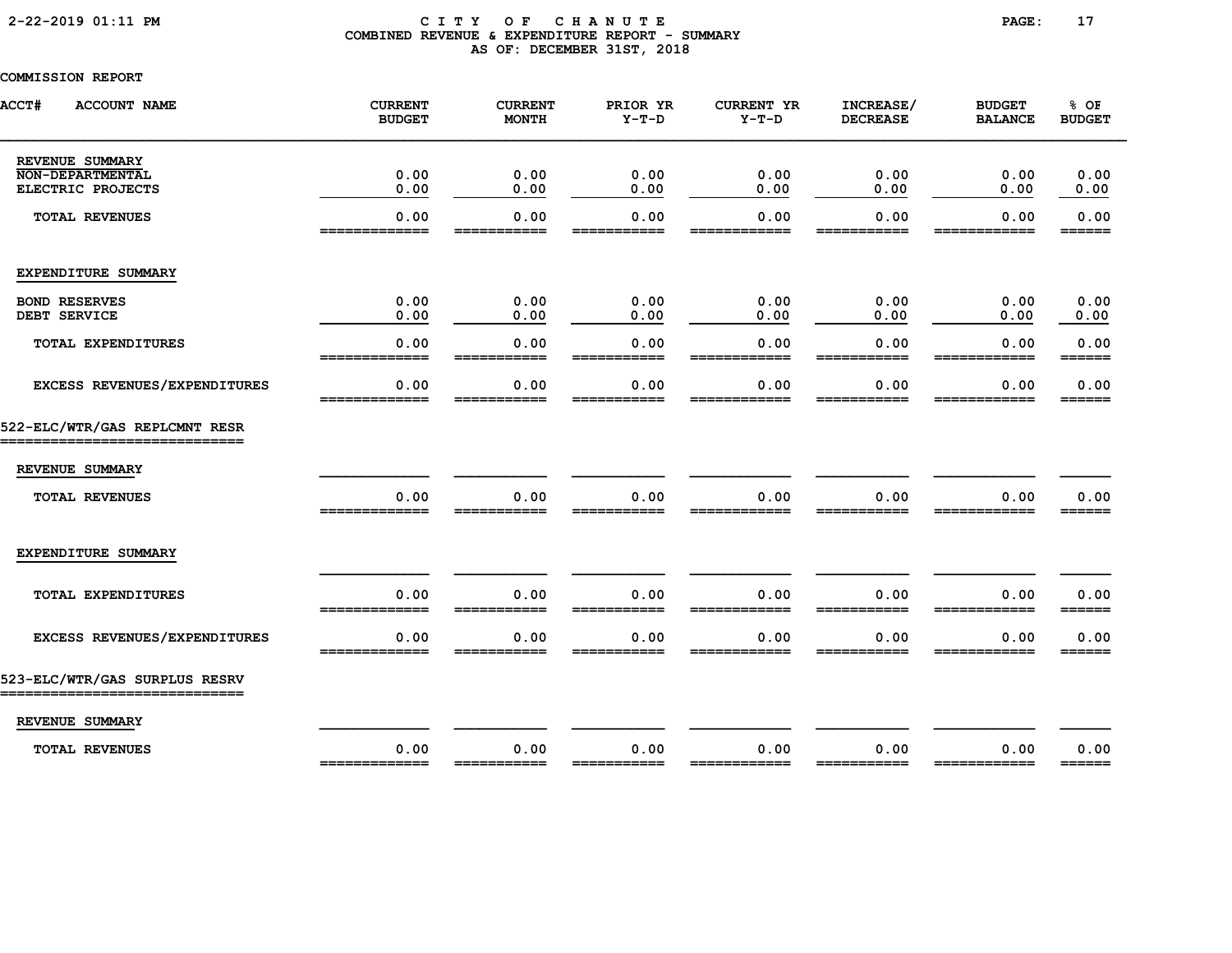|  |  | 2-22-2019 01:11 PM |  |
|--|--|--------------------|--|
|--|--|--------------------|--|

### CITY OF CHANUTE PAGE: 18 COMBINED REVENUE & EXPENDITURE REPORT - SUMMARY AS OF: DECEMBER 31ST, 2018

| ACCT#<br><b>ACCOUNT NAME</b>                                    | <b>CURRENT</b><br><b>BUDGET</b>     | <b>CURRENT</b><br><b>MONTH</b> | PRIOR YR<br>$Y-T-D$        | <b>CURRENT YR</b><br>$Y-T-D$ | INCREASE/<br><b>DECREASE</b>            | <b>BUDGET</b><br><b>BALANCE</b> | % OF<br><b>BUDGET</b>       |
|-----------------------------------------------------------------|-------------------------------------|--------------------------------|----------------------------|------------------------------|-----------------------------------------|---------------------------------|-----------------------------|
| EXPENDITURE SUMMARY                                             |                                     |                                |                            |                              |                                         |                                 |                             |
| TOTAL EXPENDITURES                                              | 0.00<br>=============               | 0.00                           | 0.00                       | 0.00                         | 0.00                                    | 0.00                            | 0.00<br>======              |
| EXCESS REVENUES/EXPENDITURES                                    | 0.00                                | 0.00                           | 0.00                       | 0.00                         | 0.00                                    | 0.00                            | 0.00<br>______              |
| 525-I & I SEWER PROJ. RESERVE<br>______________________________ |                                     |                                |                            |                              |                                         |                                 |                             |
| REVENUE SUMMARY<br><b>NON-DEPARTMENTAL</b>                      | 0.00                                | 62,448.00                      | 551,308.00                 | 773,088.00                   | 221,780.00 (                            | 773,088.00)                     | 0.00                        |
| <b>TOTAL REVENUES</b>                                           | 0.00<br>_____________               | 62,448.00<br>___________       | 551,308.00<br>___________  | 773,088.00<br>============   | 221,780.00 (<br>===========             | 773,088.00)<br>_____________    | 0.00<br>$=$ $=$ $=$ $=$ $=$ |
| EXPENDITURE SUMMARY                                             |                                     |                                |                            |                              |                                         |                                 |                             |
| I & I SEWER PROJECT                                             | 0.00                                | 166,116.84                     | 66,389.92                  | 342,593.82                   | 276,203.90 (                            | 342,593.82)                     | 0.00                        |
| TOTAL EXPENDITURES                                              | 0.00<br>=============               | 166, 116.84<br>===========     | 66,389.92<br>===========   | _____________                | 342,593.82 ( 276,203.90)<br>=========== | 342,593.82<br>============      | 0.00                        |
| EXCESS REVENUES/EXPENDITURES                                    | 0.00<br>$\epsilon$<br>============= | 103,668.84)<br>===========     | 484, 918.08<br>=========== | 430,494.18 (<br>============ | 54,423.90)(                             | 430, 494. 18)<br>============   | 0.00<br>======              |
| 527-CDBG SEWER<br>==============                                |                                     |                                |                            |                              |                                         |                                 |                             |
| REVENUE SUMMARY<br><b>NON-DEPARTMENTAL</b>                      | 0.00                                | 0.00                           | 441,171.00                 |                              | $0.00$ ( $441, 171.00$ )                | 0.00                            | 0.00                        |
| <b>TOTAL REVENUES</b>                                           | 0.00<br>=============               | 0.00<br>_____                  | 441, 171.00                |                              | 0.00(441, 171, 00)<br>===========       | 0.00                            | 0.00<br>======              |
| EXPENDITURE SUMMARY                                             |                                     |                                |                            |                              |                                         |                                 |                             |
| CDBG SEWER PROJ. #1                                             | 0.00                                | 0.00                           | 441,171.00                 | 0.00                         | 441,171.00)                             | 0.00                            | 0.00                        |
| <b>TOTAL EXPENDITURES</b>                                       | 0.00<br>_____________               | 0.00<br>-----                  | 441,171.00<br>===========  | 0.00<br>------<br>====       | 441,171.00<br>===========               | 0.00<br>============            | 0.00                        |
| EXCESS REVENUES/EXPENDITURES                                    | 0.00                                | 0.00                           | 0.00                       | 0.00                         | 0.00                                    | 0.00                            | 0.00                        |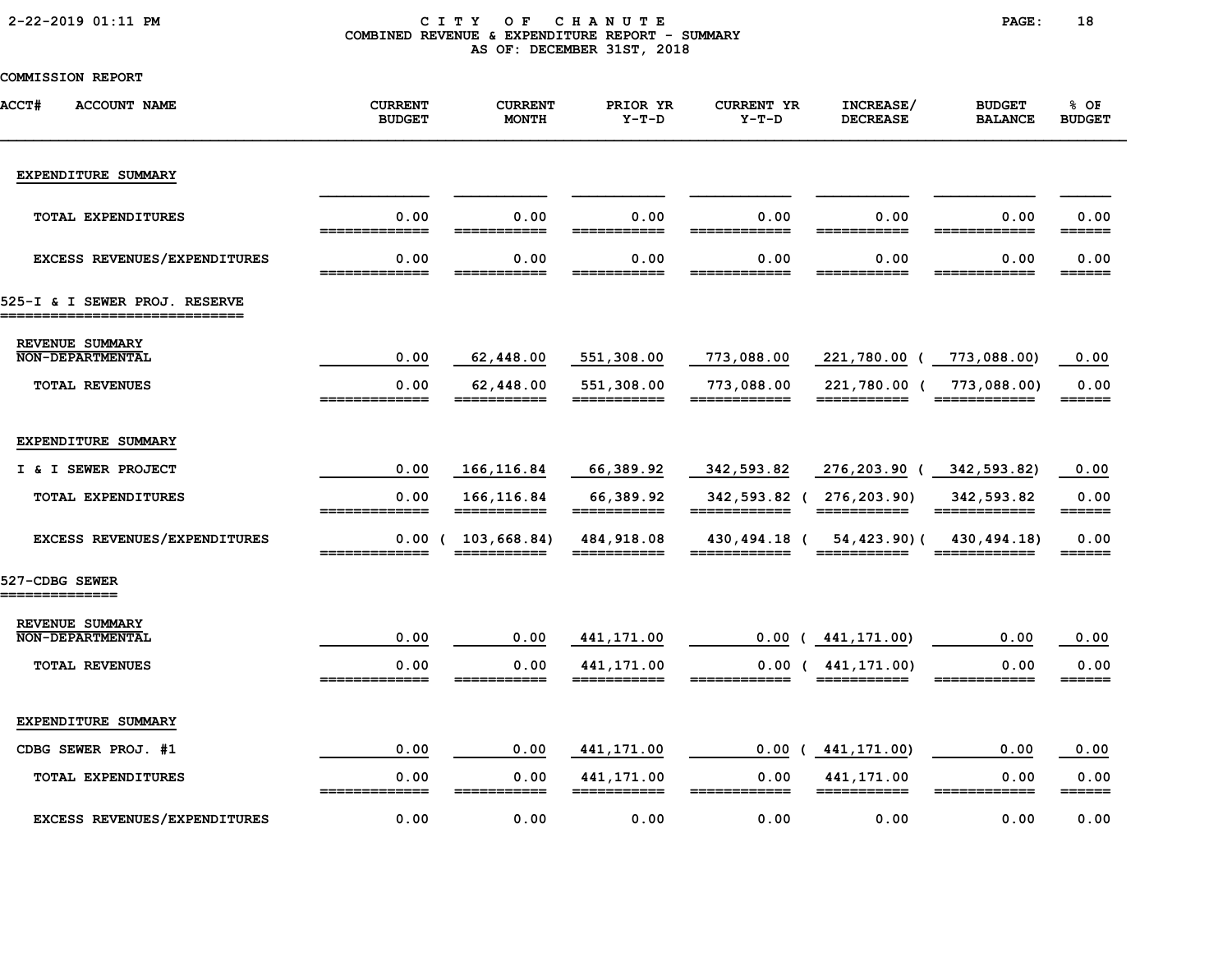### 2-22-2019 01:11 PM C I T Y O F C H A N U T E PAGE: 19 COMBINED REVENUE & EXPENDITURE REPORT - SUMMARY AS OF: DECEMBER 31ST, 2018

COMMISSION REPORT

| ACCT#<br><b>ACCOUNT NAME</b>                                   | <b>CURRENT</b><br><b>BUDGET</b>                                                                                                                                                                                                                                                                                                                                                                                                          | <b>CURRENT</b><br><b>MONTH</b> | PRIOR YR<br>$Y-T-D$          | <b>CURRENT YR</b><br>$Y-T-D$                                                                                                                                                                                                                                                                                                                                                                                                                      | INCREASE/<br><b>DECREASE</b> | <b>BUDGET</b><br><b>BALANCE</b>                                                                                                                                                                                                                                                                                                                                                                                                                                                                       | % OF<br><b>BUDGET</b>               |
|----------------------------------------------------------------|------------------------------------------------------------------------------------------------------------------------------------------------------------------------------------------------------------------------------------------------------------------------------------------------------------------------------------------------------------------------------------------------------------------------------------------|--------------------------------|------------------------------|---------------------------------------------------------------------------------------------------------------------------------------------------------------------------------------------------------------------------------------------------------------------------------------------------------------------------------------------------------------------------------------------------------------------------------------------------|------------------------------|-------------------------------------------------------------------------------------------------------------------------------------------------------------------------------------------------------------------------------------------------------------------------------------------------------------------------------------------------------------------------------------------------------------------------------------------------------------------------------------------------------|-------------------------------------|
|                                                                | =============                                                                                                                                                                                                                                                                                                                                                                                                                            | ===========                    | ===========                  | ============                                                                                                                                                                                                                                                                                                                                                                                                                                      | ___________                  | ============                                                                                                                                                                                                                                                                                                                                                                                                                                                                                          | $=$ $=$ $=$ $=$ $=$                 |
| 528-KDHE - I & I PROJECT<br>-----------------------            |                                                                                                                                                                                                                                                                                                                                                                                                                                          |                                |                              |                                                                                                                                                                                                                                                                                                                                                                                                                                                   |                              |                                                                                                                                                                                                                                                                                                                                                                                                                                                                                                       |                                     |
| <b>REVENUE SUMMARY</b><br><b>NON-DEPARTMENTAL</b>              |                                                                                                                                                                                                                                                                                                                                                                                                                                          |                                |                              |                                                                                                                                                                                                                                                                                                                                                                                                                                                   |                              |                                                                                                                                                                                                                                                                                                                                                                                                                                                                                                       |                                     |
|                                                                | 0.00                                                                                                                                                                                                                                                                                                                                                                                                                                     | 318,341.77                     | 647,969.65                   | 947,228.70                                                                                                                                                                                                                                                                                                                                                                                                                                        | 299,259.05 (947,228.70)      |                                                                                                                                                                                                                                                                                                                                                                                                                                                                                                       | 0.00                                |
| <b>TOTAL REVENUES</b>                                          | 0.00<br>=============                                                                                                                                                                                                                                                                                                                                                                                                                    | 318, 341. 77                   | 647,969.65                   | 947,228.70<br>============                                                                                                                                                                                                                                                                                                                                                                                                                        | 299,259.05 (                 | 947,228.70)<br>============                                                                                                                                                                                                                                                                                                                                                                                                                                                                           | 0.00<br>$=$ $=$ $=$ $=$ $=$ $=$     |
| EXPENDITURE SUMMARY                                            |                                                                                                                                                                                                                                                                                                                                                                                                                                          |                                |                              |                                                                                                                                                                                                                                                                                                                                                                                                                                                   |                              |                                                                                                                                                                                                                                                                                                                                                                                                                                                                                                       |                                     |
| KDHE $- I & I$ PHASE #1                                        | 0.00                                                                                                                                                                                                                                                                                                                                                                                                                                     | 123,318.00                     | 649,574.65                   | 1,068,296.70                                                                                                                                                                                                                                                                                                                                                                                                                                      | 418,722.05 (1,068,296.70)    |                                                                                                                                                                                                                                                                                                                                                                                                                                                                                                       | 0.00                                |
| <b>TOTAL EXPENDITURES</b>                                      | 0.00<br>=============                                                                                                                                                                                                                                                                                                                                                                                                                    | 123,318.00<br>===========      | 649,574.65<br>===========    | 1,068,296.70 ( 418,722.05)<br>============                                                                                                                                                                                                                                                                                                                                                                                                        | $=$ ===========              | 1,068,296.70<br>============                                                                                                                                                                                                                                                                                                                                                                                                                                                                          | 0.00<br>$=$ $=$ $=$ $=$ $=$ $=$ $=$ |
| EXCESS REVENUES/EXPENDITURES                                   | 0.00                                                                                                                                                                                                                                                                                                                                                                                                                                     | 195,023.77(                    |                              | $1,605.00$ ( $121,068.00$ ( $119,463.00$ )                                                                                                                                                                                                                                                                                                                                                                                                        |                              | 121,068.00                                                                                                                                                                                                                                                                                                                                                                                                                                                                                            | 0.00<br>______                      |
| 540-LANDFILL BOND & INTEREST<br>______________________________ |                                                                                                                                                                                                                                                                                                                                                                                                                                          |                                |                              |                                                                                                                                                                                                                                                                                                                                                                                                                                                   |                              |                                                                                                                                                                                                                                                                                                                                                                                                                                                                                                       |                                     |
| <b>REVENUE SUMMARY</b><br><b>NON-DEPARTMENTAL</b>              | 0.00                                                                                                                                                                                                                                                                                                                                                                                                                                     | 8,033.84                       | 24,035.59                    | 173,540.36                                                                                                                                                                                                                                                                                                                                                                                                                                        | 149,504.77 ( 173,540.36)     |                                                                                                                                                                                                                                                                                                                                                                                                                                                                                                       | 0.00                                |
|                                                                |                                                                                                                                                                                                                                                                                                                                                                                                                                          |                                |                              |                                                                                                                                                                                                                                                                                                                                                                                                                                                   |                              |                                                                                                                                                                                                                                                                                                                                                                                                                                                                                                       |                                     |
| <b>TOTAL REVENUES</b>                                          | 0.00<br>_____________                                                                                                                                                                                                                                                                                                                                                                                                                    | 8,033.84<br>___________        | 24,035.59<br>$=$ =========== | 173,540.36<br>-------------                                                                                                                                                                                                                                                                                                                                                                                                                       | 149,504.77 (<br>___________  | 173,540.36)<br>============                                                                                                                                                                                                                                                                                                                                                                                                                                                                           | 0.00<br>$======$                    |
| EXPENDITURE SUMMARY                                            |                                                                                                                                                                                                                                                                                                                                                                                                                                          |                                |                              |                                                                                                                                                                                                                                                                                                                                                                                                                                                   |                              |                                                                                                                                                                                                                                                                                                                                                                                                                                                                                                       |                                     |
| <b>TOTAL EXPENDITURES</b>                                      | 0.00<br>$\begin{array}{c} \texttt{m} = \texttt{m} = \texttt{m} = \texttt{m} = \texttt{m} = \texttt{m} = \texttt{m} = \texttt{m} = \texttt{m} = \texttt{m} = \texttt{m} = \texttt{m} = \texttt{m} = \texttt{m} = \texttt{m} = \texttt{m} = \texttt{m} = \texttt{m} = \texttt{m} = \texttt{m} = \texttt{m} = \texttt{m} = \texttt{m} = \texttt{m} = \texttt{m} = \texttt{m} = \texttt{m} = \texttt{m} = \texttt{m} = \texttt{m} = \texttt$ | 0.00<br>===========            | 0.00                         | 0.00<br>============                                                                                                                                                                                                                                                                                                                                                                                                                              | 0.00<br>===========          | 0.00<br>____________                                                                                                                                                                                                                                                                                                                                                                                                                                                                                  | 0.00<br>$======$                    |
| EXCESS REVENUES/EXPENDITURES                                   | 0.00<br>=============                                                                                                                                                                                                                                                                                                                                                                                                                    | 8,033.84                       | 24,035.59                    | 173,540.36<br>$\begin{array}{cccccccccc} \texttt{m} & \texttt{m} & \texttt{m} & \texttt{m} & \texttt{m} & \texttt{m} & \texttt{m} & \texttt{m} & \texttt{m} & \texttt{m} & \texttt{m} & \texttt{m} & \texttt{m} & \texttt{m} & \texttt{m} & \texttt{m} & \texttt{m} & \texttt{m} & \texttt{m} & \texttt{m} & \texttt{m} & \texttt{m} & \texttt{m} & \texttt{m} & \texttt{m} & \texttt{m} & \texttt{m} & \texttt{m} & \texttt{m} & \texttt{m} & \$ | 149,504.77 (                 | 173,540.36)<br>$\begin{array}{cccccccccc} \multicolumn{2}{c}{} & \multicolumn{2}{c}{} & \multicolumn{2}{c}{} & \multicolumn{2}{c}{} & \multicolumn{2}{c}{} & \multicolumn{2}{c}{} & \multicolumn{2}{c}{} & \multicolumn{2}{c}{} & \multicolumn{2}{c}{} & \multicolumn{2}{c}{} & \multicolumn{2}{c}{} & \multicolumn{2}{c}{} & \multicolumn{2}{c}{} & \multicolumn{2}{c}{} & \multicolumn{2}{c}{} & \multicolumn{2}{c}{} & \multicolumn{2}{c}{} & \multicolumn{2}{c}{} & \multicolumn{2}{c}{} & \mult$ | 0.00<br>$=$ $=$ $=$ $=$ $=$ $=$ $=$ |
|                                                                |                                                                                                                                                                                                                                                                                                                                                                                                                                          |                                |                              |                                                                                                                                                                                                                                                                                                                                                                                                                                                   |                              |                                                                                                                                                                                                                                                                                                                                                                                                                                                                                                       |                                     |

580-LANDFILL CLOSING ====================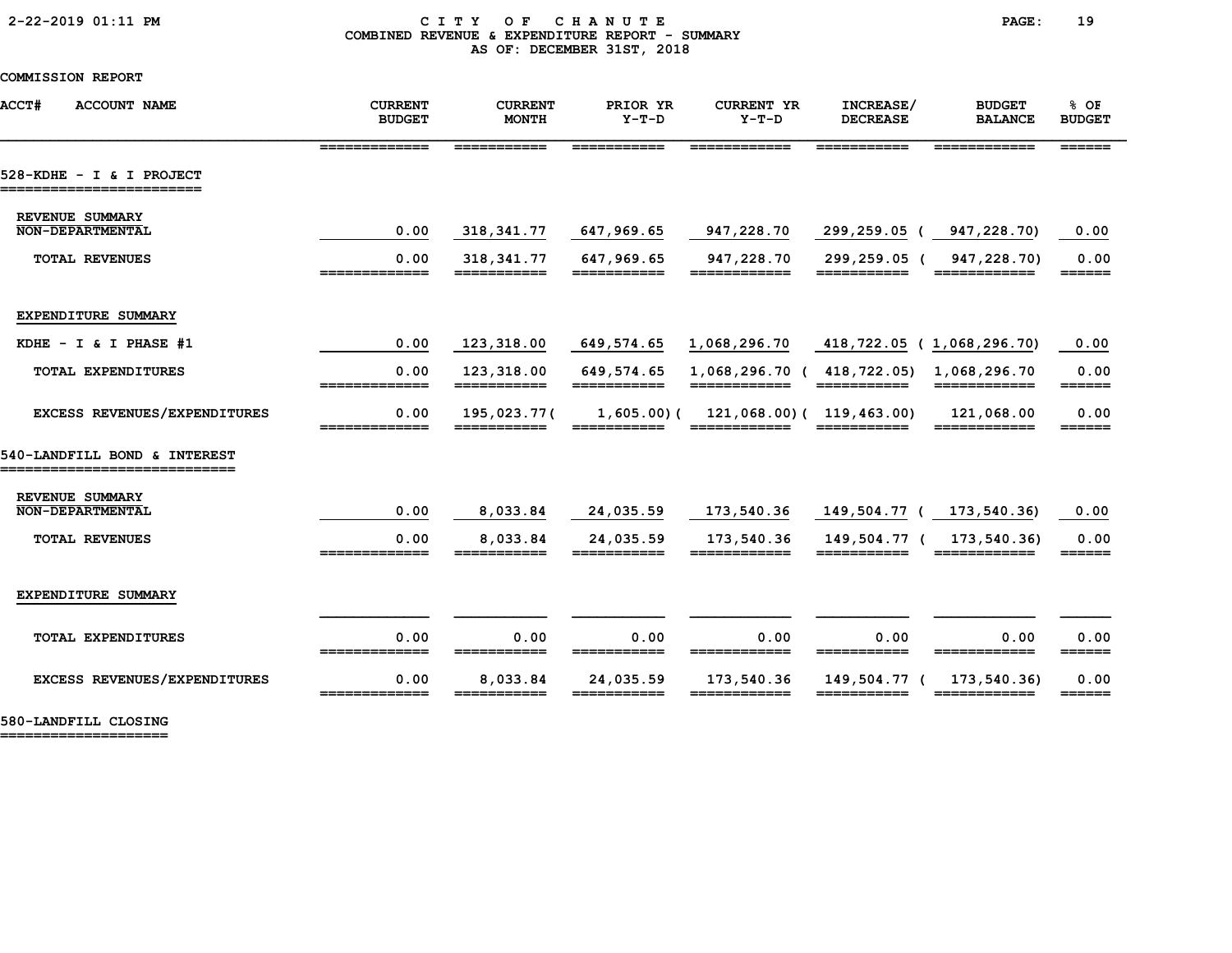# 2-22-2019 01:11 PM C I T Y O F C H A N U T E PAGE: 20 COMBINED REVENUE & EXPENDITURE REPORT - SUMMARY AS OF: DECEMBER 31ST, 2018

| <b>ACCT#</b><br><b>ACCOUNT NAME</b>          | <b>CURRENT</b><br><b>BUDGET</b>                          | <b>CURRENT</b><br><b>MONTH</b> | PRIOR YR<br>$Y-T-D$         | <b>CURRENT YR</b><br>$Y-T-D$ | INCREASE/<br><b>DECREASE</b> | <b>BUDGET</b><br><b>BALANCE</b> | % OF<br><b>BUDGET</b>             |
|----------------------------------------------|----------------------------------------------------------|--------------------------------|-----------------------------|------------------------------|------------------------------|---------------------------------|-----------------------------------|
| REVENUE SUMMARY<br><b>NON-DEPARTMENTAL</b>   | 0.00                                                     | 10,000.00                      | 0.00                        | 10,000.00                    | $10,000.00$ (                | 10,000.00)                      | 0.00                              |
| <b>TOTAL REVENUES</b>                        | 0.00<br>_____________                                    | 10,000.00<br>$==$<br>______    | 0.00                        | 10,000.00                    | $10,000.00$ (                | 10,000.00)                      | 0.00<br>$=$ $=$ $=$ $=$ $=$ $=$   |
| EXPENDITURE SUMMARY                          |                                                          |                                |                             |                              |                              |                                 |                                   |
| REFUSE LANDFILL                              | 0.00                                                     | 0.00                           | 0.00                        | 0.00                         | 0.00                         | 0.00                            | 0.00                              |
| TOTAL EXPENDITURES                           | 0.00<br>=============                                    | 0.00<br>===========            | 0.00<br>___________         | 0.00<br>============         | 0.00<br>===========          | 0.00<br>============            | 0.00<br>$=$ $=$ $=$ $=$ $=$       |
| EXCESS REVENUES/EXPENDITURES                 | 0.00<br>=============                                    | 10,000.00<br>===========       | 0.00<br>===========         | 10,000.00<br>============    | $10,000.00$ (<br>=========== | 10,000.00)<br>============      | 0.00                              |
| 601-VEHICLE SERVICES<br>==================== |                                                          |                                |                             |                              |                              |                                 |                                   |
| REVENUE SUMMARY<br><b>NON-DEPARTMENTAL</b>   | 726,500.00                                               | 25,987.54)                     | 681,698.79                  | 704,366.61                   | 22,667.82                    | 22, 133.39                      | 96.95                             |
| <b>TOTAL REVENUES</b>                        | 726,500.00 (<br>=============                            | 25,987.54)<br>===========      | 681,698.79<br>===========   | 704,366.61<br>============   | 22,667.82<br>===========     | 22, 133.39<br>============      | 96.95                             |
| EXPENDITURE SUMMARY                          |                                                          |                                |                             |                              |                              |                                 |                                   |
| VEHICLE SERVICES SHOP                        | 744,193.00                                               | 60,882.21                      | 679,455.60                  | 728,070.34                   | 48,614.74                    | 16,122.66                       | 97.83                             |
| TOTAL EXPENDITURES                           | 744,193.00<br>=============                              | 60,882.21                      | 679,455.60<br>===========   | 728,070.34 (<br>============ | 48,614.74)(                  | 16, 122.66                      | 97.83<br>$=$ $=$ $=$ $=$ $=$      |
| EXCESS REVENUES/EXPENDITURES                 | 17,693.00(<br>=============                              | 86,869.75)<br>===========      | $2,243.19$ (<br>___________ | 23,703.73)(<br>------------- | 25,946.92)<br>___________    | 6,010.73<br>============        | 133.97<br>$=$ $=$ $=$ $=$ $=$ $=$ |
| 602-UTILITY SERVICES<br>------------------   |                                                          |                                |                             |                              |                              |                                 |                                   |
| REVENUE SUMMARY<br><b>NON-DEPARTMENTAL</b>   | 1,346,250.00 ( 121,088.89) 1,197,401.93                  |                                |                             | 1,238,396.00                 | 40,994.07                    | 107,854.00                      | 91.99                             |
| <b>TOTAL REVENUES</b>                        | 1,346,250.00 ( 121,088.89) 1,197,401.93<br>============= |                                |                             | 1,238,396.00<br>============ | 40,994.07<br>===========     | 107,854.00<br>============      | 91.99<br>======                   |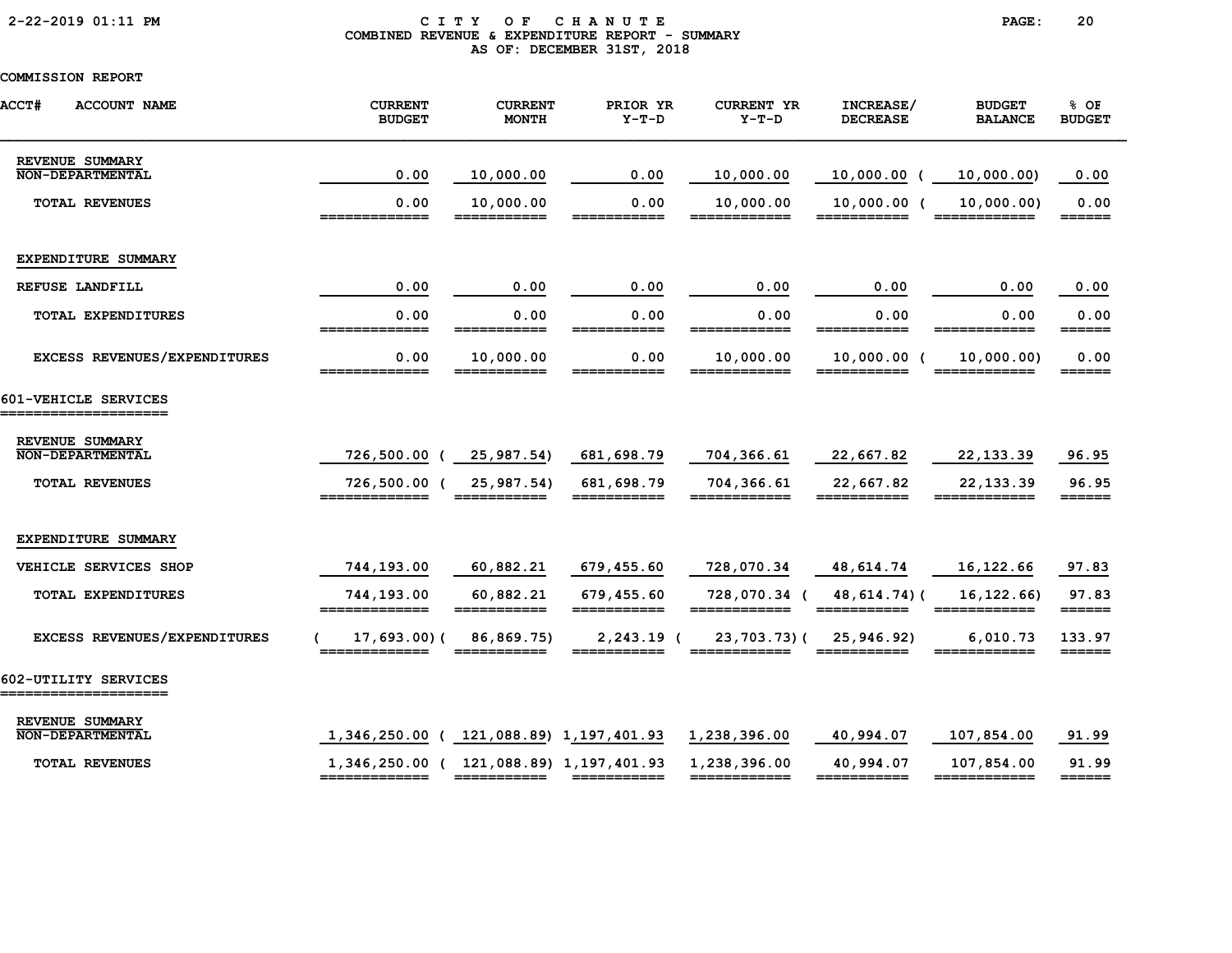# 2-22-2019 01:11 PM C I T Y O F C H A N U T E PAGE: 21 COMBINED REVENUE & EXPENDITURE REPORT - SUMMARY AS OF: DECEMBER 31ST, 2018

| ACCT#<br><b>ACCOUNT NAME</b>                        | <b>CURRENT</b><br><b>BUDGET</b> | <b>CURRENT</b><br><b>MONTH</b> | PRIOR YR<br>$Y-T-D$             | <b>CURRENT YR</b><br>$Y-T-D$    | INCREASE/<br><b>DECREASE</b>       | <b>BUDGET</b><br><b>BALANCE</b> | % OF<br><b>BUDGET</b>            |
|-----------------------------------------------------|---------------------------------|--------------------------------|---------------------------------|---------------------------------|------------------------------------|---------------------------------|----------------------------------|
| EXPENDITURE SUMMARY                                 |                                 |                                |                                 |                                 |                                    |                                 |                                  |
| UTILITY ADMIN SERVICES                              | 318,617.00                      | 33,916.55                      | 228, 177.49                     | 293,220.84                      | 65,043.35                          | 25,396.16                       | 92.03                            |
| UTILITY OFFICE                                      | 358,744.00                      | 36,811.66                      | 335,618.20                      | 357,715.27                      | 22,097.07                          | 1,028.73                        | 99.71                            |
| DATA PROCESSING                                     | 442,408.00                      | 41,451.92                      | 400,517.74                      | 412,353.94                      | 11,836.20                          | 30,054.06                       | 93.21                            |
| <b>METER READING</b>                                | 192,293.00                      | 20,330.53                      | 176, 128. 76                    | 196,718.62                      | 20,589.86 (                        | 4,425.62)                       | 102.30                           |
| INFORMATION SERVICE                                 | 19,500.00                       | 4.51                           | 11,359.98                       | 16,107.90                       | 4,747.92                           | 3,392.10                        | 82.60                            |
| TOTAL EXPENDITURES                                  | 1,331,562.00<br>=============   | 132,515.17<br>===========      | 1,151,802.17<br>===========     | 1,276,116.57 (<br>_____________ | $124, 314.40$ (<br>$=$ =========== | 55, 445. 43)<br>============    | 95.84<br>$=$ $=$ $=$ $=$ $=$ $=$ |
| <b>EXCESS REVENUES/EXPENDITURES</b>                 | 14,688.00 (                     | 253,604.06)                    | 45,599.76 (<br>=====            | 37,720.57)(                     | 83,320.33)                         | 52,408.57<br>======             | $256.81-$<br>======              |
| 603-PUBLIC WORKS & COMPLEX<br>===================== |                                 |                                |                                 |                                 |                                    |                                 |                                  |
| REVENUE SUMMARY                                     |                                 |                                |                                 |                                 |                                    |                                 |                                  |
| NON-DEPARTMENTAL                                    | 212,000.00 (                    | 4,000.00)                      | 176,070.18                      | 208,126.73                      | 32,056.55                          | 3,873.27                        | 98.17                            |
| <b>TOTAL REVENUES</b>                               | 212,000.00<br>=============     | 4,000.00)<br>===========       | 176,070.18<br>===========       | 208,126.73<br>============      | 32,056.55<br>===========           | 3,873.27<br>============        | 98.17<br>$=$ $=$ $=$ $=$ $=$     |
| EXPENDITURE SUMMARY                                 |                                 |                                |                                 |                                 |                                    |                                 |                                  |
| PUBLIC WORKS/COMPLEX                                | 226,548.00                      | 21,765.07                      | 189,328.92                      | 215,017.73                      | 25,688.81                          | 11,530.27                       | 94.91                            |
| TOTAL EXPENDITURES                                  | 226,548.00                      | 21,765.07                      | 189,328.92                      | 215,017.73 (                    | $25,688.81$ (                      | 11,530.27)                      | 94.91                            |
| EXCESS REVENUES/EXPENDITURES                        | =============<br>14,548.00)(    | ===========<br>25,765.07(      | ===========<br>$13, 258.74$ ) ( | ============<br>6,891.00        | 6,367.74 (                         | ============<br>7,657.00        | $=$ $=$ $=$ $=$ $=$<br>47.37     |
|                                                     | ______________                  | ___________                    | ___________                     | ____________                    | ===========                        | ============                    | $=$ $=$ $=$ $=$ $=$              |
| 711-PAYROLL CLEARING                                |                                 |                                |                                 |                                 |                                    |                                 |                                  |
| REVENUE SUMMARY                                     |                                 |                                |                                 |                                 |                                    |                                 |                                  |
| <b>TOTAL REVENUES</b>                               | 0.00<br>=============           | 0.00<br>===========            | 0.00                            | 0.00<br>============            | 0.00<br>=====                      | 0.00                            | 0.00                             |
|                                                     |                                 |                                |                                 |                                 |                                    |                                 |                                  |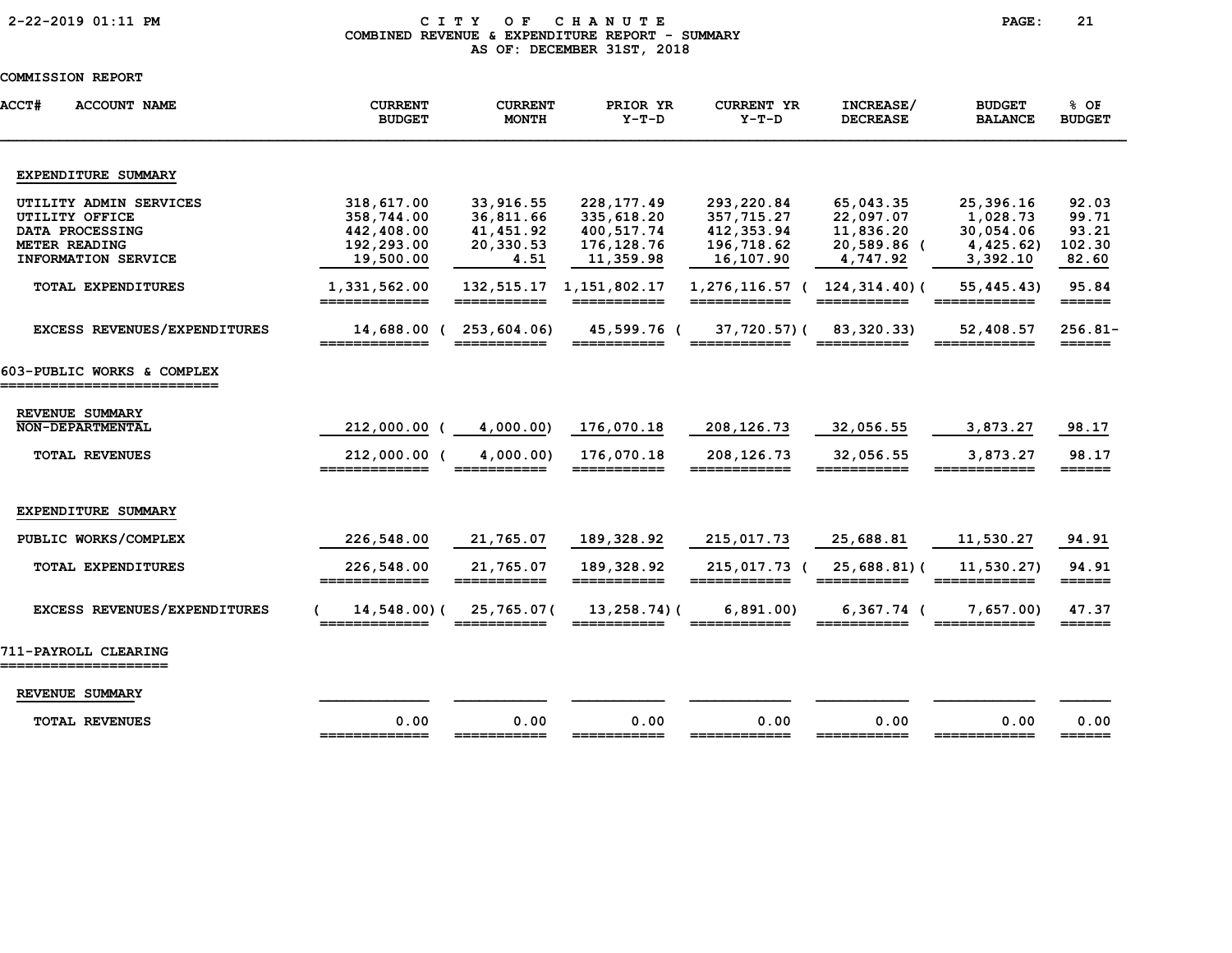# 2-22-2019 01:11 PM C I T Y O F C H A N U T E PAGE: 22 COMBINED REVENUE & EXPENDITURE REPORT - SUMMARY AS OF: DECEMBER 31ST, 2018

| <b>ACCT#</b><br><b>ACCOUNT NAME</b>          | <b>CURRENT</b><br><b>BUDGET</b> | <b>CURRENT</b><br><b>MONTH</b> | PRIOR YR<br>$Y-T-D$        | <b>CURRENT YR</b><br>$Y-T-D$                                    | INCREASE/<br><b>DECREASE</b>            | <b>BUDGET</b><br><b>BALANCE</b>                                                                                                                                                                                                                                                                                                                                                                                                               | % OF<br><b>BUDGET</b>           |
|----------------------------------------------|---------------------------------|--------------------------------|----------------------------|-----------------------------------------------------------------|-----------------------------------------|-----------------------------------------------------------------------------------------------------------------------------------------------------------------------------------------------------------------------------------------------------------------------------------------------------------------------------------------------------------------------------------------------------------------------------------------------|---------------------------------|
| EXPENDITURE SUMMARY                          |                                 |                                |                            |                                                                 |                                         |                                                                                                                                                                                                                                                                                                                                                                                                                                               |                                 |
| DEBT SERVICE                                 | 0.00                            | 389.01                         | 43.15                      | 389.01                                                          | 345.86 (                                | 389.01)                                                                                                                                                                                                                                                                                                                                                                                                                                       | 0.00                            |
| TOTAL EXPENDITURES                           | 0.00<br>=============           | 389.01<br>===========          | 43.15<br>===========       | $389.01$ (<br>========<br>====                                  | 345.86)<br>===========                  | 389.01<br>$\begin{array}{cccccccccc} \texttt{m} & \texttt{m} & \texttt{m} & \texttt{m} & \texttt{m} & \texttt{m} & \texttt{m} & \texttt{m} & \texttt{m} & \texttt{m} & \texttt{m} & \texttt{m} & \texttt{m} & \texttt{m} & \texttt{m} & \texttt{m} & \texttt{m} & \texttt{m} & \texttt{m} & \texttt{m} & \texttt{m} & \texttt{m} & \texttt{m} & \texttt{m} & \texttt{m} & \texttt{m} & \texttt{m} & \texttt{m} & \texttt{m} & \texttt{m} & \$ | 0.00                            |
| EXCESS REVENUES/EXPENDITURES                 | 0.00(<br>=============          | 389.01(<br>===========         | $43.15$ ) (<br>___________ | 389.01(<br>____________                                         | 345.86)<br>===========                  | 389.01<br>-------------                                                                                                                                                                                                                                                                                                                                                                                                                       | 0.00<br>$=$ $=$ $=$ $=$ $=$     |
| 712-HEALTH INSURANCE<br>==================== |                                 |                                |                            |                                                                 |                                         |                                                                                                                                                                                                                                                                                                                                                                                                                                               |                                 |
| REVENUE SUMMARY<br><b>NON-DEPARTMENTAL</b>   | 0.00                            |                                | 163,532.00 1,870,562.00    | 1,947,253.00                                                    | 76,691.00 (1,947,253.00)                |                                                                                                                                                                                                                                                                                                                                                                                                                                               | 0.00                            |
| <b>TOTAL REVENUES</b>                        | 0.00                            |                                | 163,532.00 1,870,562.00    | 1,947,253.00                                                    |                                         | 76,691.00 ( 1,947,253.00)                                                                                                                                                                                                                                                                                                                                                                                                                     | 0.00<br>======                  |
| EXPENDITURE SUMMARY                          |                                 |                                |                            |                                                                 |                                         |                                                                                                                                                                                                                                                                                                                                                                                                                                               |                                 |
| DEBT SERVICE                                 | 0.00                            |                                | 135,685.89 1,799,063.24    | 1,913,979.31                                                    | 114,916.07 (1,913,979.31)               |                                                                                                                                                                                                                                                                                                                                                                                                                                               | 0.00                            |
| TOTAL EXPENDITURES                           | 0.00                            |                                | ===========                | 135,685.89 1,799,063.24 1,913,979.31 ( 114,916.07) 1,913,979.31 | ===========                             | ============                                                                                                                                                                                                                                                                                                                                                                                                                                  | 0.00<br>$=$ $=$ $=$ $=$ $=$     |
| EXCESS REVENUES/EXPENDITURES                 | 0.00<br>=============           | 27,846.11                      | 71,498.76                  |                                                                 | 33,273.69 ( 38,225.07) (<br>=========== | 33, 273. 69)<br>============                                                                                                                                                                                                                                                                                                                                                                                                                  | 0.00<br>$=$ $=$ $=$ $=$ $=$ $=$ |
| 720-CID - SALES TAX<br>===================   |                                 |                                |                            |                                                                 |                                         |                                                                                                                                                                                                                                                                                                                                                                                                                                               |                                 |
| REVENUE SUMMARY<br><b>NON-DEPARTMENTAL</b>   | 0.00                            | 10,546.42                      | 38,990.25                  | 126,243.60                                                      | 87,253.35 ( 126,243.60)                 |                                                                                                                                                                                                                                                                                                                                                                                                                                               | 0.00                            |
| <b>TOTAL REVENUES</b>                        | 0.00<br>=============           | 10,546.42<br>___________       | 38,990.25                  | 126,243.60<br>_____________                                     | ===========                             | 87,253.35 ( 126,243.60)<br>============                                                                                                                                                                                                                                                                                                                                                                                                       | 0.00<br>$=$ $=$ $=$ $=$ $=$ $=$ |
| EXPENDITURE SUMMARY                          |                                 |                                |                            |                                                                 |                                         |                                                                                                                                                                                                                                                                                                                                                                                                                                               |                                 |
| CID - SALES TAX                              | 0.00                            | 0.00                           | 5,753.57                   | 33,722.88                                                       | 27,969.31 (                             | 33,722.88)                                                                                                                                                                                                                                                                                                                                                                                                                                    | 0.00                            |
| <b>TOTAL EXPENDITURES</b>                    | 0.00                            | 0.00                           | 5,753.57                   | 33,722.88 (                                                     | 27,969.31)                              | 33,722.88                                                                                                                                                                                                                                                                                                                                                                                                                                     | 0.00                            |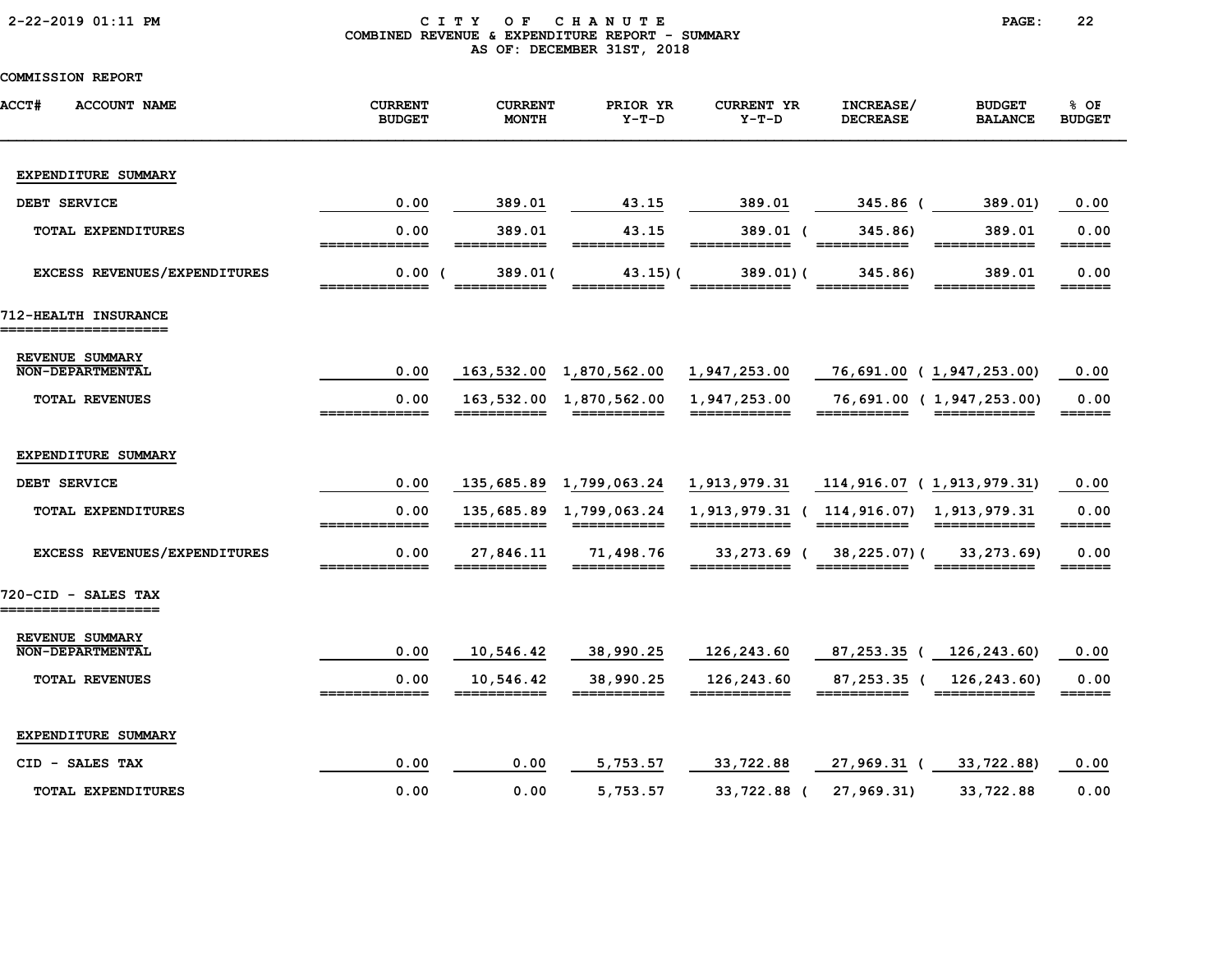### 2-22-2019 01:11 PM C I T Y O F C H A N U T E PAGE: 23 COMBINED REVENUE & EXPENDITURE REPORT - SUMMARY AS OF: DECEMBER 31ST, 2018

COMMISSION REPORT

| <b>ACCT#</b><br><b>ACCOUNT NAME</b>                  | <b>CURRENT</b><br><b>BUDGET</b>    | <b>CURRENT</b><br><b>MONTH</b>                                                                                                                                                                                                                                                                                                                                                                                                              | PRIOR YR<br>$Y-T-D$                                                                                                                                                                                                                                                                                                                                                                                                                         | <b>CURRENT YR</b><br>$Y-T-D$                                                                                       | INCREASE/<br><b>DECREASE</b>                              | <b>BUDGET</b><br><b>BALANCE</b>                                | % OF<br><b>BUDGET</b>           |
|------------------------------------------------------|------------------------------------|---------------------------------------------------------------------------------------------------------------------------------------------------------------------------------------------------------------------------------------------------------------------------------------------------------------------------------------------------------------------------------------------------------------------------------------------|---------------------------------------------------------------------------------------------------------------------------------------------------------------------------------------------------------------------------------------------------------------------------------------------------------------------------------------------------------------------------------------------------------------------------------------------|--------------------------------------------------------------------------------------------------------------------|-----------------------------------------------------------|----------------------------------------------------------------|---------------------------------|
| EXCESS REVENUES/EXPENDITURES                         | =============<br>0.00<br>========= | ===========<br>10,546.42<br>______                                                                                                                                                                                                                                                                                                                                                                                                          | ===========<br>33,236.68<br>$=$ $=$ $=$ $=$ $=$                                                                                                                                                                                                                                                                                                                                                                                             | ============<br>92,520.72<br>----                                                                                  | $=$ ===========<br>59,284.04 (<br>$=$ $=$ $=$ $=$ $=$ $=$ | ============<br>92,520.72)<br>$=$ $=$ $=$ $=$ $=$ $=$ $=$ $\,$ | 0.00<br>======                  |
| 721-SALES TAX COLLECTION<br>======================== |                                    |                                                                                                                                                                                                                                                                                                                                                                                                                                             |                                                                                                                                                                                                                                                                                                                                                                                                                                             |                                                                                                                    |                                                           |                                                                |                                 |
| REVENUE SUMMARY<br>NON-DEPARTMENTAL                  | 0.00                               | 21.24                                                                                                                                                                                                                                                                                                                                                                                                                                       | 207.25                                                                                                                                                                                                                                                                                                                                                                                                                                      | 51.05 (                                                                                                            | 156.20) (                                                 | 51.05)                                                         | 0.00                            |
| TOTAL REVENUES                                       | 0.00<br>=============              | 21.24                                                                                                                                                                                                                                                                                                                                                                                                                                       | 207.25<br>===========                                                                                                                                                                                                                                                                                                                                                                                                                       | $51.05$ (                                                                                                          | $156.20$ (                                                | 51.05)                                                         | 0.00<br>======                  |
| EXPENDITURE SUMMARY                                  |                                    |                                                                                                                                                                                                                                                                                                                                                                                                                                             |                                                                                                                                                                                                                                                                                                                                                                                                                                             |                                                                                                                    |                                                           |                                                                |                                 |
| DEBT SERVICE                                         | 0.00                               | 0.00                                                                                                                                                                                                                                                                                                                                                                                                                                        | 0.00                                                                                                                                                                                                                                                                                                                                                                                                                                        | 0.00                                                                                                               | 0.00                                                      | 0.00                                                           | 0.00                            |
| <b>TOTAL EXPENDITURES</b>                            | 0.00<br>=============              | 0.00<br>===========                                                                                                                                                                                                                                                                                                                                                                                                                         | 0.00<br>===========                                                                                                                                                                                                                                                                                                                                                                                                                         | 0.00<br>============                                                                                               | 0.00<br>===========                                       | 0.00<br>____________                                           | 0.00<br>$=$ $=$ $=$ $=$ $=$     |
| EXCESS REVENUES/EXPENDITURES                         | 0.00                               | 21.24                                                                                                                                                                                                                                                                                                                                                                                                                                       | 207.25                                                                                                                                                                                                                                                                                                                                                                                                                                      | $51.05$ (                                                                                                          | 156.20(                                                   | 51.05)                                                         | 0.00                            |
| 722-STATE WATER FEES<br>=====================        |                                    |                                                                                                                                                                                                                                                                                                                                                                                                                                             |                                                                                                                                                                                                                                                                                                                                                                                                                                             |                                                                                                                    |                                                           |                                                                |                                 |
| REVENUE SUMMARY<br><b>NON-DEPARTMENTAL</b>           | 0.00                               | 0.79                                                                                                                                                                                                                                                                                                                                                                                                                                        | 7.27                                                                                                                                                                                                                                                                                                                                                                                                                                        | 4.33 (                                                                                                             | 2.94(                                                     | 4.33)                                                          | 0.00                            |
| <b>TOTAL REVENUES</b>                                | 0.00                               | 0.79                                                                                                                                                                                                                                                                                                                                                                                                                                        | 7.27                                                                                                                                                                                                                                                                                                                                                                                                                                        | 4.33 <sub>0</sub>                                                                                                  | 2.94(                                                     | 4.33                                                           | 0.00<br>______                  |
| EXPENDITURE SUMMARY                                  |                                    |                                                                                                                                                                                                                                                                                                                                                                                                                                             |                                                                                                                                                                                                                                                                                                                                                                                                                                             |                                                                                                                    |                                                           |                                                                |                                 |
| DEBT SERVICE                                         | 0.00                               | 0.00                                                                                                                                                                                                                                                                                                                                                                                                                                        | 0.00                                                                                                                                                                                                                                                                                                                                                                                                                                        | 0.00                                                                                                               | 0.00                                                      | 0.00                                                           | 0.00                            |
| TOTAL EXPENDITURES                                   | 0.00<br>=============              | 0.00                                                                                                                                                                                                                                                                                                                                                                                                                                        | 0.00                                                                                                                                                                                                                                                                                                                                                                                                                                        | 0.00<br>$\begin{array}{c} \texttt{m} = \texttt{m} = \texttt{m} = \texttt{m} = \texttt{m} = \texttt{m} \end{array}$ | 0.00<br>===========                                       | 0.00<br>============                                           | 0.00                            |
| EXCESS REVENUES/EXPENDITURES                         | 0.00<br>=============              | 0.79<br>$\begin{array}{cccccccccc} \texttt{m} & \texttt{m} & \texttt{m} & \texttt{m} & \texttt{m} & \texttt{m} & \texttt{m} & \texttt{m} & \texttt{m} & \texttt{m} & \texttt{m} & \texttt{m} & \texttt{m} & \texttt{m} & \texttt{m} & \texttt{m} & \texttt{m} & \texttt{m} & \texttt{m} & \texttt{m} & \texttt{m} & \texttt{m} & \texttt{m} & \texttt{m} & \texttt{m} & \texttt{m} & \texttt{m} & \texttt{m} & \texttt{m} & \texttt{m} & \$ | 7.27<br>$\begin{array}{cccccccccc} \texttt{m} & \texttt{m} & \texttt{m} & \texttt{m} & \texttt{m} & \texttt{m} & \texttt{m} & \texttt{m} & \texttt{m} & \texttt{m} & \texttt{m} & \texttt{m} & \texttt{m} & \texttt{m} & \texttt{m} & \texttt{m} & \texttt{m} & \texttt{m} & \texttt{m} & \texttt{m} & \texttt{m} & \texttt{m} & \texttt{m} & \texttt{m} & \texttt{m} & \texttt{m} & \texttt{m} & \texttt{m} & \texttt{m} & \texttt{m} & \$ | 4.33 <sub>0</sub><br>============                                                                                  | 2.94(<br>===========                                      | 4.33                                                           | 0.00<br>$=$ $=$ $=$ $=$ $=$ $=$ |

723-KANSAS SOLID WASTE FEES

===========================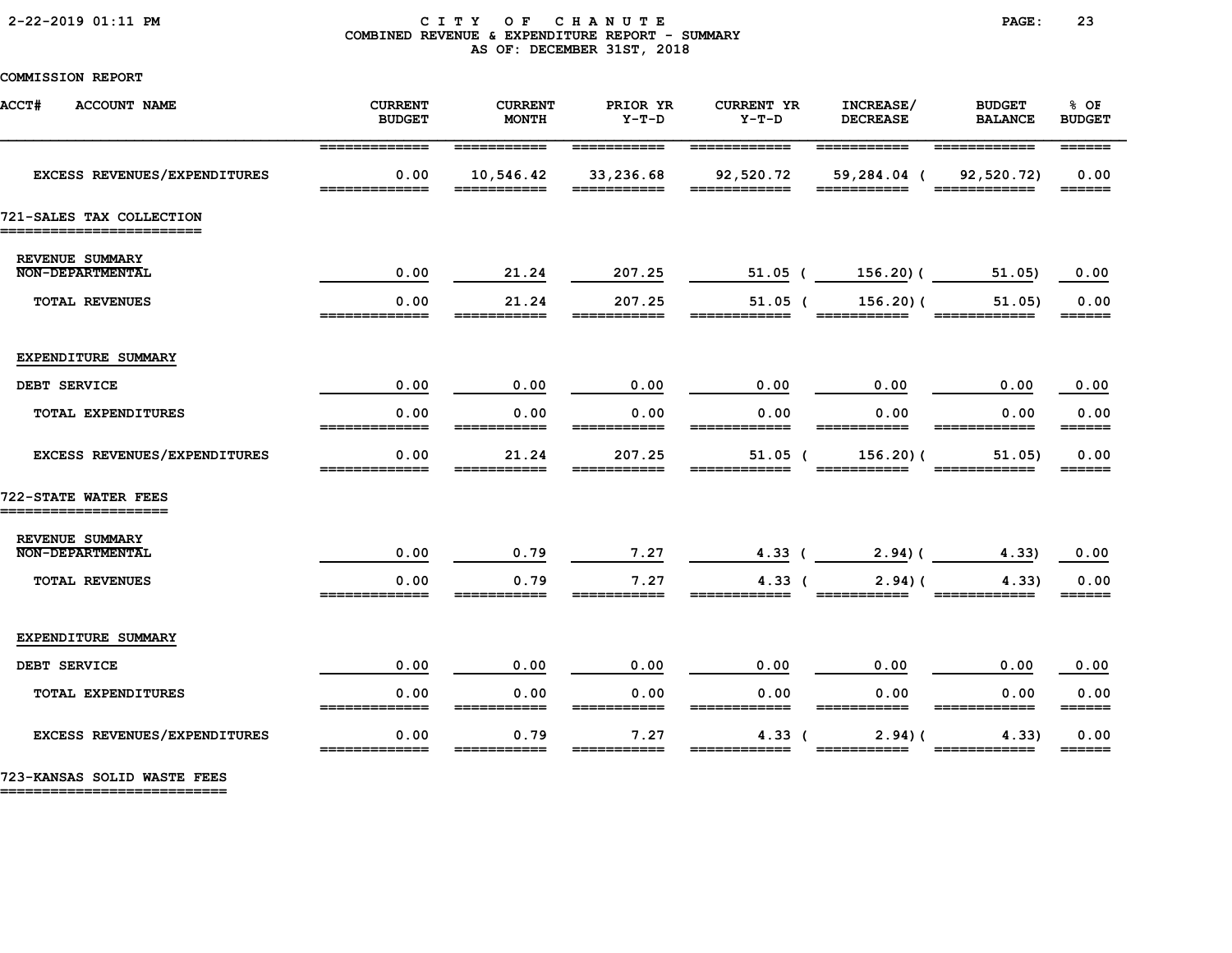# 2-22-2019 01:11 PM C I T Y O F C H A N U T E PAGE: 24 COMBINED REVENUE & EXPENDITURE REPORT - SUMMARY AS OF: DECEMBER 31ST, 2018

| <b>ACCT#</b><br><b>ACCOUNT NAME</b>                          | <b>CURRENT</b><br><b>BUDGET</b> | <b>CURRENT</b><br><b>MONTH</b> | PRIOR YR<br>$Y-T-D$    | <b>CURRENT YR</b><br>$Y-T-D$                                                                                       | INCREASE/<br><b>DECREASE</b> | <b>BUDGET</b><br><b>BALANCE</b> | % OF<br><b>BUDGET</b>           |
|--------------------------------------------------------------|---------------------------------|--------------------------------|------------------------|--------------------------------------------------------------------------------------------------------------------|------------------------------|---------------------------------|---------------------------------|
| REVENUE SUMMARY<br>NON-DEPARTMENTAL                          | 0.00                            | 0.38                           | 5.54                   | 1.18                                                                                                               | 4.36(                        | 1.18)                           | 0.00                            |
| <b>TOTAL REVENUES</b>                                        | 0.00<br>=============           | 0.38<br>___________            | 5.54<br>___________    | $1.18$ (<br>____________                                                                                           | 4.36(<br>___________         | 1.18)                           | 0.00<br>$=$ $=$ $=$ $=$ $=$     |
| EXPENDITURE SUMMARY                                          |                                 |                                |                        |                                                                                                                    |                              |                                 |                                 |
| DEBT SERVICE                                                 | 0.00                            | 0.00                           | 0.00                   | 0.00                                                                                                               | 0.00                         | 0.00                            | 0.00                            |
| TOTAL EXPENDITURES                                           | 0.00<br>=============           | 0.00<br>===========            | 0.00<br>===========    | 0.00<br>$\begin{array}{c} \texttt{m} = \texttt{m} = \texttt{m} = \texttt{m} = \texttt{m} = \texttt{m} \end{array}$ | 0.00<br>===========          | 0.00<br>============            | 0.00                            |
| EXCESS REVENUES/EXPENDITURES                                 | 0.00<br>______________          | 0.38                           | 5.54                   | $1.18$ (                                                                                                           | 4.36(                        | 1.18)                           | 0.00<br>$=$ $=$ $=$ $=$ $=$     |
| 730-SOUTHWIND ENERGY GROUP                                   |                                 |                                |                        |                                                                                                                    |                              |                                 |                                 |
| REVENUE SUMMARY<br><b>NON-DEPARTMENTAL</b>                   | 0.00                            |                                |                        | 148,470.74 10,456,089.25 10,087,828.67 (368,260.58) (10,087,828.67)                                                |                              |                                 | 0.00                            |
| <b>TOTAL REVENUES</b>                                        | 0.00<br>--------------          | ___________                    | ------------           | 148,470.74 10,456,089.25 10,087,828.67 (368,260.58) (10,087,828.67)<br>____________                                | ___________                  |                                 | 0.00<br>$=$ $=$ $=$ $=$ $=$ $=$ |
| EXPENDITURE SUMMARY                                          |                                 |                                |                        |                                                                                                                    |                              |                                 |                                 |
| ELECTRIC PRODUCTION                                          | 0.00                            |                                | 2,705.36 10,288,337.56 | 9,724,844.25 (563,493.31) (9,724,844.25)                                                                           |                              |                                 | 0.00                            |
| TOTAL EXPENDITURES                                           | 0.00                            |                                | 2,705.36 10,288,337.56 | 9,724,844.25                                                                                                       | 563,493.31<br>===========    | 9,724,844.25<br>============    | 0.00                            |
| EXCESS REVENUES/EXPENDITURES                                 | 0.00                            | 145,765.38                     | 167,751.69             | 362,984.42                                                                                                         | 195,232.73 (                 | 362,984.42)                     | 0.00<br>______                  |
| 731-UTILITY SECURITY DEPOSITS<br>___________________________ |                                 |                                |                        |                                                                                                                    |                              |                                 |                                 |
| REVENUE SUMMARY<br>NON-DEPARTMENTAL                          | 0.00                            | 0.00                           | 0.00                   | 0.00                                                                                                               | 0.00                         | 0.00                            | 0.00                            |
| <b>TOTAL REVENUES</b>                                        | 0.00<br>=============           | 0.00                           | 0.00<br>===========    | 0.00<br>============                                                                                               | 0.00                         | 0.00                            | 0.00<br>======                  |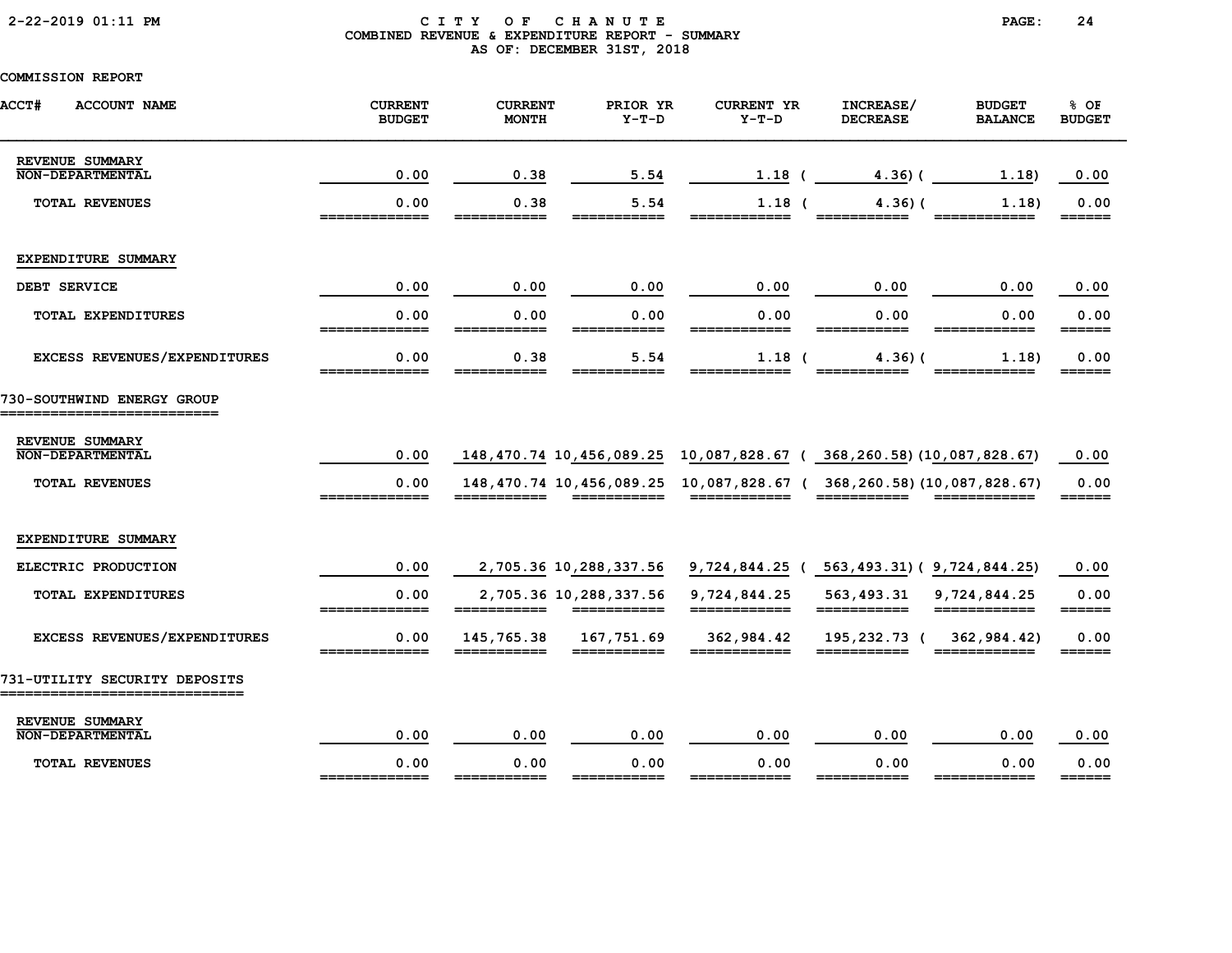# 2-22-2019 01:11 PM C I T Y O F C H A N U T E PAGE: 25 COMBINED REVENUE & EXPENDITURE REPORT - SUMMARY AS OF: DECEMBER 31ST, 2018

| <b>ACCT#</b><br><b>ACCOUNT NAME</b>        | <b>CURRENT</b><br><b>BUDGET</b> | <b>CURRENT</b><br><b>MONTH</b> | PRIOR YR<br>$Y-T-D$ | <b>CURRENT YR</b><br>$Y-T-D$ | INCREASE/<br><b>DECREASE</b> | <b>BUDGET</b><br><b>BALANCE</b> | 8 OF<br><b>BUDGET</b> |
|--------------------------------------------|---------------------------------|--------------------------------|---------------------|------------------------------|------------------------------|---------------------------------|-----------------------|
| EXPENDITURE SUMMARY                        |                                 |                                |                     |                              |                              |                                 |                       |
| DEBT SERVICE                               | 0.00                            | 0.00                           | 0.00                | 0.00                         | 0.00                         | 0.00                            | 0.00                  |
| TOTAL EXPENDITURES                         | 0.00                            | 0.00                           | 0.00                | 0.00                         | 0.00                         | 0.00                            | 0.00                  |
| EXCESS REVENUES/EXPENDITURES               | 0.00<br>_____                   | 0.00<br>======                 | 0.00<br>=====       | 0.00<br>=====                | 0.00<br>======               | 0.00<br>-------                 | 0.00<br>======        |
| 732-UTILITY DEPOSIT INTEREST               |                                 |                                |                     |                              |                              |                                 |                       |
| REVENUE SUMMARY<br><b>NON-DEPARTMENTAL</b> | 0.00                            | 0.00                           | 665.00              | 1,287.57                     | 622.57 (                     | 1,287.57)                       | 0.00                  |
| <b>TOTAL REVENUES</b>                      | 0.00                            | 0.00                           | 665.00              | 1,287.57                     | $622.57$ (                   | 1,287.57)                       | 0.00<br>======        |
| EXPENDITURE SUMMARY                        |                                 |                                |                     |                              |                              |                                 |                       |
| DEBT SERVICE<br>UTILITY SECURITY DEP INT   | 0.00<br>0.00                    | 0.00<br>70.37                  | 0.00<br>2,283.78    | 0.00<br>3,212.20             | 0.00<br>928.42 (             | 0.00<br>3, 212.20               | 0.00<br>0.00          |
| TOTAL EXPENDITURES                         | 0.00                            | 70.37                          | 2,283.78            | $3,212.20$ (                 | 928.42)                      | 3,212.20                        | 0.00<br>______        |
| EXCESS REVENUES/EXPENDITURES               | 0.00(                           | 70.37(                         | $1,618.78$ ) (      | $1,924.63$ (                 | 305.85)                      | 1,924.63                        | 0.00<br>======        |
| 733-ALLIANCE OF CHURCHES                   |                                 |                                |                     |                              |                              |                                 |                       |
| REVENUE SUMMARY                            |                                 |                                |                     |                              |                              |                                 |                       |
| <b>TOTAL REVENUES</b>                      | 0.00<br>_____________           | 0.00                           | 0.00                | 0.00                         | 0.00                         | 0.00                            | 0.00<br>======        |
| EXPENDITURE SUMMARY                        |                                 |                                |                     |                              |                              |                                 |                       |
| DEBT SERVICE                               | 0.00                            | 0.00                           | 0.00                | 0.00                         | 0.00                         | 0.00                            | 0.00                  |
| <b>TOTAL EXPENDITURES</b>                  | 0.00                            | 0.00                           | 0.00                | 0.00                         | 0.00                         | 0.00                            | 0.00                  |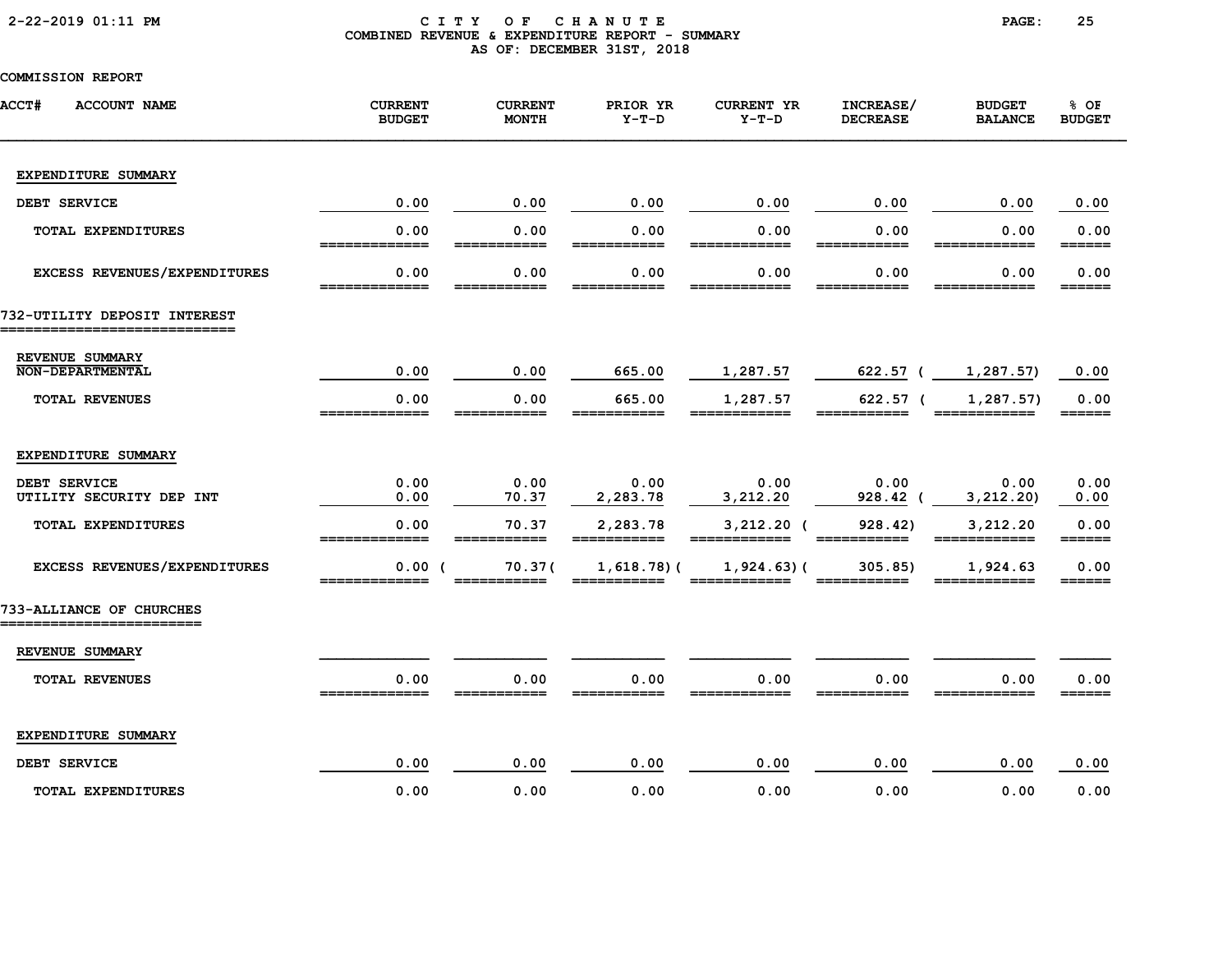### 2-22-2019 01:11 PM C I T Y O F C H A N U T E PAGE: 26 COMBINED REVENUE & EXPENDITURE REPORT - SUMMARY AS OF: DECEMBER 31ST, 2018

COMMISSION REPORT

| ACCT#<br><b>ACCOUNT NAME</b>                                     | <b>CURRENT</b><br><b>BUDGET</b> | <b>CURRENT</b><br><b>MONTH</b> | PRIOR YR<br>$Y-T-D$  | <b>CURRENT YR</b><br>$Y-T-D$ | INCREASE/<br><b>DECREASE</b> | <b>BUDGET</b><br><b>BALANCE</b> | % OF<br><b>BUDGET</b>               |
|------------------------------------------------------------------|---------------------------------|--------------------------------|----------------------|------------------------------|------------------------------|---------------------------------|-------------------------------------|
|                                                                  | =============                   | ===========                    | ===========          | ============                 | ===========                  | ============                    |                                     |
| EXCESS REVENUES/EXPENDITURES                                     | 0.00                            | 0.00                           | 0.00                 | 0.00                         | 0.00                         | 0.00                            | 0.00<br>======                      |
| 734-UTILITY GAS LEVEL BILLING<br>_______________________________ |                                 |                                |                      |                              |                              |                                 |                                     |
| REVENUE SUMMARY                                                  |                                 |                                |                      |                              |                              |                                 |                                     |
| <b>TOTAL REVENUES</b>                                            | 0.00<br>_____________           | 0.00<br>___________            | 0.00<br>___________  | 0.00<br>$=$ ============     | 0.00<br>___________          | 0.00<br>============            | 0.00<br>$======$                    |
| EXPENDITURE SUMMARY                                              |                                 |                                |                      |                              |                              |                                 |                                     |
| DEBT SERVICE                                                     | 0.00                            | 0.00                           | 0.00                 | 0.00                         | 0.00                         | 0.00                            | 0.00                                |
| TOTAL EXPENDITURES                                               | 0.00                            | 0.00                           | 0.00                 | 0.00                         | 0.00                         | 0.00                            | 0.00<br>______                      |
| EXCESS REVENUES/EXPENDITURES                                     | 0.00<br>-------------           | 0.00<br>___________            | 0.00<br>------------ | 0.00<br>-------------        | 0.00<br>___________          | 0.00<br>____________            | 0.00<br>$=$ $=$ $=$ $=$ $=$ $=$     |
| 735-EFFICIENCY KANSAS<br>--------------------                    |                                 |                                |                      |                              |                              |                                 |                                     |
| REVENUE SUMMARY<br>NON-DEPARTMENTAL                              | 0.00                            | 691.47                         | 8,161.63             | 8,339.90                     | 178.27 (                     | 8,339.90)                       | 0.00                                |
| <b>TOTAL REVENUES</b>                                            | 0.00                            | 691.47                         | 8,161.63             | 8,339.90                     | 178.27 (                     | 8,339.90)                       | 0.00                                |
|                                                                  |                                 |                                |                      |                              |                              |                                 |                                     |
| EXPENDITURE SUMMARY                                              |                                 |                                |                      |                              |                              |                                 |                                     |
| EFFICIENCY KANSAS                                                | 0.00                            | 691.47                         | 7,971.32             | 8,348.39                     | 377.07 (                     | 8,348.39                        | 0.00                                |
| TOTAL EXPENDITURES                                               | 0.00                            | 691.47                         | 7,971.32             | 8,348.39 (                   | 377.07)                      | 8,348.39                        | 0.00<br>======                      |
| <b>EXCESS REVENUES/EXPENDITURES</b>                              | 0.00<br>_____________           | 0.00<br>===========            | $190.31$ (           | 8.49(<br>============        | 198.80<br>$=$ ===========    | 8.49<br>============            | 0.00<br>$=$ $=$ $=$ $=$ $=$ $=$ $=$ |

736-GRANT PROJECTS

==================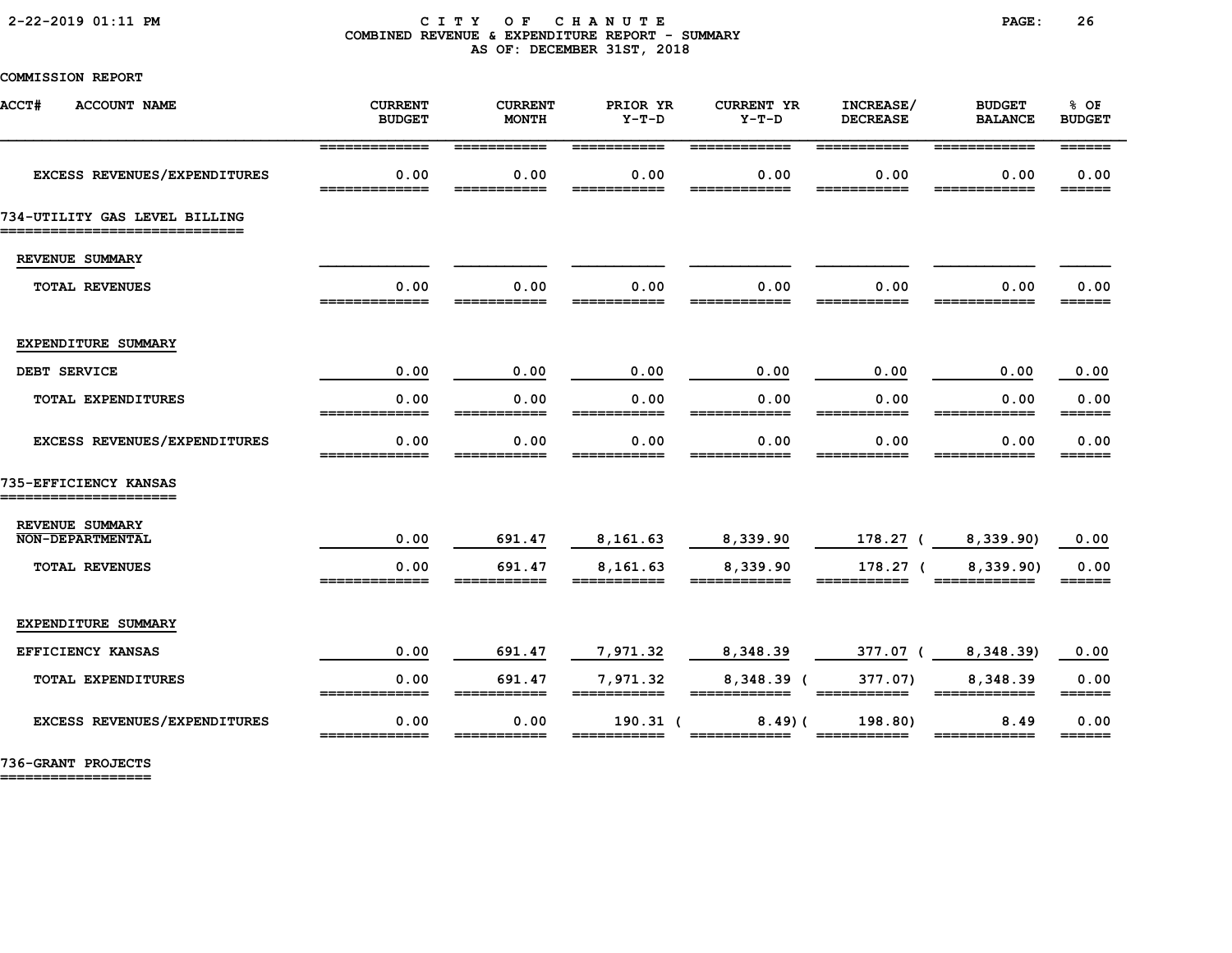### 2-22-2019 01:11 PM C I T Y O F C H A N U T E PAGE: 27 COMBINED REVENUE & EXPENDITURE REPORT - SUMMARY AS OF: DECEMBER 31ST, 2018

# COMMISSION REPORT

| <b>ACCT#</b><br><b>ACCOUNT NAME</b>                            | <b>CURRENT</b><br><b>BUDGET</b> | <b>CURRENT</b><br><b>MONTH</b> | PRIOR YR<br>$Y-T-D$            | <b>CURRENT YR</b><br>$Y-T-D$             | INCREASE/<br><b>DECREASE</b>         | <b>BUDGET</b><br><b>BALANCE</b>    | % OF<br><b>BUDGET</b> |
|----------------------------------------------------------------|---------------------------------|--------------------------------|--------------------------------|------------------------------------------|--------------------------------------|------------------------------------|-----------------------|
| REVENUE SUMMARY<br>NON-DEPARTMENTAL                            | 0.00                            | 0.00                           | 88,196.06                      | 321, 377.65                              | 233,181.59 (                         | 321, 377.65)                       | 0.00                  |
| <b>TOTAL REVENUES</b>                                          | 0.00                            | 0.00                           | 88,196.06                      | 321, 377.65                              | 233,181.59 (                         | 321, 377.65)                       | 0.00<br>______        |
| EXPENDITURE SUMMARY                                            |                                 |                                |                                |                                          |                                      |                                    |                       |
| FEDERAL GRANTS<br><b>STATE GRANTS</b><br>CONTRIBUTION/DONATION | 0.00<br>0.00<br>0.00            | 0.00<br>13,794.27<br>0.00      | 65,081.26<br>31,199.16<br>0.00 | 167,380.23<br>202,695.32<br>0.00         | 102,298.97 (<br>171,496.16 (<br>0.00 | 167,380.23)<br>202,695.32)<br>0.00 | 0.00<br>0.00<br>0.00  |
| <b>TOTAL EXPENDITURES</b>                                      | 0.00                            | 13,794.27<br>===========       | 96,280.42<br>===========       | 370,075.55 ( 273,795.13)<br>============ |                                      | 370,075.55<br>============         | 0.00                  |
| EXCESS REVENUES/EXPENDITURES                                   | 0.00(                           | 13,794.27(                     | $8,084.36$ (                   |                                          | 48,697.90) (40,613.54)               | 48,697.90                          | 0.00<br>______        |
| 737-DEPOT ROOF PROJECT<br>--------------------                 |                                 |                                |                                |                                          |                                      |                                    |                       |
| REVENUE SUMMARY<br><b>NON-DEPARTMENTAL</b>                     | 0.00                            | 0.00                           | 6,750.00                       | $6,494.41$ (                             | $255.59$ (                           | 6,494.41)                          | 0.00                  |
| <b>TOTAL REVENUES</b>                                          | 0.00                            | 0.00                           | 6,750.00                       | $6,494.41$ (                             | $255.59$ (                           | 6, 494.41)                         | 0.00<br>------        |
| EXPENDITURE SUMMARY                                            |                                 |                                |                                |                                          |                                      |                                    |                       |
| FEDERAL GRANTS                                                 | 0.00                            | 0.00                           | 0.00                           | 0.00                                     | 0.00                                 | 0.00                               | 0.00                  |
| TOTAL EXPENDITURES                                             | 0.00<br>-------------           | 0.00                           | 0.00                           | 0.00                                     | 0.00                                 | 0.00                               | 0.00<br>======        |
| EXCESS REVENUES/EXPENDITURES                                   | 0.00<br>=============           | 0.00                           | 6,750.00                       | $6,494.41$ (                             | $255.59$ ) (                         | 6, 494.41)                         | 0.00<br>======        |

738-ORIZON - PROJECT BLUESTAR

=============================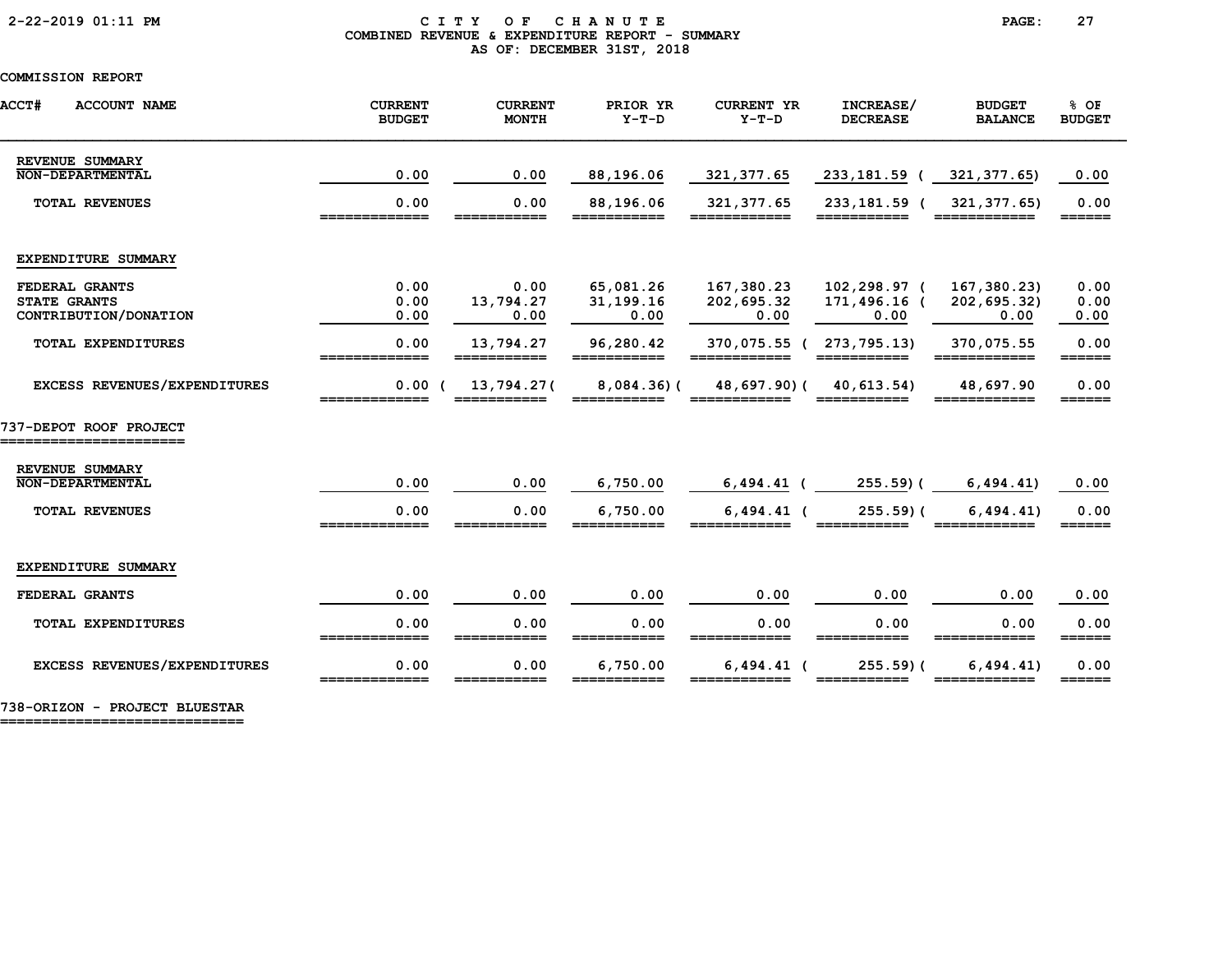# 2-22-2019 01:11 PM C I T Y O F C H A N U T E PAGE: 28 COMBINED REVENUE & EXPENDITURE REPORT - SUMMARY AS OF: DECEMBER 31ST, 2018

| ACCT#<br><b>ACCOUNT NAME</b>                      | <b>CURRENT</b><br><b>BUDGET</b> | <b>CURRENT</b><br><b>MONTH</b> | PRIOR YR<br>$Y-T-D$        | <b>CURRENT YR</b><br>$Y-T-D$ | INCREASE/<br><b>DECREASE</b>                                                                      | <b>BUDGET</b><br><b>BALANCE</b> | % OF<br><b>BUDGET</b>           |
|---------------------------------------------------|---------------------------------|--------------------------------|----------------------------|------------------------------|---------------------------------------------------------------------------------------------------|---------------------------------|---------------------------------|
| REVENUE SUMMARY<br><b>NON-DEPARTMENTAL</b>        | 0.00                            |                                | 214,839.10 1,080,911.30    | 464,839.10 (                 | 616,072.20)(                                                                                      | 464,839.10)                     | 0.00                            |
| <b>TOTAL REVENUES</b>                             | 0.00<br>=============           | ===========                    | 214,839.10 1,080,911.30    | 464,839.10 (<br>============ | $616,072.20$ (<br>$\begin{array}{cccccccccc} = & = & = & = & = & = & = & = & = & = & \end{array}$ | 464,839.10)                     | 0.00                            |
| EXPENDITURE SUMMARY                               |                                 |                                |                            |                              |                                                                                                   |                                 |                                 |
| ORIZON                                            | 0.00                            | 399.00                         | 819,307.19                 |                              | 464,839.10 (354,468.09) (                                                                         | 464,839.10)                     | 0.00                            |
| <b>TOTAL EXPENDITURES</b>                         | 0.00<br>=============           | 399.00<br>___________          | 819, 307.19<br>=========== | 464,839.10<br>============   | 354,468.09                                                                                        | 464,839.10<br>============      | 0.00<br>$=$ $=$ $=$ $=$ $=$ $=$ |
| EXCESS REVENUES/EXPENDITURES                      | 0.00<br>=============           | 214,440.10<br>===========      | 261,604.11<br>===========  | ____________                 | $0.00$ ( $261,604.11$ )                                                                           | 0.00                            | 0.00<br>======                  |
| 739-KATY PARK PROJECT<br>======================   |                                 |                                |                            |                              |                                                                                                   |                                 |                                 |
| REVENUE SUMMARY                                   |                                 |                                |                            |                              |                                                                                                   |                                 |                                 |
| <b>NON-DEPARTMENTAL</b>                           | 0.00                            | 0.00                           | 21, 149. 78                |                              | $1,852.50$ ( $19,297.28$ )(                                                                       | 1,852.50)                       | 0.00                            |
| <b>TOTAL REVENUES</b>                             | 0.00<br>=============           | 0.00<br>___________            | 21, 149. 78<br>=========== | $1,852.50$ (<br>============ | 19,297.28)(<br>===========                                                                        | 1,852.50<br>============        | 0.00<br>======                  |
| EXPENDITURE SUMMARY                               |                                 |                                |                            |                              |                                                                                                   |                                 |                                 |
| <b>PARKS</b>                                      | 0.00                            | 0.00                           | 1,852.50                   | 0.00                         | 1,852.50)                                                                                         | 0.00                            | 0.00                            |
| <b>TOTAL EXPENDITURES</b>                         | 0.00<br>=============           | 0.00<br>___________            | 1,852.50<br>===========    | 0.00<br>____________         | 1,852.50<br>===========                                                                           | 0.00<br>============            | 0.00                            |
| EXCESS REVENUES/EXPENDITURES                      | 0.00                            | 0.00                           | 19,297.28                  | $1,852.50$ (                 | 17,444.78)(                                                                                       | 1,852.50                        | 0.00<br>======                  |
| 741-LAW ENFORCEMENT TRUST<br>==================== |                                 |                                |                            |                              |                                                                                                   |                                 |                                 |
| REVENUE SUMMARY<br><b>NON-DEPARTMENTAL</b>        | 0.00                            | 3,955.00                       | 33,976.99                  | 56,791.31                    | 22,814.32 (                                                                                       | 56,791.31)                      | 0.00                            |
| <b>TOTAL REVENUES</b>                             | 0.00<br>_____________           | 3,955.00<br>===========        | 33,976.99<br>===========   | 56,791.31<br>============    | 22,814.32 (                                                                                       | 56,791.31)<br>============      | 0.00<br>======                  |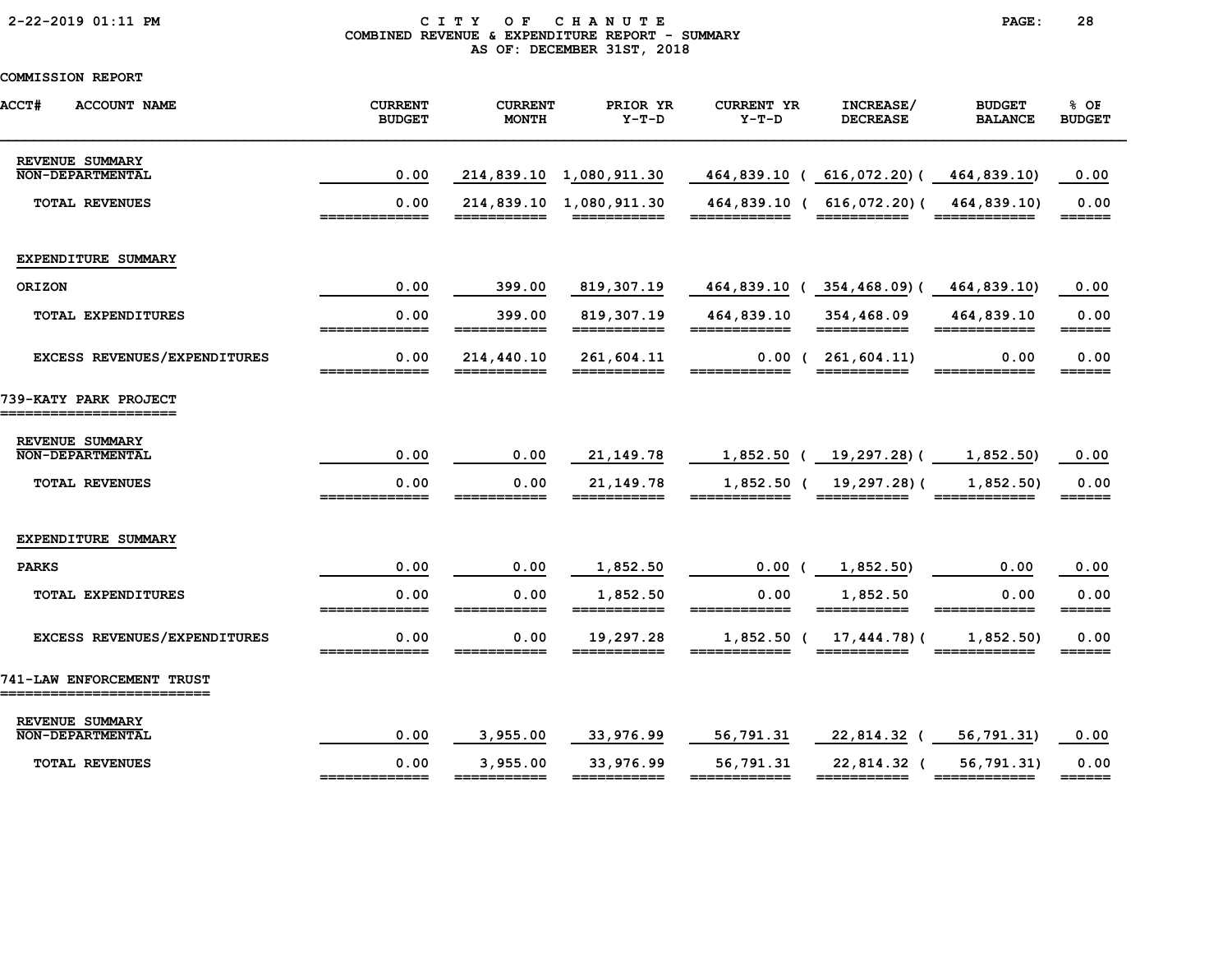# 2-22-2019 01:11 PM C I T Y O F C H A N U T E PAGE: 29 COMBINED REVENUE & EXPENDITURE REPORT - SUMMARY AS OF: DECEMBER 31ST, 2018

| <b>ACCT#</b><br><b>ACCOUNT NAME</b> | <b>CURRENT</b><br><b>BUDGET</b> | <b>CURRENT</b><br><b>MONTH</b> | PRIOR YR<br>$Y-T-D$      | <b>CURRENT YR</b><br>$Y-T-D$ | INCREASE/<br><b>DECREASE</b>                                                                   | <b>BUDGET</b><br><b>BALANCE</b>                                                                                          | % OF<br><b>BUDGET</b>               |
|-------------------------------------|---------------------------------|--------------------------------|--------------------------|------------------------------|------------------------------------------------------------------------------------------------|--------------------------------------------------------------------------------------------------------------------------|-------------------------------------|
| EXPENDITURE SUMMARY                 |                                 |                                |                          |                              |                                                                                                |                                                                                                                          |                                     |
| POLICE<br>DEBT SERVICE              | 0.00<br>0.00                    | 2,095.00<br>0.00               | 41,508.46<br>0.00        | 24,205.69 (<br>0.00          | 17,302.77)(<br>0.00                                                                            | 24,205.69)<br>0.00                                                                                                       | 0.00<br>0.00                        |
| <b>TOTAL EXPENDITURES</b>           | 0.00                            | 2,095.00                       | 41,508.46<br>$=====$     | 24,205.69                    | 17,302.77<br>$====$                                                                            | 24,205.69                                                                                                                | 0.00<br>______                      |
| EXCESS REVENUES/EXPENDITURES        | 0.00<br>=============           | 1,860.00(<br>===========       | 7,531.47<br>===========  | 32,585.62<br>============    | 40,117.09 (<br>===========                                                                     | 32,585.62)<br>============                                                                                               | 0.00<br>$=$ $=$ $=$ $=$ $=$ $=$ $=$ |
| 752-ISF CHECKING ACCOUNT            |                                 |                                |                          |                              |                                                                                                |                                                                                                                          |                                     |
| REVENUE SUMMARY<br>NON-DEPARTMENTAL | 0.00                            | 249.93(                        | 1,380.04)                | 1,783.17                     | $3,163.21$ (                                                                                   | 1,783.17)                                                                                                                | 0.00                                |
| <b>TOTAL REVENUES</b>               | 0.00<br>=============           | 249.93(<br>------------        | 1,380.04<br>___________  | 1,783.17                     | $3,163.21$ (                                                                                   | 1,783.17)<br>============                                                                                                | 0.00<br>======                      |
| EXPENDITURE SUMMARY                 |                                 |                                |                          |                              |                                                                                                |                                                                                                                          |                                     |
| <b>TOTAL EXPENDITURES</b>           | 0.00<br>-------------           | 0.00<br>___________            | 0.00<br>___________      | 0.00<br>____________         | 0.00<br>-----------                                                                            | 0.00                                                                                                                     | 0.00<br>$=$ $=$ $=$ $=$ $=$         |
| <b>EXCESS REVENUES/EXPENDITURES</b> | 0.00<br>=============           | 249.936                        | 1,380.04                 | 1,783.17                     | $3,163.21$ (                                                                                   | 1,783.17)                                                                                                                | 0.00<br>======                      |
| 755-DONATIONS/CONTRIBUTIONS         |                                 |                                |                          |                              |                                                                                                |                                                                                                                          |                                     |
| REVENUE SUMMARY<br>POLICE           | 0.00                            | 0.00                           | 400.00                   | 1,000.00                     | $600.00$ (                                                                                     | 1,000.00)                                                                                                                | 0.00                                |
| <b>FIRE</b>                         | 0.00                            | 500.00                         | 26,500.00                | $3,551.21$ (                 | 22,948.79)(                                                                                    | 3, 551.21)                                                                                                               | 0.00                                |
| ANIMAL CONTROL                      | 0.00                            | 0.00                           | 0.00                     | 82.00                        | $82.00$ (                                                                                      | 82.00                                                                                                                    | 0.00                                |
| <b>PARKS</b>                        | 0.00                            | 0.00                           | 400.00                   | 754.88                       | 354.88 (                                                                                       | 754.88)                                                                                                                  | 0.00                                |
| <b>GOLF COURSE</b>                  | 0.00                            | 0.00                           | 250.00                   | 10,850.00                    | 10,600.00                                                                                      | 10, 850.00                                                                                                               | 0.00                                |
| <b>TOTAL REVENUES</b>               | 0.00<br>_____________           | 500.00<br>===========          | 27,550.00<br>=========== | 16,238.09 (<br>============  | 11,311.91)(<br>$\begin{array}{cccccccccc} = & = & = & = & = & = & = & = & = & = & \end{array}$ | 16,238.09)<br>$\begin{array}{c} \texttt{m} = \texttt{m} = \texttt{m} = \texttt{m} = \texttt{m} = \texttt{m} \end{array}$ | 0.00<br>$=$ $=$ $=$ $=$ $=$         |
|                                     |                                 |                                |                          |                              |                                                                                                |                                                                                                                          |                                     |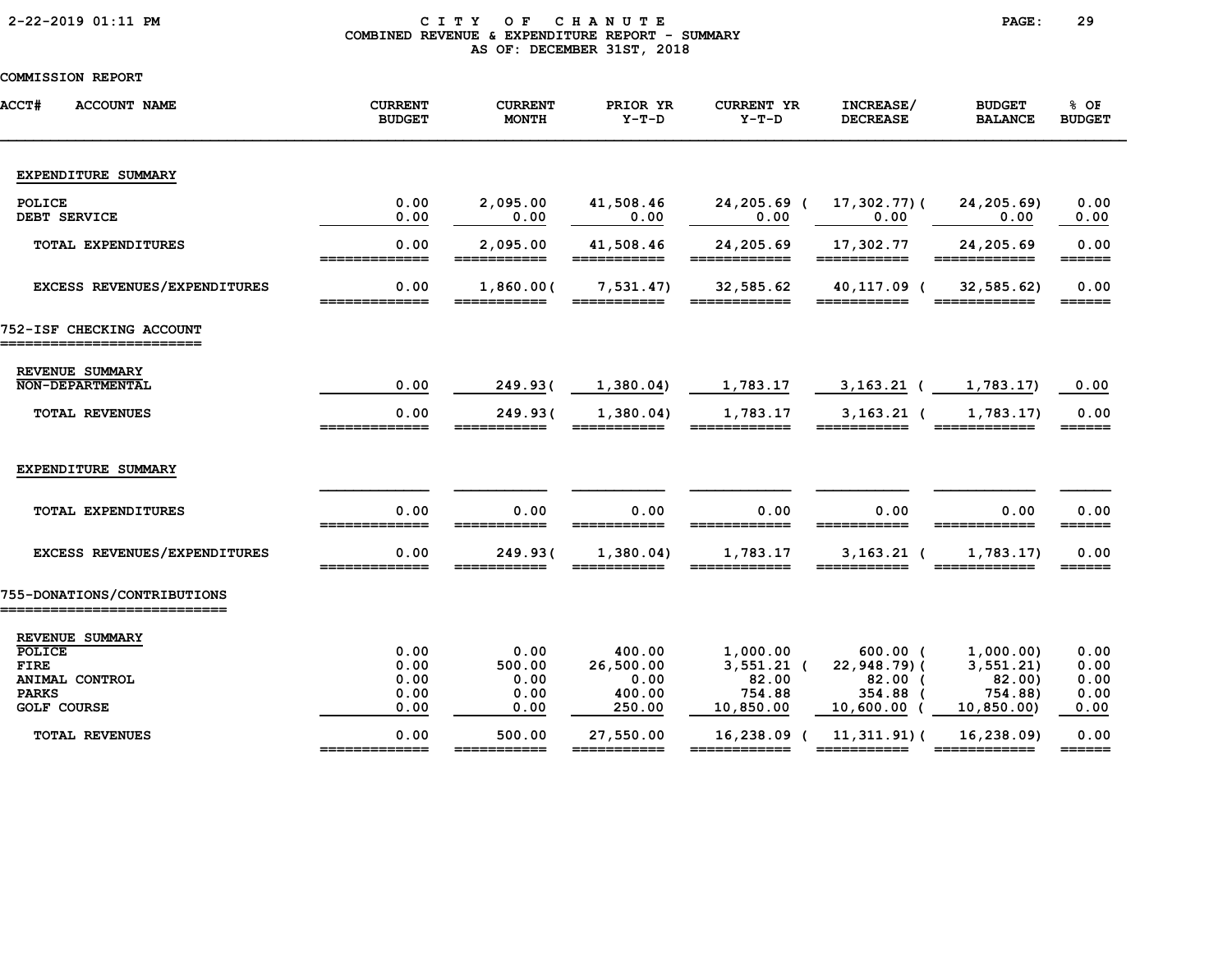# 2-22-2019 01:11 PM C I T Y O F C H A N U T E PAGE: 30 COMBINED REVENUE & EXPENDITURE REPORT - SUMMARY AS OF: DECEMBER 31ST, 2018

| <b>ACCT#</b><br><b>ACCOUNT NAME</b>                           | <b>CURRENT</b><br><b>BUDGET</b> | <b>CURRENT</b><br><b>MONTH</b> | PRIOR YR<br>$Y-T-D$         | <b>CURRENT YR</b><br>$Y-T-D$ | INCREASE/<br><b>DECREASE</b>   | <b>BUDGET</b><br><b>BALANCE</b> | % OF<br><b>BUDGET</b>       |
|---------------------------------------------------------------|---------------------------------|--------------------------------|-----------------------------|------------------------------|--------------------------------|---------------------------------|-----------------------------|
| EXPENDITURE SUMMARY                                           |                                 |                                |                             |                              |                                |                                 |                             |
| POLICE<br><b>FIRE</b>                                         | 0.00<br>0.00                    | 535.60<br>1,443.65             | 0.00<br>17,967.54           | 2,925.60<br>8,493.37 (       | $2,925.60$ (<br>$9,474.17$ ) ( | 2,925.60<br>8,493.37)           | 0.00<br>0.00                |
| ANIMAL CONTROL<br><b>PARKS</b><br><b>GOLF COURSE</b>          | 0.00<br>0.00<br>0.00            | 0.00<br>0.00<br>11,621.07      | 0.00<br>0.00<br>3,642.00    | 0.00<br>0.00<br>11,621.07    | 0.00<br>0.00<br>7,979.07 (     | 0.00<br>0.00<br>11,621.07)      | 0.00<br>0.00<br>0.00        |
| TOTAL EXPENDITURES                                            | 0.00<br>___                     | 13,600.32<br>---<br>______     | 21,609.54<br>_______        | 23,040.04 (                  | 1,430.50)                      | 23,040.04                       | 0.00<br>$=$ $=$ $=$ $=$ $=$ |
| EXCESS REVENUES/EXPENDITURES                                  | 0.00(<br>=============          | 13,100.32)<br>===========      | $5,940.46$ (<br>=========== | $6,801.95$ (<br>____________ | 12,742.41)<br>===========      | 6,801.95<br>____________        | 0.00<br>$=$ $=$ $=$ $=$ $=$ |
| 776-FRANCHISE FEE REFUND<br>========================          |                                 |                                |                             |                              |                                |                                 |                             |
| REVENUE SUMMARY<br><b>NON-DEPARTMENTAL</b>                    | 0.00                            | 0.00                           | 0.00                        | 0.00                         | 0.00                           | 0.00                            | 0.00                        |
| <b>TOTAL REVENUES</b>                                         | 0.00<br>=============           | 0.00<br>===========            | 0.00<br>===========         | 0.00<br>============         | 0.00<br>===========            | 0.00<br>____________            | 0.00<br>======              |
| EXPENDITURE SUMMARY                                           |                                 |                                |                             |                              |                                |                                 |                             |
| DEBT SERVICE                                                  | 0.00                            | 0.00                           | 0.00                        | 0.00                         | 0.00                           | 0.00                            | 0.00                        |
| <b>TOTAL EXPENDITURES</b>                                     | 0.00<br>_____________           | 0.00                           | 0.00                        | 0.00                         | 0.00                           | 0.00                            | 0.00<br>$=$ $=$ $=$ $=$ $=$ |
| EXCESS REVENUES/EXPENDITURES                                  | 0.00                            | 0.00                           | 0.00                        | 0.00                         | 0.00                           | 0.00                            | 0.00<br>______              |
| 789-CITY REVOLVING LOAN FUND<br>============================= |                                 |                                |                             |                              |                                |                                 |                             |
| REVENUE SUMMARY<br>NON-DEPARTMENTAL                           | 0.00                            | 6,032.15                       | 109,010.66                  | 130,714.55                   | 21,703.89 (                    | 130,714.55)                     | 0.00                        |
| USE OF MONEY/PROPERTY                                         | 0.00                            | 0.00                           | 0.00                        | 0.00                         | 0.00                           | 0.00                            | 0.00                        |
| <b>TOTAL REVENUES</b>                                         | 0.00<br>_____                   | 6,032.15<br>===========        | 109,010.66<br>===========   | 130,714.55<br>============   | 21,703.89 (                    | 130,714.55)                     | 0.00<br>$=$ $=$ $=$ $=$ $=$ |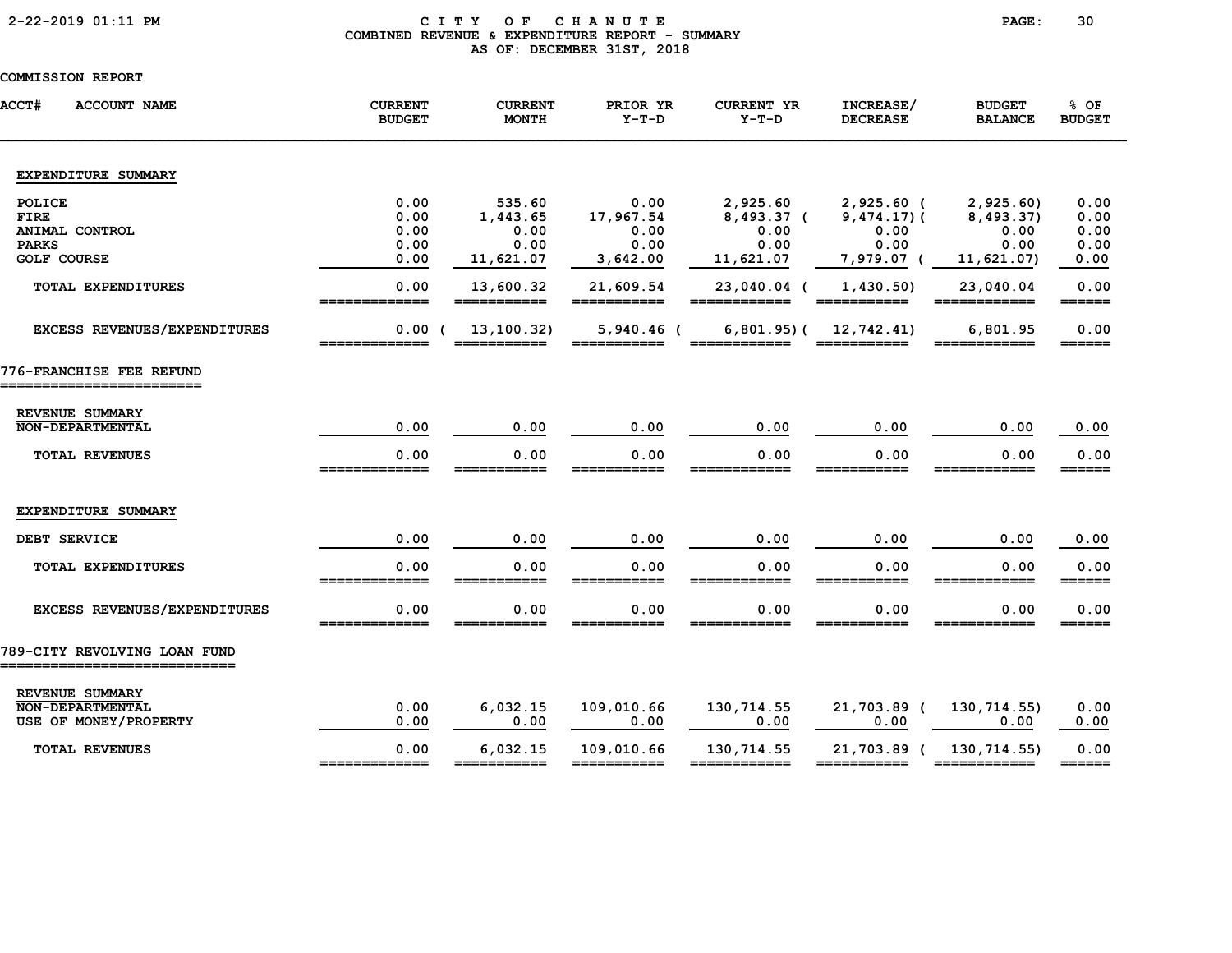# 2-22-2019 01:11 PM C I T Y O F C H A N U T E PAGE: 31 COMBINED REVENUE & EXPENDITURE REPORT - SUMMARY AS OF: DECEMBER 31ST, 2018

| <b>ACCT#</b><br><b>ACCOUNT NAME</b>        | <b>CURRENT</b><br><b>BUDGET</b> | <b>CURRENT</b><br><b>MONTH</b> | PRIOR YR<br>$Y-T-D$        | <b>CURRENT YR</b><br>$Y-T-D$ | INCREASE/<br><b>DECREASE</b> | <b>BUDGET</b><br><b>BALANCE</b> | % OF<br><b>BUDGET</b>           |
|--------------------------------------------|---------------------------------|--------------------------------|----------------------------|------------------------------|------------------------------|---------------------------------|---------------------------------|
| EXPENDITURE SUMMARY                        |                                 |                                |                            |                              |                              |                                 |                                 |
| USE OF MONEY/PROPERTY<br>DEBT SERVICE      | 0.00<br>0.00                    | 361.01<br>0.00                 | 70,391.80<br>0.00          | $2,614.29$ (<br>468,942.76   | 67,777.51)(<br>468,942.76    | 2,614.29<br>468, 942. 76)       | 0.00<br>0.00                    |
| <b>TOTAL EXPENDITURES</b>                  | 0.00<br>=============           | 361.01<br>===========          | 70,391.80<br>===========   | 471,557.05 (<br>============ | 401,165.25)<br>===========   | 471,557.05<br>============      | 0.00<br>$=$ $=$ $=$ $=$ $=$ $=$ |
| EXCESS REVENUES/EXPENDITURES               | 0.00<br>=============           | 5,671.14<br>___________        | 38,618.86 (<br>___________ | 340,842.50) (379,461.36)     | ===========                  | 340,842.50<br>____________      | 0.00<br>$=$ $=$ $=$ $=$ $=$     |
| 791-INSURANCE PROCEEDS FUND                |                                 |                                |                            |                              |                              |                                 |                                 |
| REVENUE SUMMARY                            |                                 |                                |                            |                              |                              |                                 |                                 |
| <b>TOTAL REVENUES</b>                      | 0.00                            | 0.00                           | 0.00                       | 0.00                         | 0.00                         | 0.00                            | 0.00<br>======                  |
| EXPENDITURE SUMMARY                        |                                 |                                |                            |                              |                              |                                 |                                 |
| DEBT SERVICE                               | 0.00                            | 0.00                           | 0.00                       | 0.00                         | 0.00                         | 0.00                            | 0.00                            |
| TOTAL EXPENDITURES                         | 0.00                            | 0.00                           | 0.00                       | 0.00                         | 0.00                         | 0.00                            | 0.00<br>______                  |
| EXCESS REVENUES/EXPENDITURES               | 0.00                            | 0.00                           | 0.00                       | 0.00                         | 0.00                         | 0.00                            | 0.00<br>======                  |
| 799-UNENCUMBERED CASH INVEST               |                                 |                                |                            |                              |                              |                                 |                                 |
| REVENUE SUMMARY<br><b>NON-DEPARTMENTAL</b> | 0.00                            | 8,171.40                       | 11,400.84                  | 57,935.90                    | 46,535.06 (                  | 57,935.90)                      | 0.00                            |
| TOTAL REVENUES                             | 0.00<br>_____________           | 8,171.40                       | 11,400.84<br>___________   | 57,935.90<br>------          | 46,535.06 (                  | 57,935.90)<br>=======----       | 0.00<br>======                  |
| EXPENDITURE SUMMARY                        |                                 |                                |                            |                              |                              |                                 |                                 |
| DEBT SERVICE                               | 0.00                            | 0.00                           | 0.00                       | 0.00                         | 0.00                         | 0.00                            | 0.00                            |
| <b>TOTAL EXPENDITURES</b>                  | 0.00                            | 0.00                           | 0.00                       | 0.00                         | 0.00                         | 0.00                            | 0.00                            |